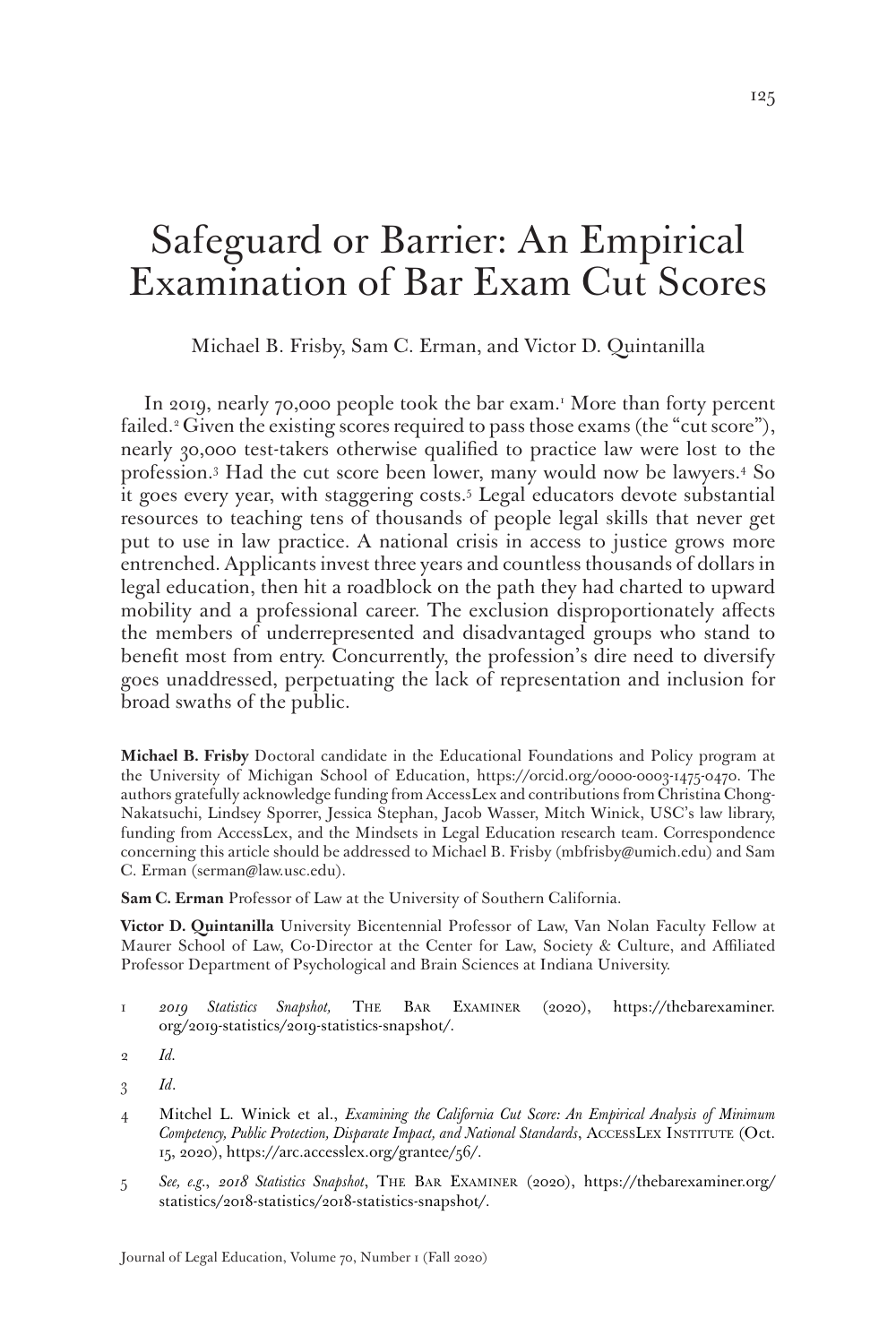The reasons that the legal profession advances for refusing to lower bar exam cut scores do it little credit. Legal regulators typically defend cut scores as measures of minimum competence, disparate racial impacts notwithstanding. But the bar exam has never been job-validated and fails to meet the substantive antidiscrimination standards imposed on most employment tests. This anomaly leads some critics to suggest that racism and anticompetition are the true drivers of heightened cut scores. More should be expected from the profession entrusted with the rules for reducing discrimination, promoting equity, and ensuring fairness. A common defense for retaining or raising cut scores is that doing so prevents lawyer malfeasance. But the bar exam is not designed to weed out unethical people. Even if it accidentally predicted discipline, it could be inappropriate to use it for that purpose. And either way, use of the exam distracts attention from more effective, less discriminatory approaches, such as behavioral systems and regulations for practicing lawyers.

This paper enters this scholarly and regulatory conversation by testing whether lawyers' bar exam scores predict misconduct. If they do not, this would weaken the case against lowering bar exam cut scores to promote diversity and access to the legal profession. Importantly, the paper's aim is not to identify the best way to prevent lawyer misconduct; many better alternatives exist. It is instead a paper about bar exams, lawyer discipline, and the fundamental flaws of a particular strategy that limits diversity.

# **Reasonable Skepticism of Heightened Cut Scores**

A robust scholarship justifies skepticism that heightened cut scores produce less dangerous attorneys. Bar exam advocates have long flown the banner of public protection in support of an instrument that excludes underrepresented populations. Yet cut scores vary among jurisdictions and across time with no apparent empirical justification. The bar exam does not even purport to measure the traits and behaviors that most tend to result in findings of lawyer malfeasance. Prior empirical attempts to find relationships between bar exam performance and subsequent discipline have fared little better, given daunting methodological challenges.

# *The Exclusionary Backdrop of the Bar Exam*

Whether measured by word or deed, exclusion was long the animating principle of the bar exam. At the inception of the modern, highly regulated system of entry into the legal profession, its architects cast racial exclusion *as* public protection. Consider U.S. Senator and American Bar Association President Elihu Root, who in 1916 confronted a bar with few Black, Brown, or female members by inveighing<sup>6</sup> against the dangers of New York's ethnic-European bar:

6 Elihu Root, Addresses on Government and Citizenship 511–12, 519 (1916). Alba M. Edwards, Sixteenth Census of the United States: 1940 Population Comparative OCCUPATION STATISTICS FOR THE UNITED STATES, 1870 TO 1940, at 135, 165, 172 (1943).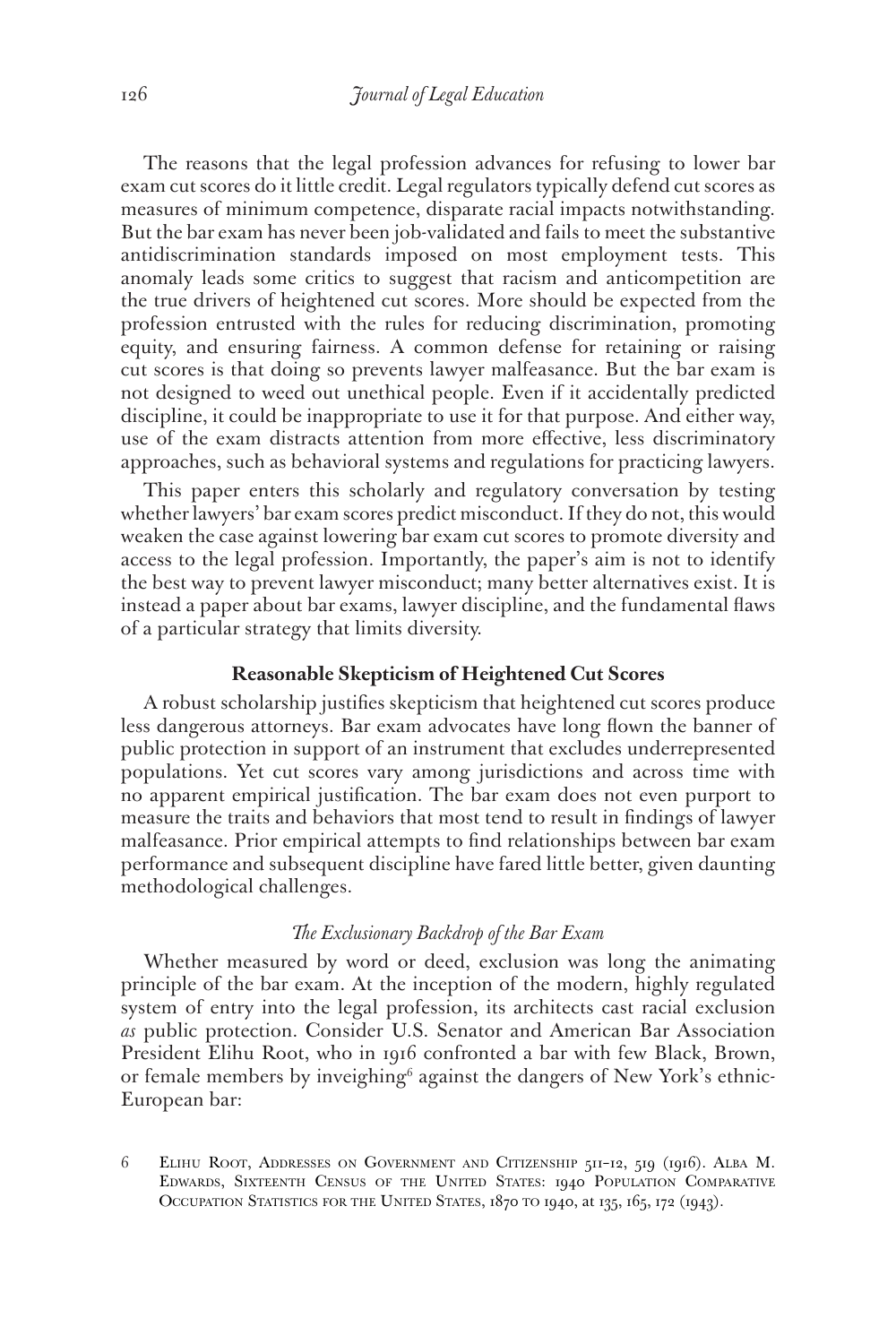Fifty percent of the lawyers of this city are either foreign born or of foreign parents. And the great mass of them have in their blood . . . the traditions of the countries from which they came . . . . [T]his great mass ... will change us unless we change them.<sup>7</sup>

Root led the ABA's efforts to erect the modern system of legal education and licensure that culminates with the bar exam.<sup>8</sup>

Skip forward half a century, and the bar exam still operated as an engine of exclusion. For technical reasons, the federal courts decided that Title VII's ban on racially discriminatory employment tests did not apply to bar exams.9 But after every single one of forty Black applicants failed the Georgia bar exam in 1972, the United States Court of Appeals for the Fifth Circuit rejected the contention that exam passage established a "minimal competence required to practice law."10 Had Title VII applied, the court reasoned, the adverse racial impact and lack of a professional validation study "would inexorably compel the conclusion that the examination" was illegal. $<sup>11</sup>$ </sup>

Half a century later, exclusion and lack of access remain the norm. Fewer than 15% of today's U.S. lawyers are people of color, and low-income Americans (a disproportionately nonwhite population) receive adequate legal assistance for fewer than 15% of their civil legal problems.12 The ABA, NCBE, and their state counterparts now have many programs to improve diversity and equality.13 Yet,

- 7 ROOT, supra note 6, at 479.
- 8 *See, e.g.*, James P. White, *Legal Education in the Era of Change: Law School Autonomy*, 1987 Duke L.J. 292, 294–95.
- 9 *See, e.g.*, Griggs v. Duke Power Co., 401 U.S. 424 (1971); Tyler v. Vickery, 517 F.2d 1089, 1096  $(1975).$
- 10 *Tyler*, 517 F.2d, at 1102, 1092 (apparently quoting the bar examiners).
- 11 *Id.* at 1096.
- 12 *ABA National Lawyer Population Survey: 10-Year Trend in Lawyer Demographics: Year 2020*, ABA https:// www.americanbar.org/content/dam/aba/administrative/market\_research/national-lawyerpopulation-demographics-2010-2020.pdf (last visited Dec. 31, 2021); *The Justice Gap: Measuring the Unmet Civil Legal Needs of Low-income Americans,* Legal Services Corporation, at 6 (2017), https://www.lsc.gov/sites/default/files/images/TheJusticeGap-FullReport.pdf.
- 13 *See, e.g.*, *Diversity and Inclusion Center*, American Bar Association, https://www.americanbar. org/groups/diversity/ (last visited Oct. 24, 2020); *Resource Center for Access to Justice Initiatives*, American Bar Association, https://www.americanbar.org/groups/legal\_aid\_indigent\_ defense/resource\_center\_for\_access\_to\_justice/ (last visited Oct. 24, 2020); Victor D. Quintanilla et al., *Evaluating Productive Mindset Interventions that Promote Excellence on California's Bar Exam*, AccessLex Institute (June 25, 2020), https://mindsetsinlegaleducation.com/wpcontent/uploads/2020/10/MILE-ExecutiveSummary.pdf.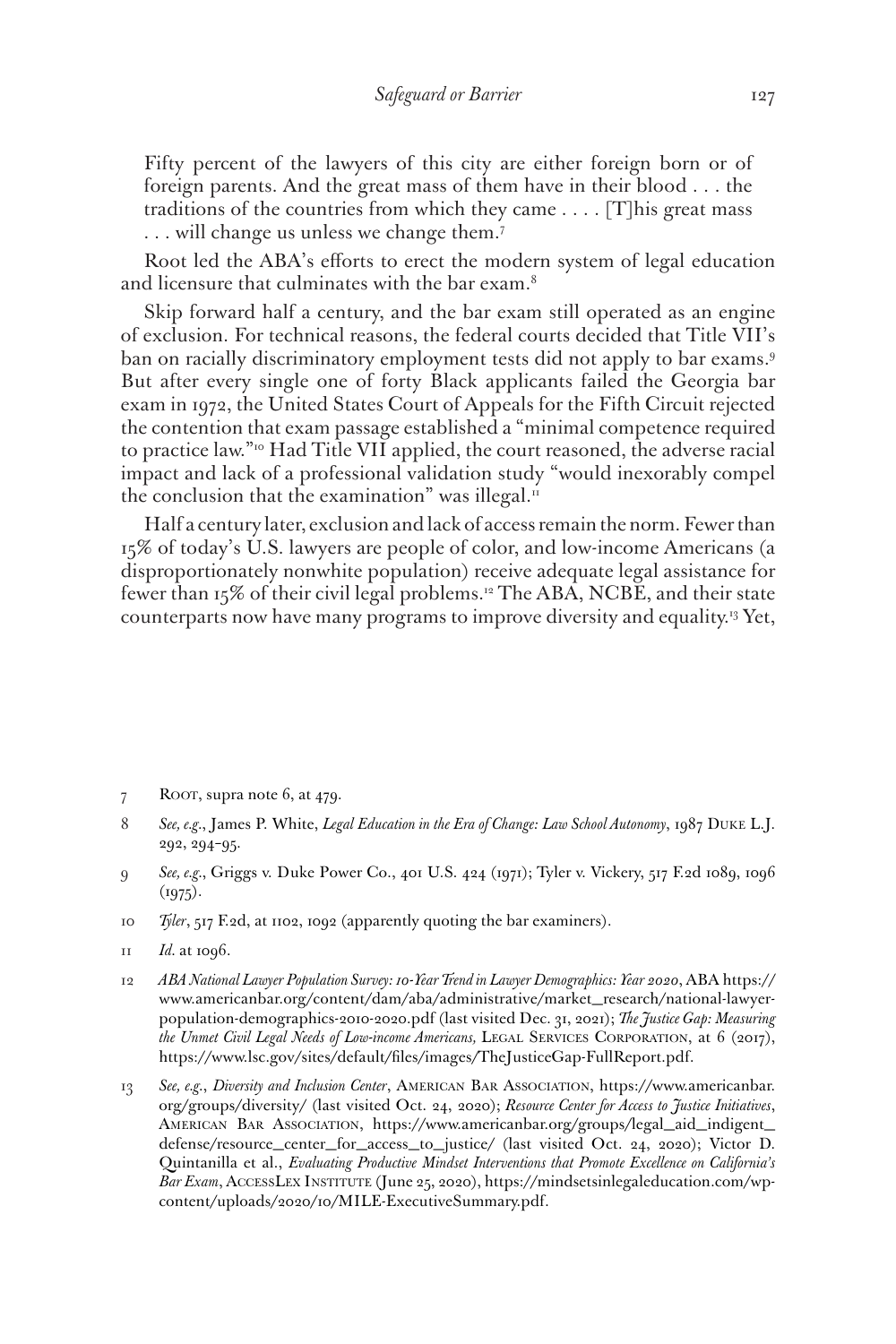as we have shown elsewhere,<sup>14</sup> heightened cut scores have substantial negative impacts on the diversity and ambit of a jurisdiction's legal profession.<sup>15</sup>

# *The Cost of Exclusion*

This exclusion from practice of large numbers of law school graduates who are disproportionately people of color undermines fundamental commitments of the legal profession: justice, service, opportunity, public legitimacy, and fairness. Every otherwise qualified lawyer excluded from practice by a heightened cut score is one fewer attorney available to help close the access-tojustice gap. The loss is amplified by the disparate racial impact of heightened cut scores. Attorneys of color are more likely than their white peers to enter work in government service, public service, or the public interest.<sup>16</sup> They typically also provide more services to clients of color, undertake more pro bono work, provide more mentoring to younger attorneys, and sit on more community organization boards.17 Given pervasive racial inequities in U.S. life, the exclusion of aspiring attorneys of color from practice eliminates what would otherwise be an escalator to upward mobility and a professional career.<sup>18</sup>

The legitimacy of law as a central civic and governmental institution is at stake as well. As Justice O'Connor explained, writing for the Court in *Grutter v. Bollinger*, "[I]t is necessary that the path to leadership be visibly open to talented and qualified individuals of every race and ethnicity" if the profession is to produce "leaders with legitimacy in the eyes of the citizenry."19

- 14 *See* Deborah Jones Merritt et al., *Raising the Bar: A Social Science Critique of Recent Increases to Passing Scores on the Bar Exam*, 69 U. Cin. L. Rev. 929, 929–31 (2001). On perverse incentives of heightened cut scores for legal education, *see id.*; Steven C. Bahls, *Standard Setting: The Impact of Higher Standards on the Quality of Legal Education*, 70 BAR EXAMINER 15 (2001).
- 15 Bar abolitionists point to these racially disparate impacts as evidence that the profession should dispense with the bar exam altogether. *See, e.g.*, Edward F. Bell, *Do Bar Examinations Serve a Useful Purpose?* 57 Am. Bar Assoc. J. 1215 (1971). Our study is of primary relevance to a different question: If the bar exam is to be given, should the cut score be set high?
- 16 Richard O. Lempert, *Michigan's Minority Graduates in Practice: The River Runs Through Law School*, 25 LAW & SOC. INQUIRY 395 (2000).
- 17 *Id.*; Ronit Dinovitzer et al., *After the JD II: Second Results from a National Study of Legal Careers*, at 72–73 (2009), https://www.law.du.edu/documents/directory/publications/sterling/AJD2. pdf; Gita Z. Wilder, *Race and Ethnicity in the Legal Profession: Findings from the First Wave of the After the JD Study*, at 4–6, 15–16, 61–63 (2008); Michelle J. Anderson, *Legal Education Reform, Diversity,*  and Access to Justice, 61 RUTGERS L. REV. 1011, 1015-19 (2009).
- 18 On the increase in earnings by race associated with earning a J.D., see Frank McIntyre & Michael Simkovic, *Are Law Degrees as Valuable to Minorities*, 53 INTL. REV. L. ECON. 23 (2018).
- 19 539 U.S. 306, 332 (2003); *see also* A. Leon Higginbotham, *The Case of the Missing Black Judges,* N.Y. Times (Jan. 29, 1992), https://www.nytimes.com/1992/07/29/opinion/the-case-of-themissing-black-judges.html ("Judicial homogeneity" makes "it difficult to have a court that . . . has the respect of most segments of the population," while "judicial pluralism breeds judicial legitimacy"); Brief for John Conyers et al. as Amici Curiae Supporting Respondents at 5, Grutter, 539 U.S. 306 (2003) (Nos. 02-2421, 02-516) (describing "core democratic values of full and fair political participation and responsive government for minority citizens").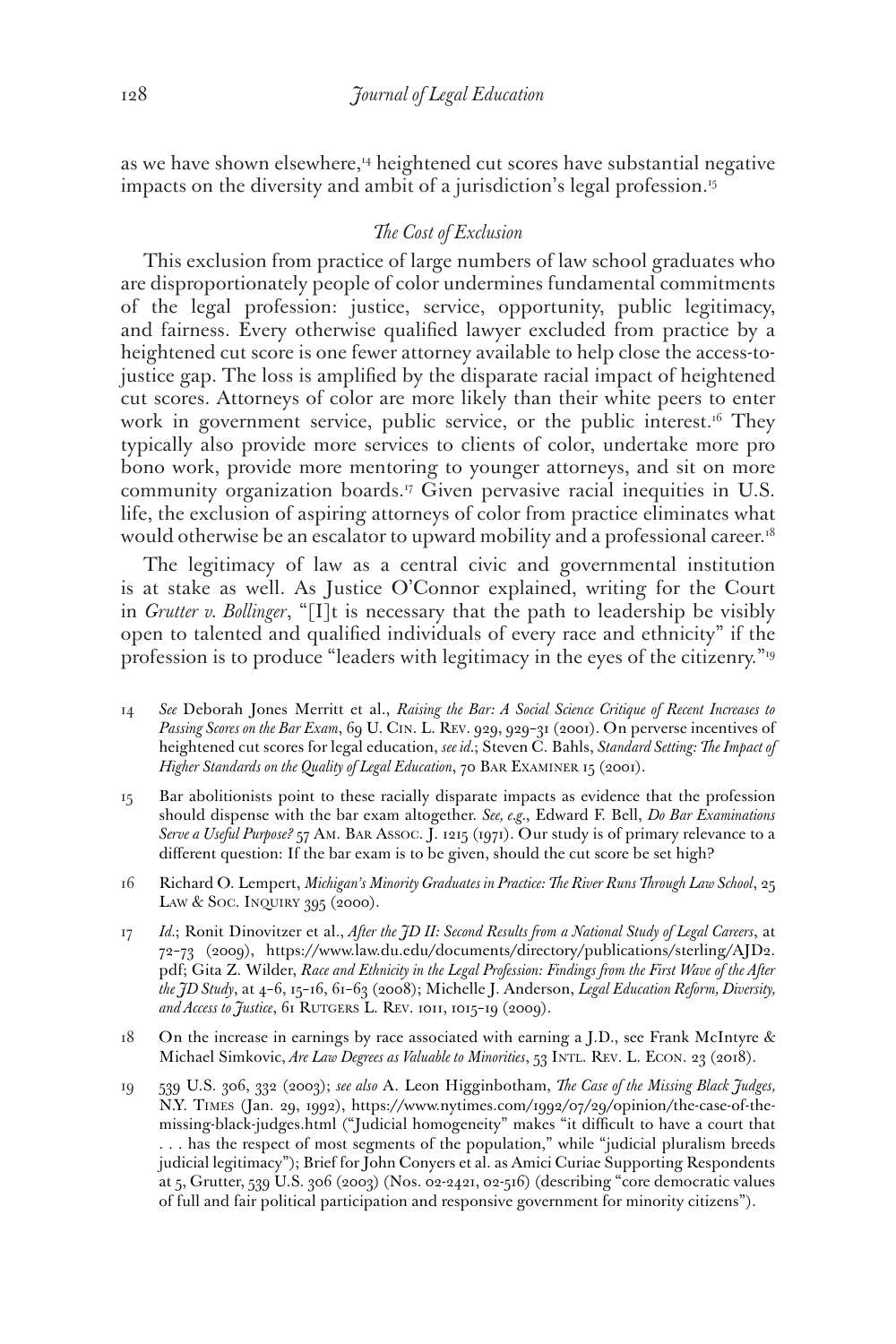Given that a key justification for heightened cut scores is the protection of the public, additional norms of fairness would be violated were such scores neither designed to predict disciplinary missteps nor shown to be predictive of sanctioned misconduct.

# *The Case Against Cut Scores as a Measure of Subsequent Ethicality*

Choices about cut scores display little rhyme or reason. As Gary Rosin observes, the choice of cut score "often has no empirical basis."20 U.S. jurisdictions apply a wide range of cut scores and find them satisfactory. Law schools with similar scaled bar exam scores can have vastly different bar passage rates depending on the state they are in.<sup>21</sup> The phenomenon is particularly striking in California, where multiple non-ABA-accredited law schools have graduating classes with higher average scores on the Multistate Bar Exam than the average graduate of an ABA-accredited law school in the United States.<sup>22</sup> But because California has a heightened cut score and other states generally do not open their bar exams to applicants from schools accredited only by California, many of these above-average law school graduates cannot become lawyers.<sup>23</sup>

States regularly change their cut scores too, often for dubious reasons.<sup>24</sup> In the 1990s a third of states did so.25 The vast majority moved cut scores upward, driving down bar passage rates even as applicants' quality and diversity rose.<sup>26</sup> Given the lack of credible explanations for raising the bar, it's no wonder some saw anti-competitive practices at work while a second overlapping group

- 20 Gary S. Rosin, *Unpacking the Bar: Of Cut Scores, Competence and Crucibles*, 32 J. LEGAL PROF. 67, 72  $(2008).$
- 21 *Id*. at 69.
- 22 William Wesley Patton, *A Blueprint for a Fairer ABA Standard for Judging Law Graduates' Competence: How A Standard Based on Students' Scores in Relation to the National Mean MBE Score Properly Balances Consumer Safety with Increased Diversity in the Bar, 24 WASH. & LEE J. CIV. RTS. & SOC. JUST. 3*  $(2017).$
- 23 *Id.*; Practicing Outside California, San Joaquin College of Law, http://www.sjcl.edu/ index.php/prospective-students/why-sjcl/practicing-outside-california (last visited Dec. 31, 2021). Many states permit graduates of California accredited law schools to sit for their bar exams if the applicant has already been admitted to practice in another jurisdiction. *Id*.
- 24 *See* Derek Muller, *A Few Longer Thoughts on the Four Debates about the Bar Exam*, Excess of Democracy (Aug. 22, 2017), https://excessofdemocracy.com/blog/2017/8/a-few-longerthoughts-on-the-four-debates-about-the-bar-exam (describing how four states altered their cut scores in 2017 and how one state planned to raise it, then delayed doing so). *Compare*  Stephen Klein, *Setting Bar Exam Passing Scores and Standards*, The Bar Examiner, Nov. 2001, at 12 (summarizing his methodology for helping states set cut scores) *with* Merritt et al., *supra* note 14 (critiquing that method). Citing the lack of justification for cut scores that vary by jurisdiction, some have suggested that we move toward a uniform cut score. Joan W. Howarth, *The Case for a Uniform Cut Score*, 42 J. LEGAL PROF. 69 (2017).
- 25 Deborah Jones Merritt, *Raising the Bar: Limiting Entry to the Legal Profession*, 70 Bar Exam. 9, 11 n.4 (2001).
- 26 *Id.*; Merritt et al., *supra* note 14, at 929–30, 937–39.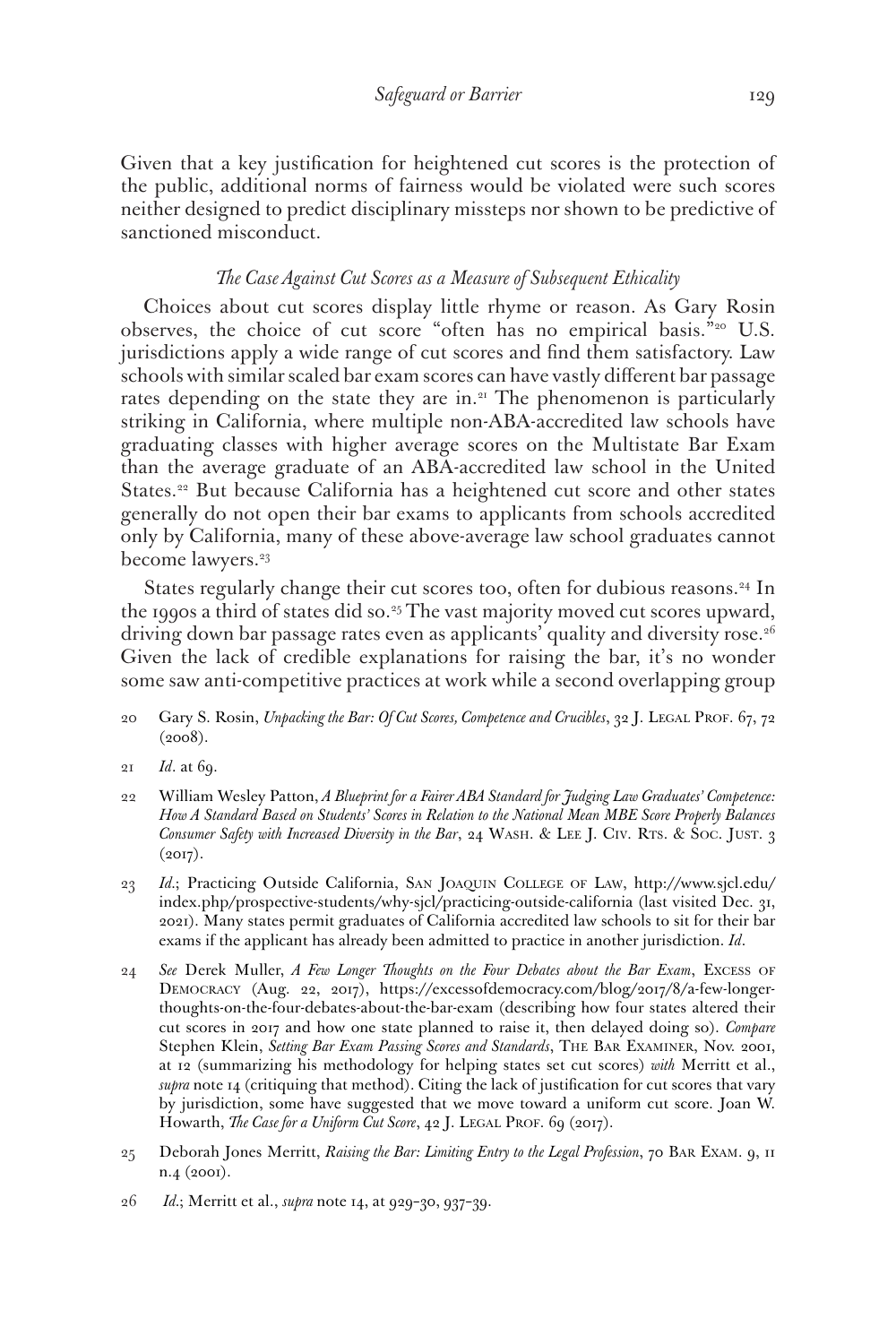perceived racism: "Why does a group of applicants that is one-fifth nonwhite have to show a higher level of competence than their mostly white predecessors displayed twenty years ago?"<sup>27</sup> Whatever the reasons, the results were stark: Just as large numbers of talented nonwhite aspiring lawyers sought to enter the profession, legal regulators began erecting barriers that kept many out.

A further reason to be skeptical is that the bar exam is simply not designed to be an instrument that measures aspects of competence that would differentiate unethical attorneys from ethical ones or screen from practice those most likely to be disciplined. The problem is not that competence and ethics are unrelated; it is that the bar exam is a poor measure of either. Competence is generally understood to be the bundle of skills, attitudes, tendencies, abilities, pieces of knowledge, and the like that make for better or worse legal practice.<sup>28</sup> As a practical matter, competence can be measured only in broad strokes given the breadth and complexity of legal practice.<sup>29</sup> Were one to seek a comprehensive account of factors influencing success at the bar, the list might include joy, grit, honesty, purpose, and professional pride, among others.<sup>30</sup> Further, while it is

- 27 Merritt, *Limiting Entry*, *supra* note 25, at 11; Benjamin Hoorn Barton, *Why Do We Regulate Lawyers: An Economic Analysis of the Justifications for Entry and Conduct Regulation*, 33 Ariz. St. L.J. 429, 433 (2001); *see also* Bahls, *supra* note 14, at 17 (proposing as the "most important test--whether practicing attorneys can pass the exam under actual exam conditions using a new cut score").
- 28 Jeremy Cooper, *What Is Legal Competence?* 54 Modern L. Rev. 112 (1991); Maureen F. Fitzgerald, *Competence Revisited: Summary of Research on Lawyer Competence*, 13 J. PROF. LEGAL EDUC. 227 (1995); Deborah Jones Merritt & Logan Cornett, *Building a Better Bar: The Twelve Building Blocks of Minimum Competence*, Institute for the Advancement of the American Legal System (Dec. 2020), https://iaals.du.edu/sites/default/files/documents/publications/building\_a\_ better\_bar.pdf.
- 29 Cooper, *supra* note 28; Fitzgerald, *supra* note 28; Merritt & Cornett, *supra* note 28. Thus, a recent report by the Institute for the Advancement of the American Legal System that speaks just of the knowledge and skills necessary for the minimum professional competence necessary to begin practice lists the capacity for professional and ethical conduct; understanding of legal processes and sources and of threshold concepts in many subjects; identifying legal issues and clients' big-picture concerns; researching and interpreting law; interacting with clients, colleagues, and others; managing and coping with workload; and self-directed learning. Merritt & Cornett, *supra* note 28; *see also* Cooper, *supra* note 28 (describing an earlier ALI-ABA report that reached similar conclusions). With such criteria in hand, it is possible to seek thresholds beyond which incompetence lies. This is the impulse that animates the bar exam's search for the minimum legal knowledge necessary for competent legal practice. *See, e.g.*, *Bar Admissions During the COVID-19 Pandemic: Evaluating Options for the Class of 2020*, NCBE, at 6 (Apr. 9, 2020), https://www.ncbex.org/pdfviewer/?file=%2Fdmsdocument%2F239. Other definitions display similar catholicism. *See, e.g.*, Fitzgerald, *supra* note 28 (reviewing post-1980 research on identifying competencies comprehensively and collecting pre-1980 studies).
- 30 Roger C. Cramton, *Lawyer Competence and the Law Schools*, 4 U. ARK. LITTLE ROCK L.J. 1, 8-9 (1981). If competence were ever perfectly measured, capacity and performance would merge. Lawyers who achieved higher scores would be superior attorneys. Those judged incompetent would perform below minimum standards, Fitzgerald, *supra* note 28, at 248; Cooper, *supra* note 28, at 113–14, and thereby frequently violate ethical standards, given that the Rules of Professional Conduct demand minimum standards of performance, *see, e.g.*, ABA Model Rules of Professional Conduct §§ 1.1, 1.3. Such precise, predictive measurement is impossible, of course.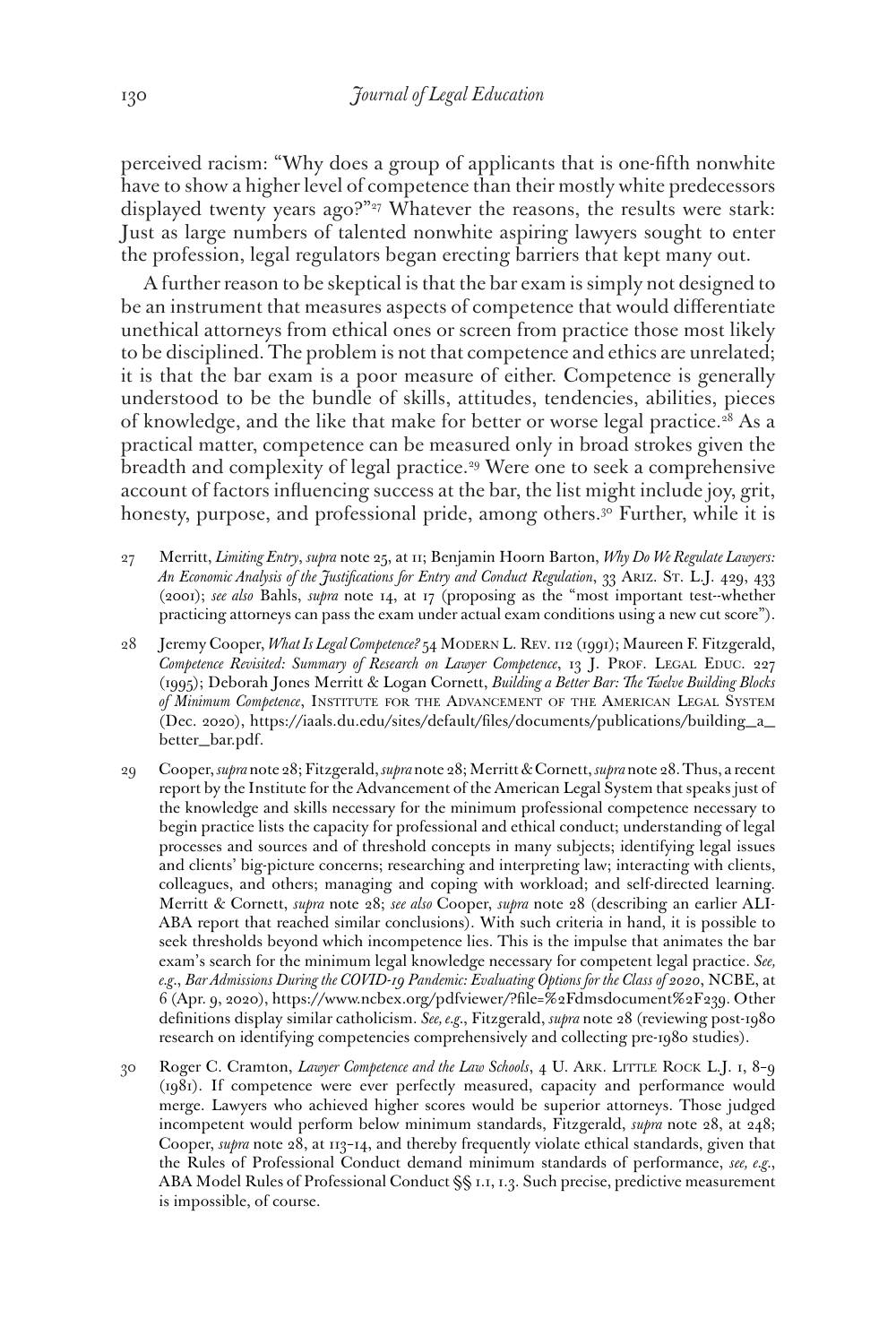often assumed that state bar disciplinary actions are based largely on a lack of legal knowledge, the underlying reality is that the largest category of state bar discipline actions involve a failing of lawyering skills, including poor attorneyclient relations, poor communication skills, and neglect of clients' matters or lack of diligence; however, as currently designed, the bar exam tests primarily the memorization of subject matter knowledge, analysis, and recall under time pressure.31 That is, the bar exam is simply not designed to measure the kind of professionalism writ large or ethical behavior in particular that leads to client dissatisfaction and complaints.

But even if the choice of a heightened cut score coincidentally and weakly predicts discipline years into the future, it would still be unjust to use it for that purpose. Indeed, this is a major reason that other predictive factors are not similarly invoked to block people from the profession. Leslie Levin and colleagues illustrate just this lesson when they show how character and fitness investigations collect predictors of subsequent discipline that are not used as reasons to deny permission to practice.32 For instance, applicants report whether they are men and whether they have previously defaulted on a student loan. Both groups are more likely to be disciplined than women and those with no history of default.<sup>33</sup> Yet no one would dream of barring men from the profession, and even those who have defaulted on loans are permitted to practice law if otherwise qualified.34 The relative infrequency of disciplinary

<sup>31</sup> Randall Kiser, SOFT SKILLS FOR THE EFFECTIVE LAWYER (2017) (compiling data from attorney registration and disciplinary reports in Illinois, Washington State, Utah, Wisconsin, and California). *See also* Anita Bernstein, *What Clients Want, What Lawyers Need*, 52 Emory L.J. 1053 (2003); Jennifer Gerarda Brown & Liana G. T. Wolf, *The Paradox and Promise of Restorative Attorney Discipline*, 12 Nevada L. J. 253 (2012) (The "most common complaints against lawyers include a failure to communicate with the client and neglect of the client's matters."). On what the bar exam tests and on actual causes of lawyer discipline, see Judith Welch Wegner, *Contemplating Competence: Three Meditations*, 50 Val. U. L. Rev. 675, 714 (2016); Susan R. Martyn, Lawyer Competence and Lawyer Discipline: Beyond the Bar, 69 GEORGETOWN L.J. 705, 723 (1981); Norman Krivosha, *Lawyer Competence from Another Perspective*, 68 Am. Bar Assoc. J. 828, 828– 29 (1982); Cramton, *supra* note 30, at 7–9; Raymond Marks & Darlene Cathcart, *Discipline Within the Legal Profession: Is It Self-Regulation?* 1974 U. Ill. L.F. 193, 212 (1973) (finding that lawyer neglect was the principal complaint filed by clients with an attorney grievance committee). *But see* Jeffrey S. Kinsler, *Is Bar Exam Failure a Harbinger of Professional Discipline?* 92 St. John's L. Rev. 883, 884–91 (2017) (hypothesizing that bar exam failure is a good measure of traits that it is not designed to test: lack of diligence and incompetent performance). Conversely, the bar exam omits measurement of many traits and behaviors that are central to professional success. *See* Marjorie M. Shultz & Sheldon Zedeck, *Predicting Lawyer Effectiveness: Broadening the Basis for Law School Admission Decisions*, 36 Law & Soc. Inquiry 620, 625 (2011).

<sup>32</sup> Leslie C. Levin et al., A Study of the relationship Between Bar Admissions Data and Subsequent Lawyer Discipline 1 (Mar. 15, 2013), https://perma.cc/97RX-GYQK; Leslie C. Levin et al., *The Questionable Character of the Bar's Character and Fitness Inquiry*, 40 Law & Soc. INQUIRY  $5I(2015)$ .

<sup>33</sup> Levin et al., *supra* note 32; Deborah J. Merritt, *Bar Exam Scores and Lawyer Discipline*, LAW SCHOOL CAFE (June 3, 2017), https://www.lawschoolcafe.org/2017/06/03/ bar-exam-scores-and-lawyer-discipline/.

<sup>34</sup> Levin et al., supra note 32; Merritt, Bar Exam Scores, supra note 33.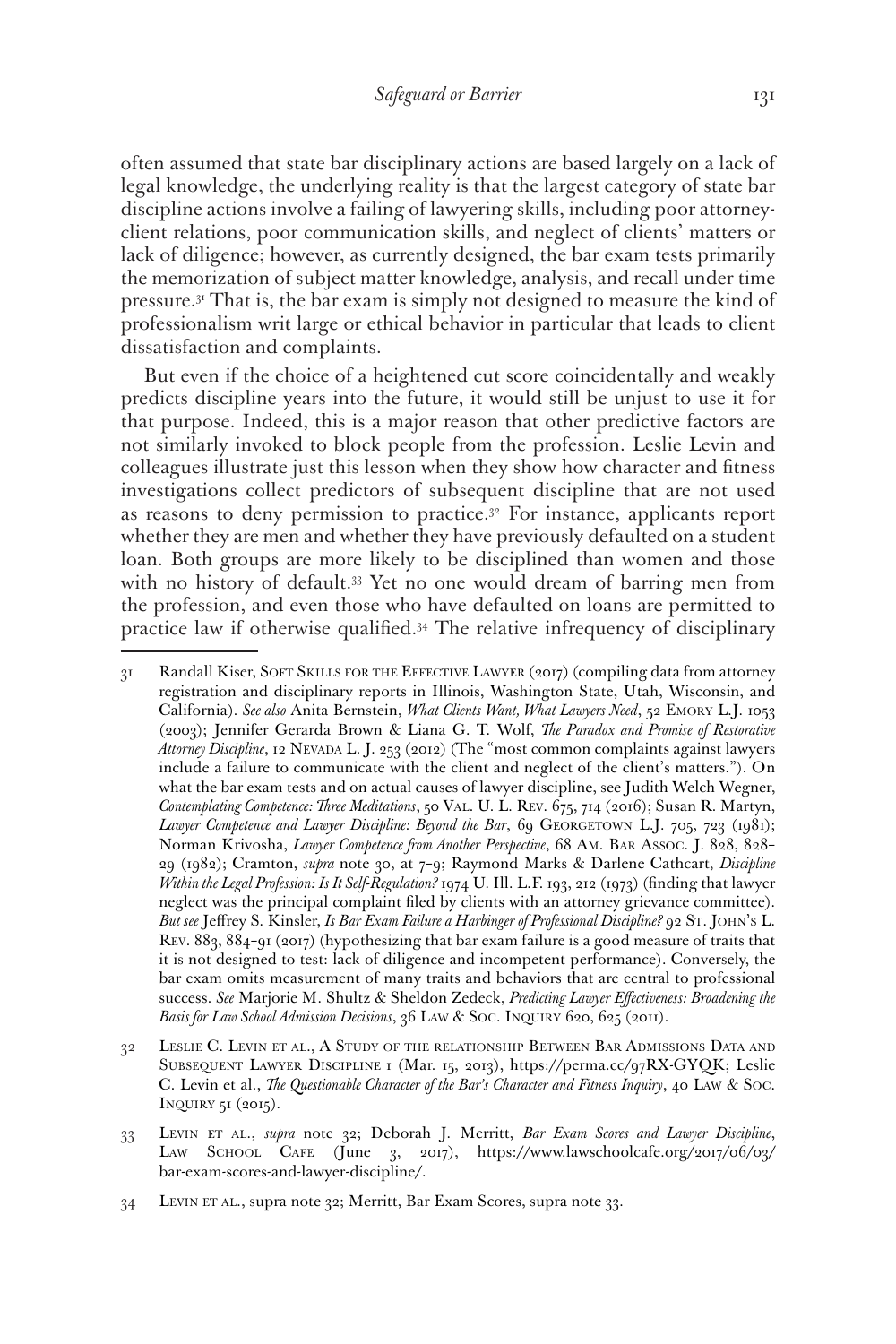measures imposed within the legal profession helps explain why even these statistically significant predictors of subsequent discipline are not grounds for action: They lack a meaningful effect size.35 Another reason is the general rule that bad acts are proper bases of punishment, but that group-based correlates are not.36 Aspiring lawyers who fall just short of newly heightened cut scores can with equal force claim that through hard work, money invested, expertise attained, and forgone opportunities, they have earned the opportunity to practice.

The unfairness of heightened cut scores is exacerbated because they often represent daunting and unequally distributed barriers to entry. Like other high-stakes tests such as the SAT, GRE, and LSAT, the bar exam reproduces and compounds discrimination by disproportionately excluding members of racial and ethnic minority groups.37 High-stakes exams are typically offered in contexts that raise worries among many test-takers of negatively stereotyped groups that their underperformance would confirm negative stereotypes about the intellectual capacity of the groups to which they belong. This "stereotype threat" disproportionately burdens test-takers of color.38 As we have shown in other work, legal education is also rife with high-stress, lowbelonging, fixed-mindset contexts that particularly harm aspiring lawyers of color.39 Add to that the enormous debt owed to U.S. communities of color who continue to be systematically denied access to education, well-paying jobs, sociopolitical participation, and other essential resources for success.<sup>40</sup> The result is a profession that is missing an opportunity to promote diversity, equity, inclusion, and access to justice out of suspicion toward aspirants who

- 35 Levin et al., *supra* note 32.
- 36 Merritt, *Bar Exam Scores*, *supra* note 33.
- 37 Kelly Ochs Rosinger et al., *The Role of Selective College Admissions Criteria in Interrupting or Reproducing Racial and Economic Inequities*, 92 J. Higher Educ. 31 (2020); Casey W. Miller et al., *Typical physics Ph.D. admissions criteria limit access to underrepresented groups but fail to predict doctoral completion*, 5 Science Advances 7550 (2019), https://www.science.org/doi/10.1126/sciadv.aat7550; Aaron N. Taylor, *The Marginalization of Black Aspiring Lawyers*, 13 FIU L. Rev. 489 (2019); Case Miller & Keivan Stassun, *A Test That Fails*, 510 NATURE 303 (2014).
- 38 *See* Claude M. Steele & Joshua Aronson, *Stereotype threat and the intellectual test performance of African Americans*, 69 J. Pers. Soc. Psychol. 797 (1995); Sian L. Beilock et al., *Stereotype threat*  and working memory: Mechanisms, alleviation, and spillover, 136 J. EXPERIMENTAL PSYCHOL. 256 (2007); Toni Schmader et al., *An Integrated Process Model of Stereotype Threat Effects on Performance*, 115 Psychol. Rev. 336 (2008); Steven Spencer et al., *Stereotype Threat*, 67 Ann. Rev. Psychol. 415 (2016).
- 39 Dorainne J. Green et al., *Group-Based Inequalities in Relationships in Law School Predict Disparities in Belonging, Satisfaction, and Achievement in Law School*, \_\_\_ J. EDUC. PSYCH. \_\_\_ (forthcoming); Victor D. Quintanilla & Sam Erman, *Mindsets in Legal Education*, J. LEGAL EDUC. (forthcoming 2021). Studying for the bar exam involves many costs, including expensive bar preparation courses, large investments of time, and powerful psychological headwinds. All of these could be mitigated by lower cut scores.
- 40 Gloria Ladson-Billings, *From the Achievement Gap to the Education Debt: Understanding Achievement in U.S. Schools*, 35 Educational Researcher 3 (2006).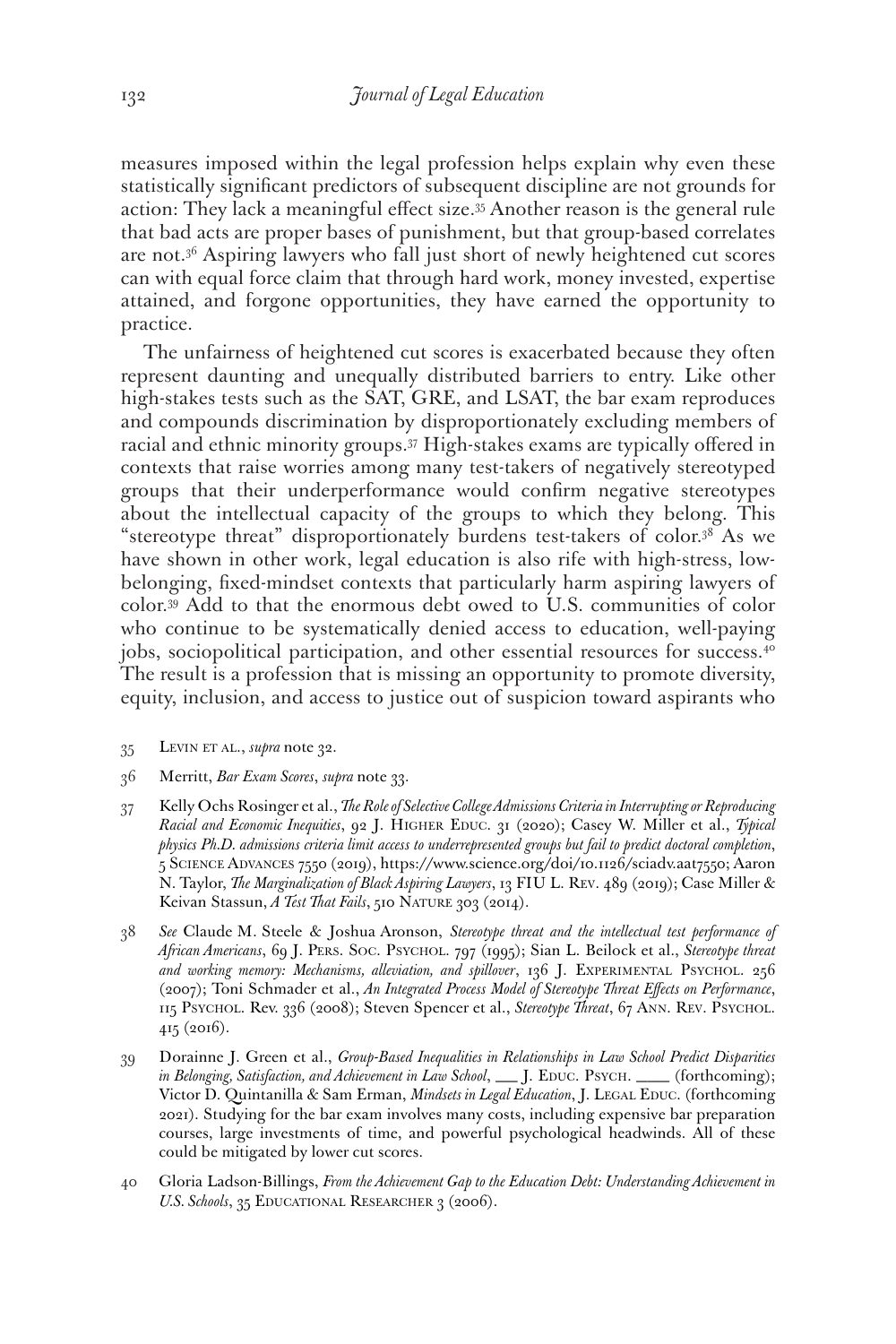have otherwise proved themselves by successfully graduating from a college or university, by matriculating into law school, by fulfilling all graduation requirements and in many cases by engaging in some sort of legal work in a supervised setting, whether in a law school clinic, externship, or clerkship.

# *Empirical Challenges to Studying Lawyer Discipline*

Prior empirical attempts to establish whether heightened cut scores reduce rates of ethical lapses among lawyers have faced four noteworthy challenges: data shortcomings, lag times, unobserved distribution, and proxies that may be confounding variables. The data problem arises because most scholars base their analyses on the disciplinary statistics that legal regulators maintain and that the ABA aggregates: complaints, charges, and discipline against attorneys.41

There are compelling reasons to use this data. The information is accessible, can be compared across jurisdictions, and reflects the judgment of the profession as to what counts as objectionable.<sup>42</sup> Indeed, this study uses this data because there is, in fact, no better data for this investigation. Like most data, however, it presents challenges. Given consumers' lack of legal training,43 their complaints may reflect deficits in lawyers' social skills more closely than they do lawyers' performance at legal tasks.<sup>44</sup> Charging decisions that do not result in discipline are noisy signals. Even discipline decisions are heavily mediated by who complains, by the state's investigatory capacity, and by the types of failings subject to discipline.45 The degree of influence these issues have is unclear. Such problems are not unique to this study and will persist in all future studies using this data so long as oversight improvements, funding for a robust investigative capacity, and a willingness to discipline the full range of lawyerly incompetence are not forthcoming. A profession committed to improving lawyer competence and deterring incompetence would not rely on the bar exam when it can assess for itself, through more careful monitoring, when misconduct is actually taking place.

- 43 Cooper, *supra* note 28, at 116–17.
- 44 A related literature in the medical context finds that doctor apologies reduce the risk of malpractice litigation. *See, e.g.*, Benjamin Ho & Elaine Liu, *Does Sorry Work? The Impact of Apology*  Laws on Medical Malpractice, 43 J. RISK & UNCERTAINTY 141 (2011).
- 45 Merritt, *Bar Exam Scores*, *supra* note 33; Charts VII, IX, *in* ABA, *supra* note 42; *Jurisdictional Rules Comparison Charts*, ABA, https://www.americanbar.org/groups/professional\_responsibility/ policy/rule\_charts/ (last visited Feb. 11, 2021).

<sup>41</sup> Robert Anderson & Derek T. Muller, *The High Cost of Lowering the Bar*, 32 Georgetown J. Leg. Ethics 307 (2017); Kinsler, *supra* note 31; Levin et al., *supra* note 32; Levin et al., *supra* note 32.

<sup>42</sup> *See, e.g.*, *Survey on Lawyer Discipline Systems 2018*, ABA, https://www.americanbar.org/groups/ professional\_responsibility/resources/surveyonlawyerdisciplinesystems2014/ (last visited Dec. 31, 2021).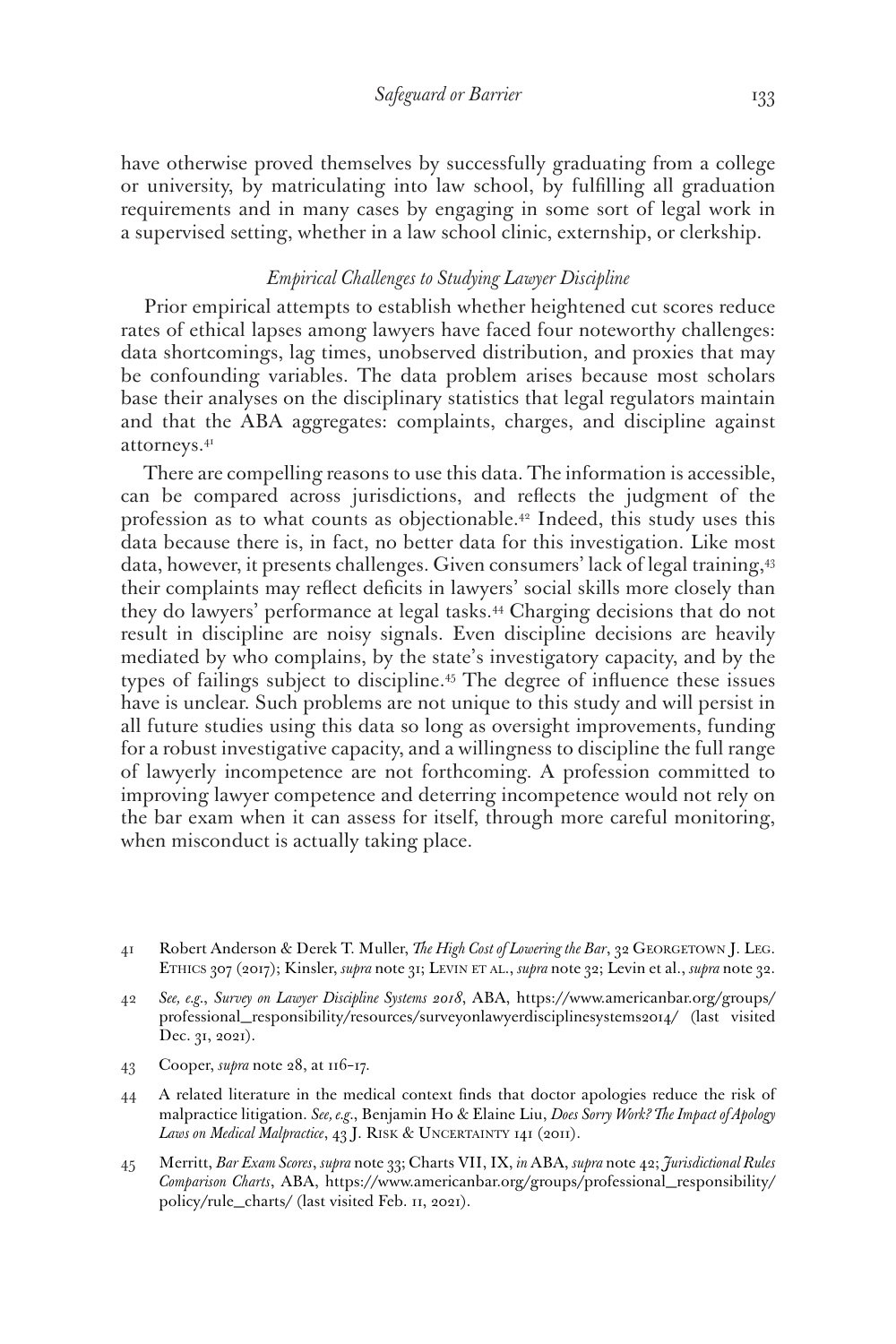Lag presents another problem, because discipline of lawyers during their first ten years of practice is rare.<sup>46</sup> Indeed, rates of discipline accumulate so slowly such that by the *thirty-fifth* year of practice only 5% of lawyers have faced some form of discipline; 95% of lawyers retain spotless disciplinary records.<sup>47</sup> Any systematic causal link between cut scores and discipline would require that bar exam underperformance prior to starting practice predicted misconduct into the twilight of a professional's career—as if marginal bar performance detonated some sort of intergenerational time bomb derailing attorneys guilty of no measured damage for upwards of three decades.<sup>48</sup>

Jeffrey Kinsler sought to address the problems of lag between bar passage and discipline by focusing on the relationship that he found between prior bar exam failure and early-career malfeasance in Tennessee.49 But his examination of discipline in 2005-2016 of lawyers who had passed the bar in 2005-2014 identified just *fourteen* attorneys who had both previously failed the exam and subsequently received discipline–hardly a crisis demanding a response.<sup>50</sup> Tennessee's cut score was generally well below the national median when this non-crisis occurred.51 Because such early-career discipline is quite unusual, it is also unclear what lessons can be drawn for the larger problem of later-career disciplinary infractions.

A third problem is that intrajurisdiction studies can examine only the discipline rates of lawyers who pass the bar exam, which at best, renders speculative any conclusions about those who would have passed the exam at

- 46 Anderson & Muller, *supra* note 41; Kinsler, *supra* note 31; Merritt, *Bar Exam Scores*, *supra* note 33.
- 47 Anderson & Muller, *supra* note 41.
- 48 *See* Merritt, *Bar Exam Scores*, *supra* note 33.
- 49 Kinsler, *supra* note 31.
- 50 *Id.* Fourteen is not reported, but can be calculated from the following reported data: 7256 lawyers passed the Tennessee bar exam during the relevant period; 69 of them were disciplined during the period, 281 of the lawyers who passed during the period failed the bar more than twice; 8.37% of those who passed, did so on the second attempt; 87.76% did so on the first attempt; among those who passed on the first attempt, the discipline rate was 0.864%. *Id.*, at 894, 897. The approach means that the reported discipline rates have more digits of accuracy than does the population of those disciplined.
- 51 Tennessee had a cut score of 1250 through 2010, and a cut score of 1350 beginning in 2011. National Conference of Bar Examiners and American Bar Association Section of Legal Education and Admissions to the Bar, Comprehensive Guide to Bar Admissions Requirements [2000-2014] (2000-2014). The median cut score used by states during these years was 135, except that before 2011 the median was sometimes a point or two lower. *Id.*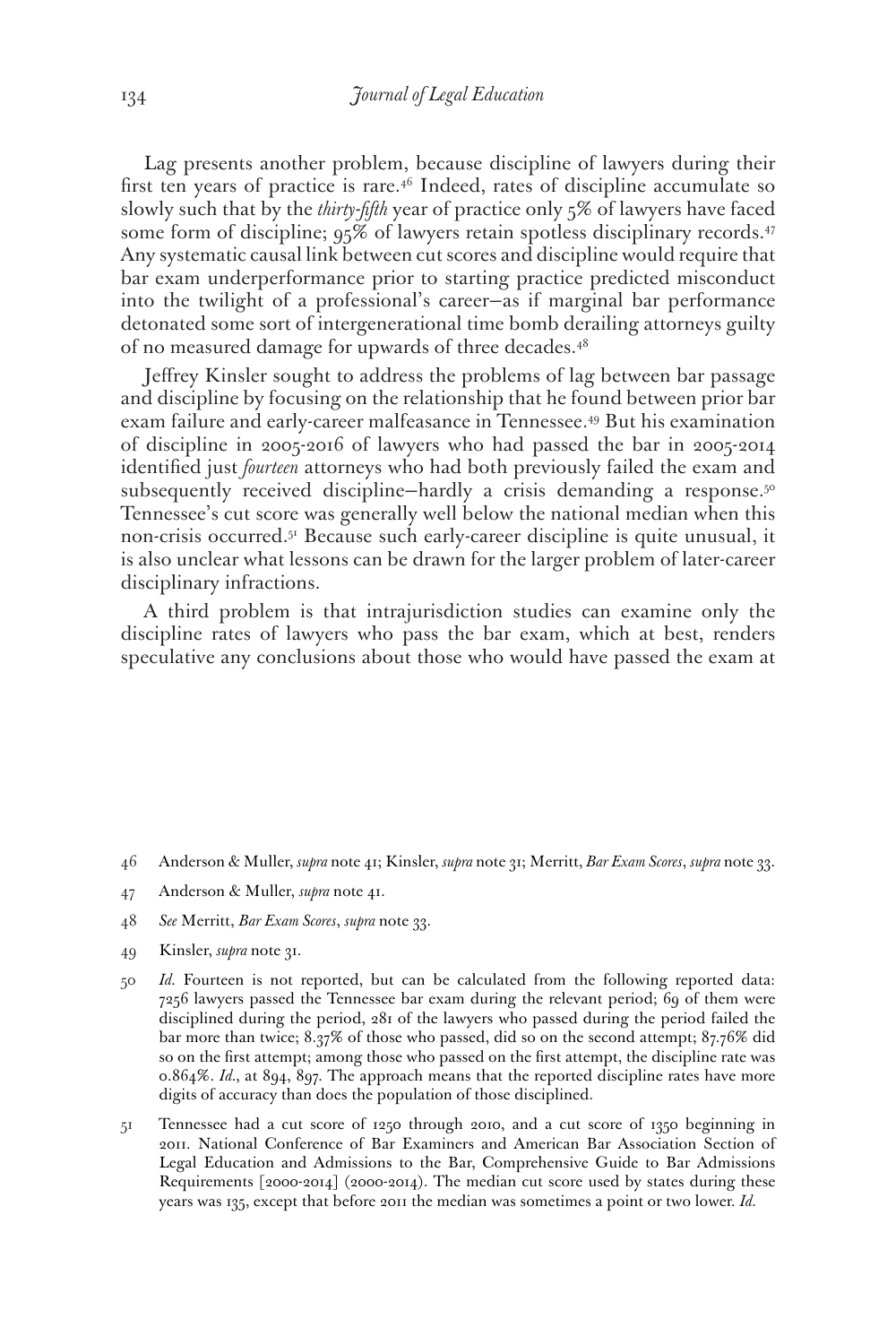a lower cut score.52 Changing a cut score may also alter how people study for the bar exam and thus how they perform on it.53

Finally, some studies use proxies for bar exam scores: prior bar exam failure or law school rank.54 But law school rank, rather than bar exam performance, is probably driving the result in both cases. Whereas the bar exam is not designed to measure the traits most associated with lawyer discipline, one's law school influences one's career trajectory in ways that shape one's susceptibility to subsequent discipline.55 Unlike bar exam scores, one's law school appears prominently on one's resume and so provides a ready basis for discrimination. Unsurprisingly, graduates of higher-ranked law schools are more likely than graduates of lower-ranked ones to secure coveted big-firm jobs and slots in prosecutors' offices.56 Graduates of lower-ranked schools are overrepresented in small and solo firms, where over 90% of disciplinary sanctions are imposed.57

- 52 *See* Derek Muller, *High-level implications: California Supreme Court reduces bar exam cut score from 144 to 139*, Excess of Democracy (July 16, 2020), https://excessofdemocracy.com/blog/2020/7/ high-level-implications-california-supreme-court-reduces-bar-exam-cut-score-from-144 to-139 (issuing a down-to-the-percentage-point prediction as to the lifetime discipline rates of those attorneys who will be admitted to the California bar as a result of the cut score being lowered from 1440 to 1390).
- 53 Muller sidesteps such concerns with the predicated "all else being equal." *Id.*
- 54 Anderson & Muller, *supra* note 41 (using law school as a proxy for LSAT score as a proxy for MBE score as a proxy for overall bar exam score); Levin et al., *supra* note 32, at 21, 28; Kinsler, *supra* note 31; Merritt, *Bar Exam Scores*, *supra* note 33. Anderson & Muller, *supra* note 41, also identifies a relationship between taking the bar in February and being subject to discipline subsequently. This result, which matches what other researchers have found, *see*  Merritt, *Bar Exam Scores*, *supra* note 33, is largely derivative of the relationships between law school rank and subsequent discipline and between having repeated the bar exam prior to passage and subsequent passage. Students at lower-ranked law schools are more likely to engage in part-time study and thus more likely to graduate and to take the bar exam off-cycle. *See 2009-2013 Total Part-Time JD Enrollment by Gender and Ethnicity*, ABA, https://www. americanbar.org/groups/legal\_education/resources/statistics/statistics-archives/ (last visited Feb. 11, 2021); *compare, e.g.*, *General Statistics Report July 2019 California Bar Examination*, State Bar of California, at 1 (Dec. 20, 2019), http://www.calbar.ca.gov/Portals/0/ documents/July2019-CBX-Statistics.pdf? [hereinafter July 2019 Cal. Bar Stats], *with General*  Statistics Report February 2020 California Bar Examination, STATE BAR OF CALIFORNIA, at 1 (June 26, 2020), https://www.calbar.ca.gov/Portals/0/documents/FEB2020-CBX-Statistics.pdf [hereinafter Feb. 2020 Cal. Bar Stats]. Most people who fail the bar exam first take it in July, so repeaters are disproportionately present in February. *Compare, e.g.*, July 2019 Cal. Bar Stats, *supra* note 54, *with* February 2020 Cal. Bar Stats, *supra* note 54.
- 55 Levin et al., *supra* note 32; Levin et al., *supra* note 32.
- 56 Merritt, *Bar Exam Scores*, *supra* note 33; Levin et al., *supra* note 32, at 29.
- 57 Merritt, *Bar Exam Scores*, *supra* note 33; *see also* William Wesley Patton, *A Rebuttal to Kinsler's and to Anderson and Muller's Studies on the Purported Relationship Between Bar Passage Rates and Attorney Discipline*, 93 St. John's L. Rev. 43 (2019); Levin et al., *supra* note 32, at 29; Levin et al., *supra*  note 32, at 56. Indeed, this relationship is part of a self-reinforcing cycle of disadvantage. Top-tier law schools primarily enroll advantaged students. Lower-tier law schools enroll many more members of disadvantaged groups. Then, the mostly advantaged students from top-tier law schools get routed into firm jobs and prosecutors' offices, where formal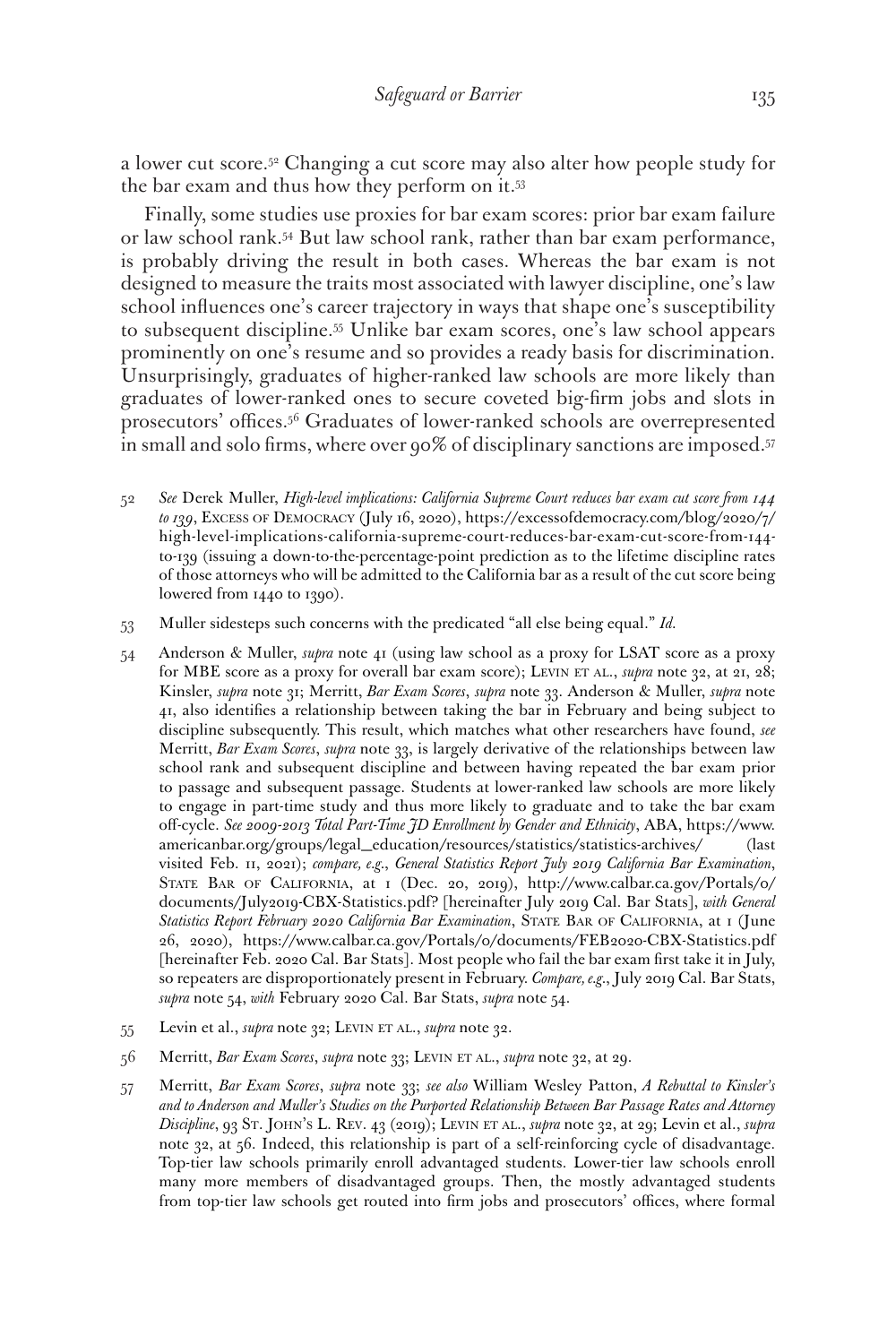Lower rates of discipline of big-firm lawyers and prosecutors may have more to do with the nature of their practice than with their competence upon entering into legal practice. Many law firms and prosecutor's offices leverage and reinforce their elite status by ensuring that their attorneys' malfeasance does not result in complaints, charges, or discipline.58 Law firms cultivate repeat-player clients who consequently have more opportunities to settle disputes bilaterally.59 Larger firms also have the resources to create ethical infrastructure, which reduces neglect and associated complaints.<sup>60</sup> Similarly, though prosecutorial misconduct is rampant in some jurisdictions, friendly doctrines and power imbalances generally guarantee impunity.<sup>61</sup>

The nature of solo and small-firm practice also explains why lawyers in such practices receive more complaints (and the charges and discipline that follow). Many lack adequate office support, which can lead to neglect of client matters and failures to return phone calls.<sup>62</sup> Such lawyers also occupy lower-status niches in the legal profession, making them subject to legal regulators' bias. $63$ Their practices involve more one-off, personal-plight representations with vulnerable and emotionally invested clients who have little recourse outside the disciplinary process.64 Though lawyers at smaller practices are more likely to have cash flow problems and greater personal control over client funds, they do not disproportionately steal from client funds or engage in similarly serious misconduct.<sup>65</sup>

An irony lurks here. The broad policy question to be answered is whether the gains in the diversity, inclusion, representation, and capacity of the legal profession that would flow from lower cut scores will benefit the public overall. A common dissenting claim is that lowering cut scores could result in dramatically higher rates of discipline, hence diminishing public protection. Studying just that question tends to focus public attention on speculative and, at most, modest harms of lowering cut scores rather than on its large, demonstrable benefits. Such temporary blinders might be justified if they sharpened the part of the inquiry that was their focus. Instead, the effect has been to distort without clarifying.

- 60 Levin et al., *supra* note 32, at 56; Patton, *supra* note 57.
- 61 Patton, *supra* note 57.

- 63 Levin et al., *supra* note 32, at 56; Merritt, *Bar Exam Scores*, *supra* note 33.
- 64 Levin et al., *supra* note 32.
- 65 Merritt, *Bar Exam Scores*, *supra* note 33; Levin et al., *supra* note 32, at 29, 37.

discipline rarely lies. Lawyers from disadvantaged groups tend to hail from lower-ranked law schools, whom the profession routes into the small and solo firms upon whose attorneys the professional imposes nearly all its discipline. *See* Taylor, *supra* note 37.

<sup>58</sup> Patton, *supra* note 57.

<sup>59</sup> Levin et al., *supra* note 32; David B. Wilkins, *Who Should Regulate Lawyers?*, 105 Harv. L. Rev. 801 (1992).

<sup>62</sup> *Id.*; Levin et al., *supra* note 32, at 29, 37; Levin et al., *supra* note 32, at 56.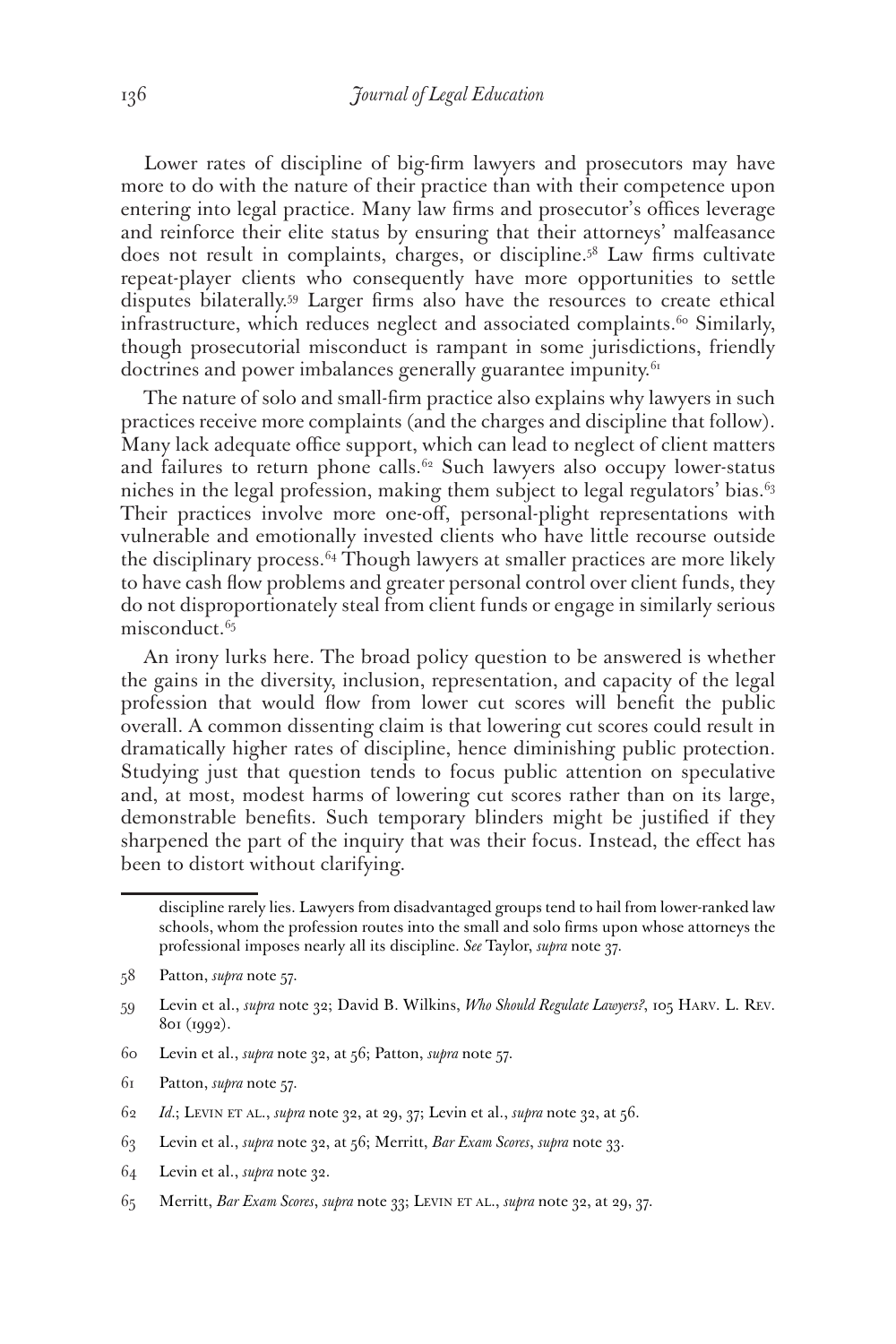#### *Current Study*

The current study set out to evaluate the extent to which the cut score used as the passing score of the bar exam corresponds to improvement in a variety of public protection measures. We hypothesize that higher bar exam cut scores will be inert with respect to  $(i)$  decreasing the number of complaints filed against attorneys by the public, (2) decreasing the number of charges filed against attorneys, and (3) decreasing the number of disciplinary actions taken against attorneys. Said another way, we predict that there will be no evidence suggesting that higher cut scores produce fewer complaints, charges, and disciplinary actions against attorneys. To evaluate our hypotheses, we employed statistical modeling to the combined disciplinary records from the American Bar Association (ABA) and states' cut scores from 2013 to 2018.

# **Methods**

# *Sample*

Disciplinary data, which consists of complaints brought by the public against attorneys, charges filed after probable cause, disciplinary actions taken against attorneys (henceforth collectively referred to as public protection data), and the number of active attorneys, are derived from the Survey on Lawyer Discipline Systems (SOLD), administered and maintained by the ABA's Center for Professional Responsibility. According to the ABA, SOLD data is intended to educate the public, the profession, the news media, courts, and disciplinary agencies about sanctions imposed, caseload, budget, and staffing activities in each jurisdiction.

We collected the number of complaints filed, charges filed, disciplinary actions, and the number of active attorneys for each available state from 2013 until the most recent SOLD year of 2018. These multijurisdictional records come from up to forty-eight U.S. jurisdictions, with the precise number of states reporting to the ABA varying by year. Additionally, several states were not accounted for in these ABA reports for particular years. In pursuit of exhaustive analyses, we gathered discipline data for these states from official reports on their respective state websites. These supplemental states were California 2013-2018, Massachusetts 2016-2017, Missouri 2013, Montana 2017, Nevada 2015-2016, New Hampshire 2013, Ohio 2014, and South Carolina 2013 and 2017. For future analyses, we refer to these as supplemental states.

All public protection measures were converted into counts per 1000 attorneys by multiplying the total incidences by 1000 and dividing by the number of attorneys. For example, Alabama had 13,754 active attorneys in 2016 and 1149 complaints received by a disciplinary agency. This is converted to  $(\text{II49 x 1000})/\text{I}_3,754 = 83.5$  complaints per 1000 attorneys. These modified variables were used as outcomes in statistical analyses.

Our cut score data consists of every state's minimum passing bar exam score dating from 2013-2018. Since 1994, the NCBE has released annual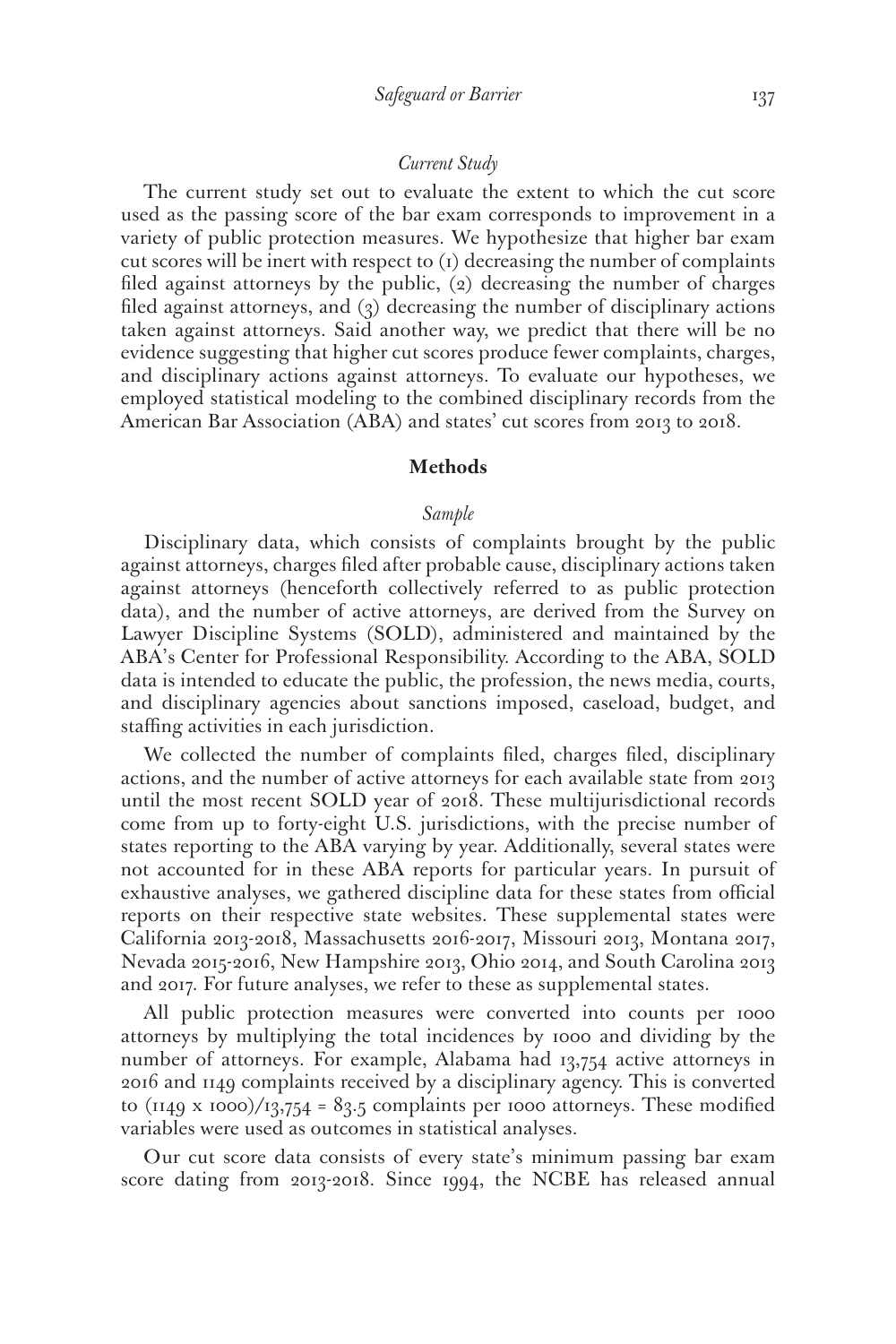comprehensive guides to bar admission requirements, which report the minimum passing score for each state. We have compiled these reports to determine the minimum bar exam cut score required for licensure by each state between 2013 and 2018.

# *Measures*

# a. Complaints Brought by the Public Against Attorneys

We used the SOLD's records of complaints received each year by the state's disciplinary agency. Per the ABA, complaints include any information received by the disciplinary agency regarding lawyer conduct that requires a determination as to whether the disciplinary agency has jurisdiction over the lawyer or matter(s) complained of, or whether sufficient facts are alleged that would, if true, constitute misconduct. Notably, if complaints were handled separately by a central intake or consumer assistance program, they were not counted in our measure. Complaint counts from central intake or consumer assistance programs were unavailable for most states, even those that reported the use of such programs. Additionally, the SOLD reports complaints pending from prior years, complaints summarily dismissed or screened out, complaints investigated, and complaints dismissed after investigation. Because these additional measures imply action taken on complaints, we felt they were unrelated to the posited relationship between cut score and complaints *filed*, and thereby chose to discard this additional data.

# b. Charges Filed After Probable Cause

Our use of charges corresponds to the SOLD's record of lawyers charged after probable cause determination. The ABA defines charges this way:

After a determination has been made that there is probable cause to believe that misconduct occurred, any document, pleading or notice filed by the disciplinary agency or appropriate authority with the designated adjudicatory tribunal, wherein a lawyer is charged with specified acts of misconduct and violations of the rules of professional conduct and a disciplinary sanction is sought.

We collected the number of charges for each state per year. Notably, charges are not a prerequisite for discipline in all states, and thus some cases arise in which the number of disciplinary actions is greater than the number of charges.

# c. Disciplinary Action

Disciplinary action consisted of two types: private and public. Private discipline includes action such as admonition, reprimand, or letter of warning/ caution. Public discipline includes involuntary disbarment, disbarment on consent, suspension (excluding interim suspension), interim suspension (for risk of harm or criminal conviction), admonishment, reprimand, censure,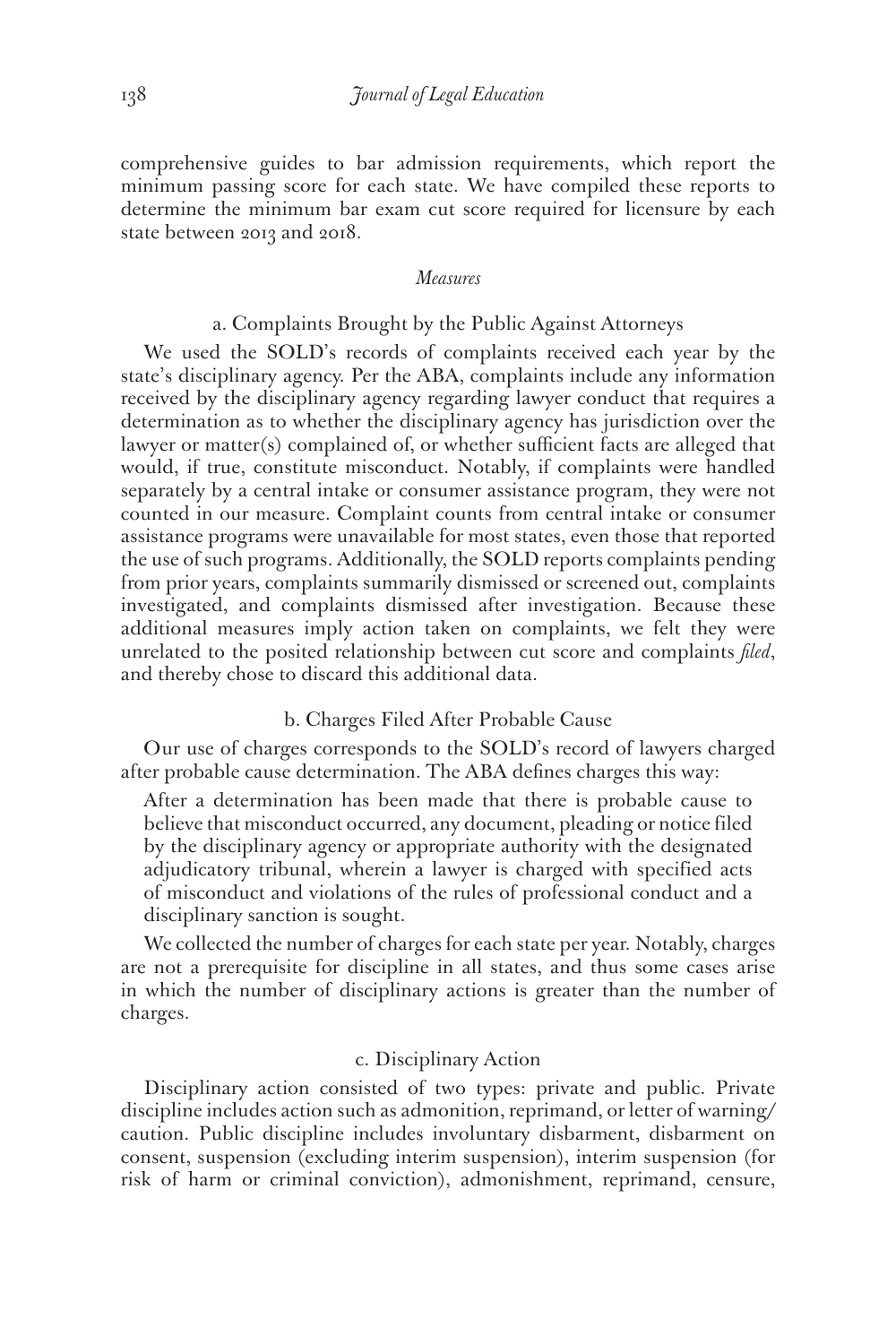probation, an order to pay restitution, or an order to pay costs. The SOLD provides the overall number of public and private disciplinary actions taken for each state each year, in addition to the total number for each specific disciplinary measure.

Arizona, the District of Columbia, Florida, Illinois, Kansas, Maryland, New Hampshire, New Jersey, Ohio, Oregon, and West Virginia do not have a public/private distinction. In these cases, data was listed as only public discipline (i.e., no private discipline was indicated). Additionally, SOLD records included notes from some states indicating, for example, that letters of caution or warning are not considered disciplinary actions. The full set of notes are relatively few and can be reviewed in the ABA's official SOLD report. We have accounted for these details in our series of analyses.

We harnessed the total number of public and private disciplinary actions taken against attorneys as our primary outcome measure. That is, we summed the total number of private and public disciplinary actions provided by the SOLD.66 Just as with the other outcome measures, we converted this outcome to total disciplinary actions per 1000 attorneys. As a secondary set of analyses, we also looked at each specific disciplinary outcome (e.g., disbarment) with and without data that included states' notes as caveats.

# Data Analysis Plan

Given the research questions' emphasis on generic relationships between bar exam cut scores and complaints, charges, and disciplinary actions taken against attorneys, we took a multimodal approach to data analysis that would allow us to uncover different ways in which these variables may relate to one another. Between 2013 and 2018, each state would provide annual counts for each public protection measure, totaling approximately 275 observations across this time window (the actual number will vary by outcome and analytic approach; e.g., see Table 1). First, we used linear regression to explore the relationship between cut scores and public protection measures. Second, we aggregated the data by taking the mean for each state and reanalyzed the data using linear regression. This was done to remove state-related variation from the data and to examine relationships between only cut scores and disciplinary averages. Third, we applied multilevel modeling to control for within-state variation. Collectively, these methods offer a more comprehensive look at the relationships between cut score and attorney discipline than any single approach could offer, and therefore, our analysis allows for more robust statements to be made concerning their relations.<sup> $67$ </sup> A description of these

66 *See* Am. Bar Assoc., *Past ABA Surveys on Lawyer Discipline Systems (S.O.L.D.)*, https:// www.americanbar.org/groups/professional\_responsibility/resources/ historicalabasoldsurveys/ (last visited Jan. 27, 2022) (columns 10 and 11 of the SOLD annual report).

67 Additional models were fit to this data but are not reported here. Most notably, we fit polynomial (quadratic and cubic) models to the data but chose to omit them from the report for three reasons. First, our primary aim was to evaluate the claim that higher cut scores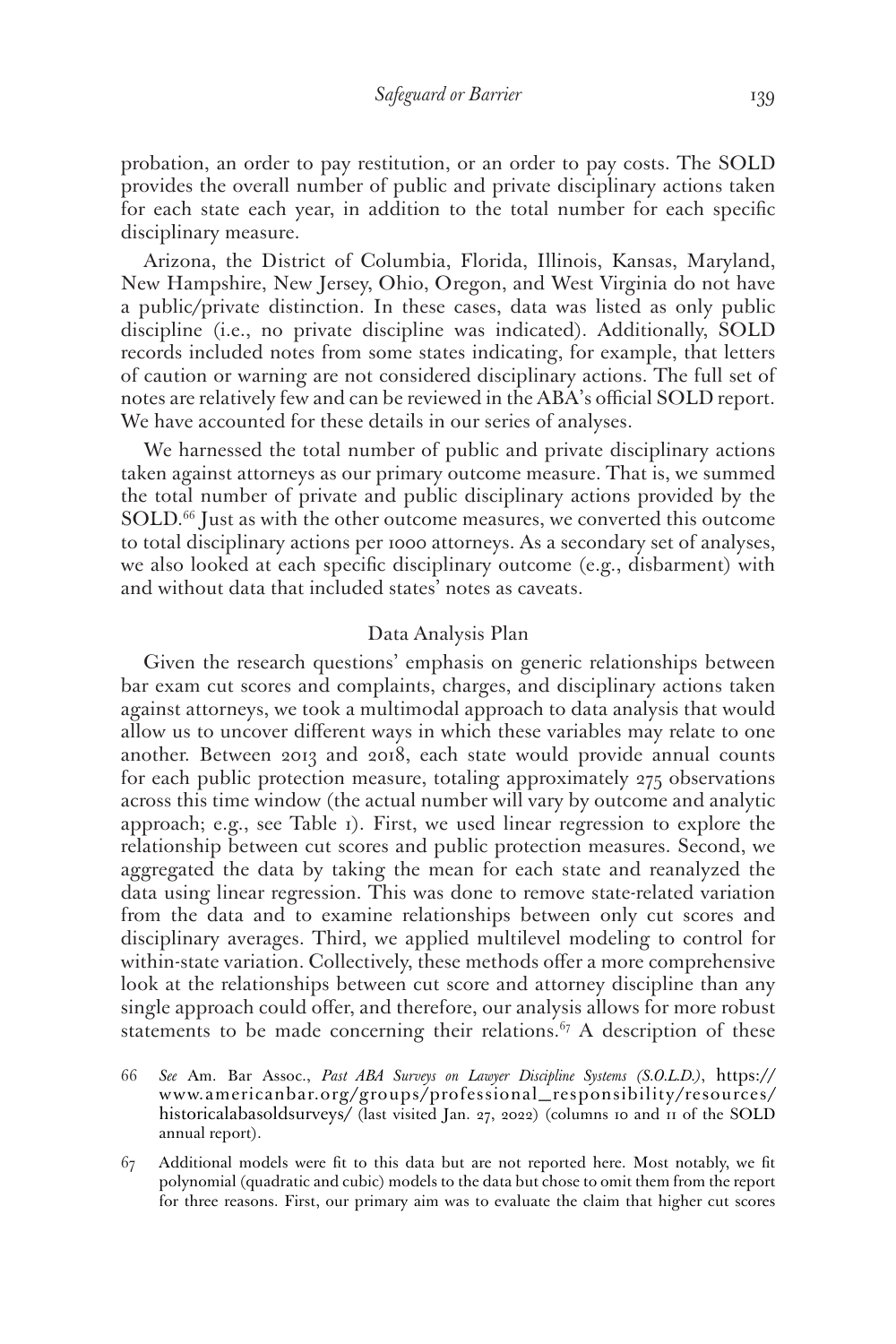methods and complete set of results is provided in the appendix. Because the findings are consistent and some models can be unnecessarily technical, we report only the results of the linear regression in the body of the manuscript. In the sections that follow, we highlight some additional details of the data accounted for by our models.

# *Supplemental States*

We acknowledge that there are sixteen supplemental state-year observations (see sample subsection) from which data was collected from official reports on state websites rather than the SOLD. It is understandable to suspect that this data may function in ways inconsistent with the SOLD by virtue of allowing different levels of reporting, applying alternative definitions, or through some other form of variation. As such, these observations have been flagged in the dataset. All models have been run with and without these observations, including the identification of and filtering of new outliers based on changes in sample size. Because this had no impact on the overall findings, we report only on the analyses inclusive of these supplemental states, and include these additional tests in supplemental materials available online.

# *Annotated Disciplinary Actions*

As noted above, what is categorized as public, private, and/or disciplinary varies by state (see the SOLD for details). Accordingly, what gets factored into the total number of disciplinary actions (private, public, or collective) is affected by states' decisions. We have accounted for these nuances by analyzing the data in several ways. First, we analyze the collective total of public and private disciplinary actions taken against attorneys as determined by the ABA and produced in the SOLD report. This we take as our primary analysis of the discipline data and describe our results below. Next, we analyze every particular public and private disciplinary measure separately, ignoring the nuances detailed in states' notes, thereby treating the annotated data as equivalent to the unannotated data. This assumes that states' differences do not constitute meaningful departures from other states' reports. Finally, we discard all annotated data and analyze only data from states that do not report annotated disciplinary outcomes. This treatment assumes that the annotated data differs from the unannotated data in an important way that might influence the findings. It also assumes that states providing unannotated data do not differ from one another in important ways. Ultimately these decisions had no bearing on the broader results. Moreover, we take the analysis of specific

increase public protection by decreasing the volume of complaints, charges, and discipline. Quadratic and cubic fits allow this relationship to wax and wane, thereby obscuring our ability to address this aim. Second, in most cases the quadratic and cubic fits showed little improvement to the explained variance, which was maximized at around 8%. Third, visually these fits appeared to overfit the data. Without a validation dataset to confirm these fits, endorsement of overfitted models could suggest spurious conclusions. By focusing on the three models identified in this manuscript, we feel we have remained focused on the research question.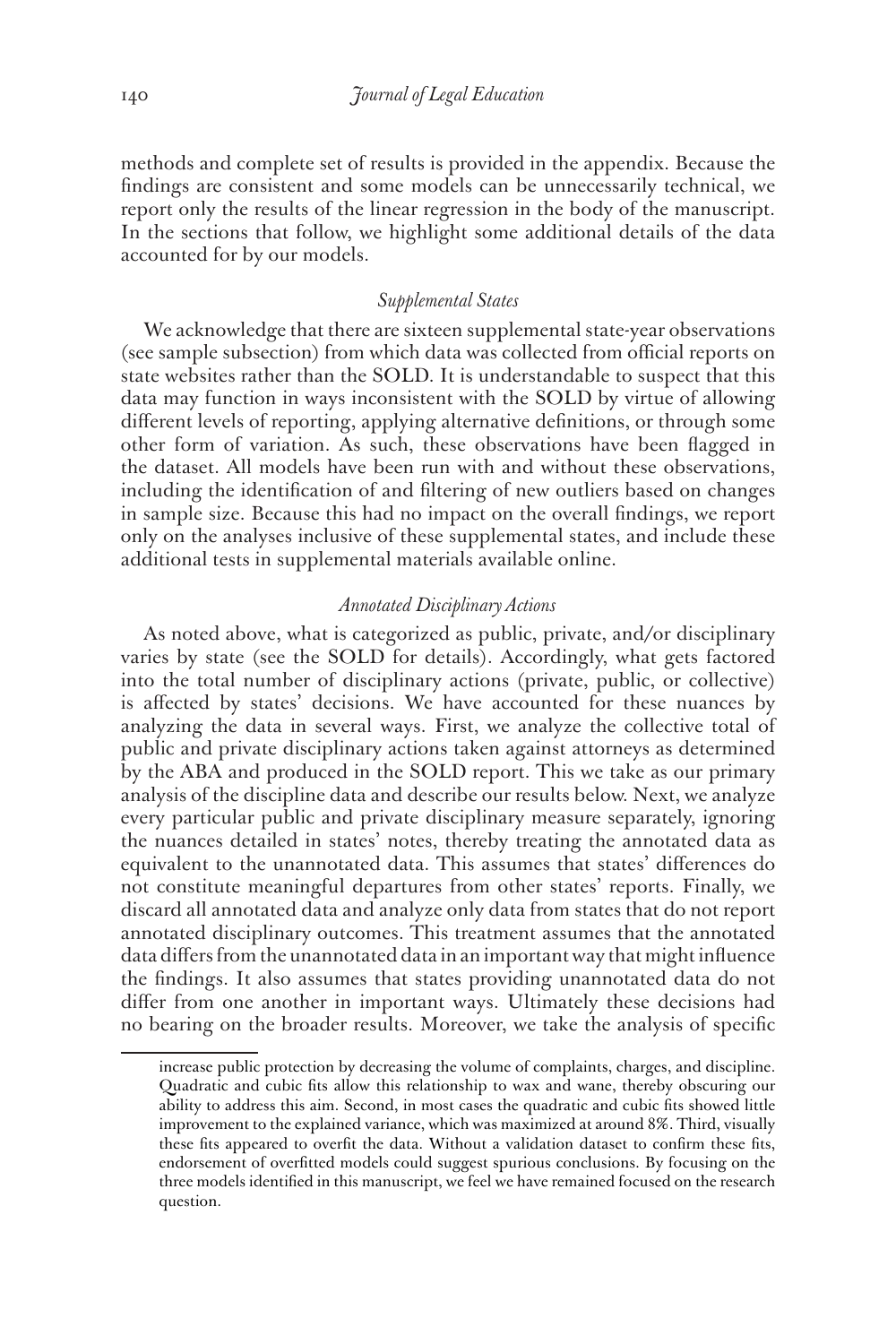disciplinary actions to be secondary to the overall research aims. Given these two approaches, the results section includes only the analyses of the collective total of public and private disciplinary measures provided by the SOLD. We revisit these secondary analyses in the subsequent discussion.

#### **Results**

As noted, the data have been analyzed using a variety of statistical techniques and with multiple inclusion/exclusion criteria. For brevity, we narrate only the linear regression models that exclude outliers and include the supplemental states. We feel that these offer a set of analyses that is both reliable and approachable. As indicated throughout the results section, however, these decisions had no relevant impact on our findings. For model results from analyses including outliers and/or excluding supplemental states, please review our open science repository dedicated to these findings. This repository also includes consistent findings from the aggregated and multilevel regression models (see appendix). Further, we include data, R code, and analyses of secondary disciplinary outcomes in accordance with transparency, open science, and best practices.68 Statistical significance was indicated by *p*-values less 0.05 (conventional); strength of the relationship between cut score and public protection measures was assessed by R-squared values.

# *Summary of Findings*

Our study found no compelling evidence of a meaningful significant negative69 relationship between states' selection of a minimum passing bar exam cut score and the number of complaints, charges, or disciplinary actions taken per 1000 attorneys. Said another way, we found no evidence that higher bar exam cut scores produce fewer complaints, charges, or disciplinary actions. These results held across all public protection outcomes, statistical modeling approaches, and decisions made pertaining to data treatment (e.g., inclusion or exclusion of outliers, supplemental states, and annotated disciplinary data). Collectively, these combined approaches searching for statistical relationships consist of over 100 statistical models.

- 68 Maxwell Hong & Ann Moran, *An Introduction to Open Science: How to Incorporate Best Practices into Your Research*, American Psychological Association (Feb. 2019), https://www.apa.org/ science/about/psa/2019/02/open-science.
- 69 We define "negative" on the basis of the sign (positive or negative) of the regression coefficient of a statistical model. A negative relationship would reflect that as cut scores increase, complaints, charges, and/or disciplinary actions would decrease. Statistical significance is ascribed whenever the p-value of this coefficient is < 0.05, indicating that the probability that this relationship is found by mere chance is less than 5%. We assess meaningfulness by the strength of the relationship between the cut score and outcome measure, as determined by R-squared, i.e. the percentage of variance explained in the outcome by the cut score. Across all models, the largest R-squared is .07, or 7% of variance explained. We provide the R-squared statistic whenever the regression coefficient is statistically significant, but otherwise classify 7% (or less) of variance explained as trivial and not meaningful toward identifying a relationship between cut score and public accountability.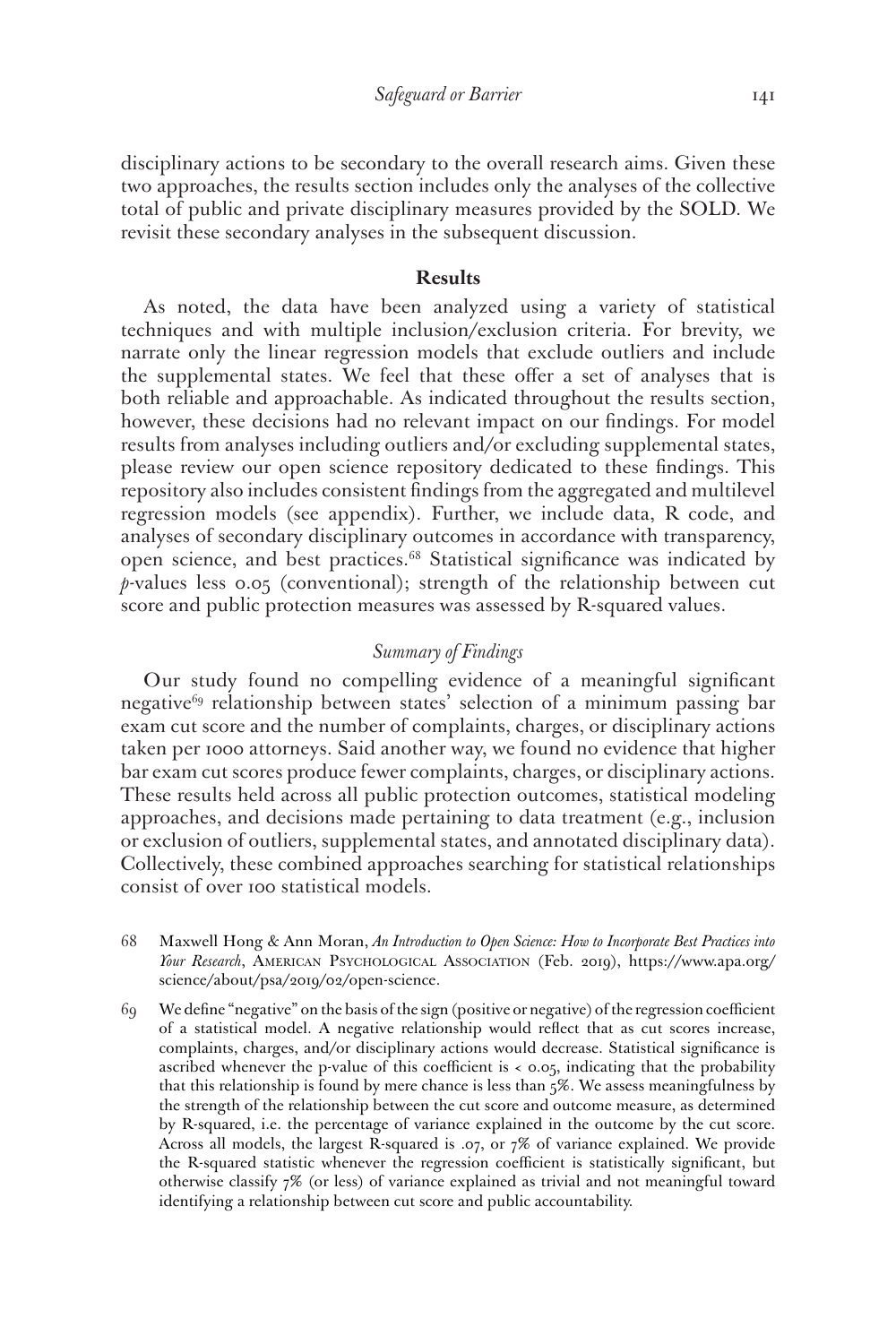# *Descriptive Statistics*

Descriptive statistics (e.g., mean and standard deviation) for each analytical sample vary depending on both the statistical method (e.g., linear regression or multilevel modeling) and the outcome of analysis (e.g., complaints or charges). Starting with complaints, both the linear regression and multilevel model identified the same set of outliers, and thus have equivalent fit statistics. This includes a mean of  $74.15$  complaints per 1000 attorneys  $(SD = 32.8)$ calculated from  $273$  observations ( $N = 273$ ). Taking the mean across years 2013-2018, forty-six states  $(N = 46)$  are represented in the aggregated regression analysis. The mean number of complaints per 1000 attorneys across these fortysix states was  $73.7$  (*SD* = 29.3). For charges, the linear regression analysis used 270 observations ( $N = 270$ ), with a mean number of 3.1 charges ( $SD = 2.55$ ) per 1000 attorneys. Multilevel modeling identified many additional outliers, thus reducing the number of observations to  $248$  ( $N = 248$ ). This analytic sample had a mean of 2.9 charges (*SD* = 1.6) per 1000 attorneys. Aggregating over the 2013-2018, forty-seven states (*N* = 47) are represented, with a mean of 3.25 (*SD* = 2.3) charges per 1000 attorneys. Finally, the analytic sample for the linear regression models on disciplinary action contained 270 observations (*N* = 270), with a mean of 4.8 disciplinary actions  $(SD = 3.3)$  taken per 1000 attorneys. Multilevel modeling for disciplinary action also identified many additional outliers, leaving an analytic sample size of  $258$  ( $N = 258$ ). The mean of this sample was 4.32 disciplinary actions (*SD* = 2.4) taken per 1000 attorneys. After averaging across 2013-2018, forty-seven states  $(N = 47)$  were represented for the aggregated analyses. These states had a mean of 4.8 disciplinary actions taken per 1000 attorneys  $(SD = 2.9)$ . Descriptive statistics for these analytic samples are summarized in Table 1.

| Analytic<br>Method       | Outcome<br>Variable | ivi ean<br>$(\text{per }1000)$<br>attorneys) | <b>SD</b> | <b>SE</b> | N   |
|--------------------------|---------------------|----------------------------------------------|-----------|-----------|-----|
|                          | Complaints          | 74.15                                        | 32.81     | 1.99      | 273 |
| <b>OLS</b><br>Regression | Charges             | 3.10                                         | 2.55      | 0.16      | 270 |
|                          | Discipline<br>4.79  | 3.27                                         | 0.20      | 273       |     |
|                          | Complaints          | 73.69                                        | 29.33     | 4.32      | 46  |
| Aggregated<br>Regression | Charges             | 3.25                                         | 2.28      | 0.33      | 47  |
|                          | Discipline          | 4.84                                         | 2.9I      | 0.42      | 47  |
|                          | Complaints          | 74.15                                        | 32.81     | 1.99      | 273 |
| Multilevel<br>Modeling   | Charges             | 4.84                                         | 1.64      | 0.10      | 270 |
|                          | Discipline          | 4.32                                         | 2.36      | 0.15      | 258 |

Table **1.** Descriptive statistics by analytic method and outcome variable Mean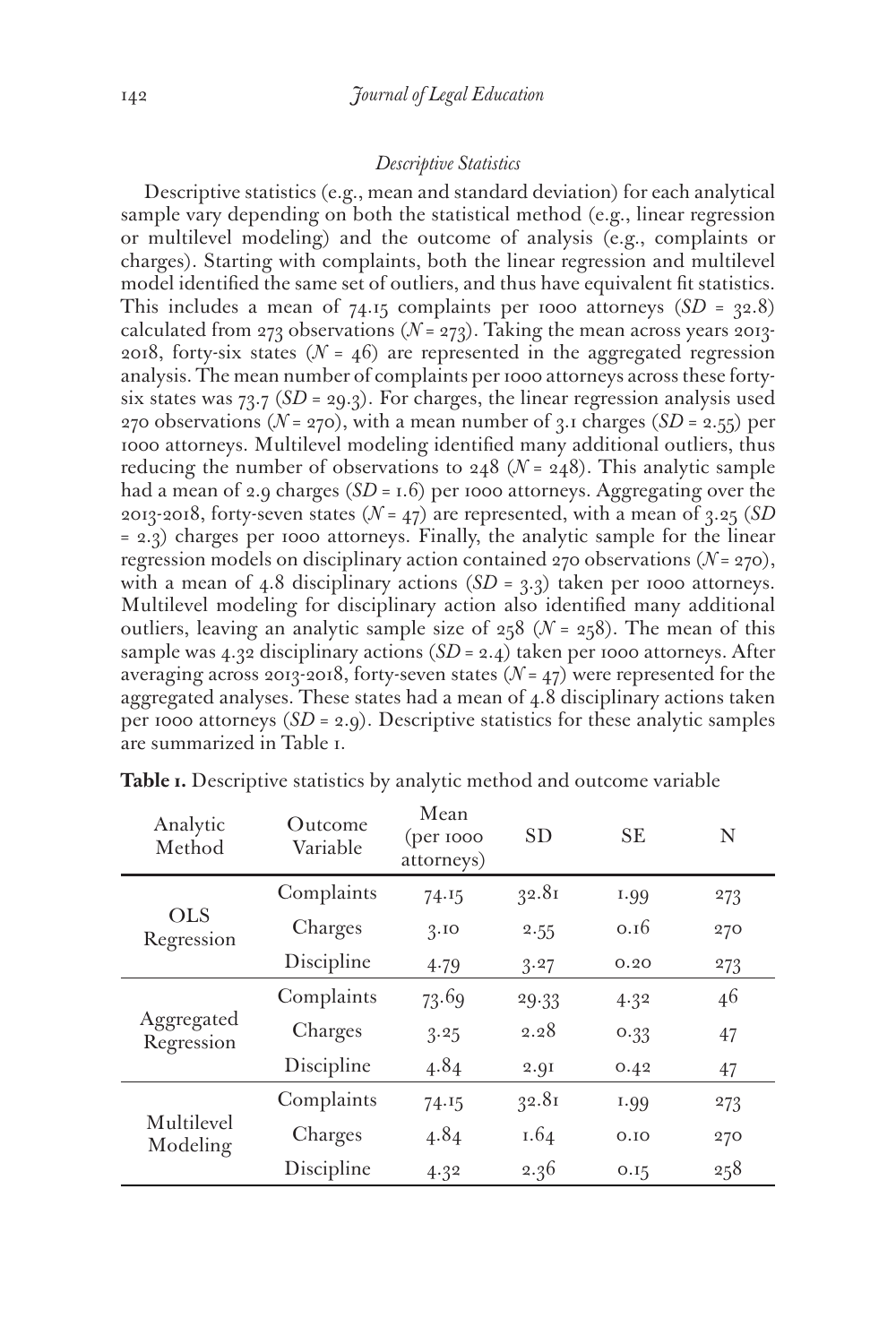# *Regression Analyses*

# a. Linear Regression

Beginning with the OLS regression models, we found no statistical evidence suggesting a meaningful negative relationship between states' bar exam cut score and public protection outcomes. All statistically significant relationships found were positive, though the highest R-squared value was .034, suggesting that only 3.4% of the variance in the outcome was explained. What this may mean is that, contrary to the conventional assumption that lower cut scores are associated with more complaints and discipline in a jurisdiction, the converse may be true—higher cut scores may be associated with more complaints and discipline in a jurisdiction, not less. Even so, we consider this to be a very weak relationship, if not altogether spurious, and thus choose not to draw any inferences from or build discussion around these findings.

Specific findings were as follows. The relationship between states' cut scores and the number of complaints filed per 1000 attorneys was significant and positive, but weak ( $b$  = 1.95,  $p$  < .01,  $R$ <sup>2</sup> = .037). The relationship between cut score and the number of charges filed after probable cause per 1000 attorneys was similarly positive, statistically significant and weak ( $b = 0.15$ ,  $p < .01$ ,  $R^2 =$ 0.035). Both relationships hold whenever supplemental states are excluded. Including outliers eliminates all significant relationships, with or without supplemental states. OLS regression found no relationship between the number of disciplinary actions filed against attorneys and states' bar exam cut scores ( $b = 0.00$ ,  $p = 0.96$ ,  $R^2 = 0.00$ ). This held true independent of inclusion or omission of outliers, and/or inclusion or omission of supplemental states. Results for OLS regression models are summarized below in Table 2. We also visualize the relationship between bar exam cut scores, complaints per 1000 attorneys, charges per 1000 attorneys, and discipline per 1000 attorneys in Figures 1-3, respectively.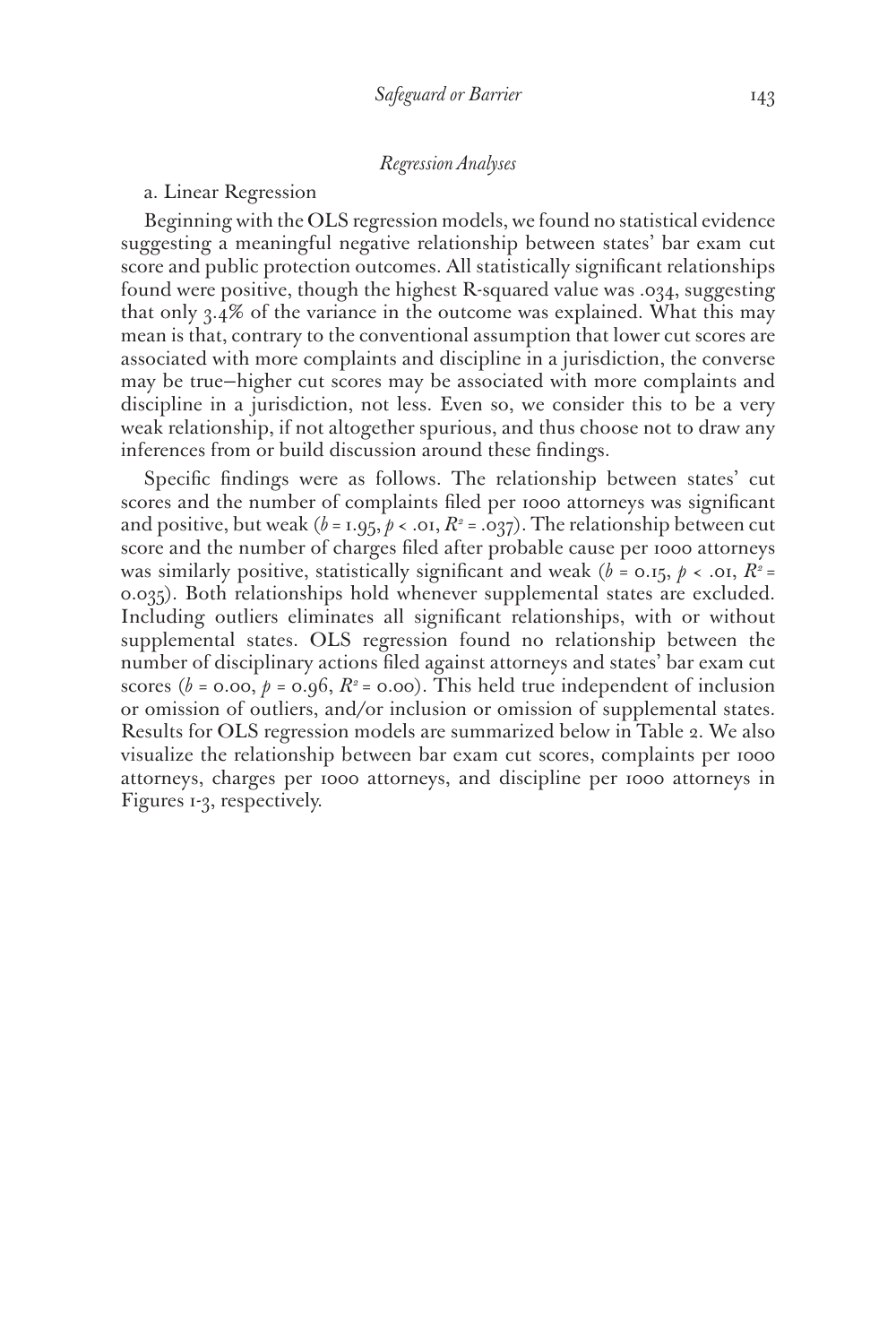|                         | Dependent Variable                            |                                                                      |                            |
|-------------------------|-----------------------------------------------|----------------------------------------------------------------------|----------------------------|
|                         | Complaints per<br>1000(SE)                    | Charges per<br>1000(SE)                                              | Discipline per<br>1000(SE) |
| Cut Score               | $1.95***$                                     | $0.15***$                                                            | $-0.0004$                  |
|                         | (0.6i)                                        | (0.05)                                                               | (0.06)                     |
| Constant                | $-189.04***$                                  | $-16.83***$                                                          | 4.84                       |
|                         | (81.52)                                       | (6.35)                                                               | (8.28)                     |
| Observations            | 273                                           | 270                                                                  | 273                        |
| $R^2$                   | 0.037                                         | 0.035                                                                | 0.000                      |
| Adjusted $\mathbb{R}^2$ | 0.034                                         | 0.032                                                                | $-0.004$                   |
| Residual Std. Error     | $32.25$ (df = 271)                            | 2.51 (df = $268$ )                                                   | $3.27$ (df = 271)          |
| F-Statistic             |                                               | $10.43***$ (df = 1; 271) $9.85***$ (df = 1; 268) 0.000 (df = 1; 271) |                            |
| Note:                   | $*_{p < 0.1;}$ $*_{p < 0.05;}$ $*_{p < 0.01}$ |                                                                      |                            |

**Table 2.** Results of OLS regression for public protection outcomes



Complaints Per 1000 Lawyers by Cut Score 2013-2018

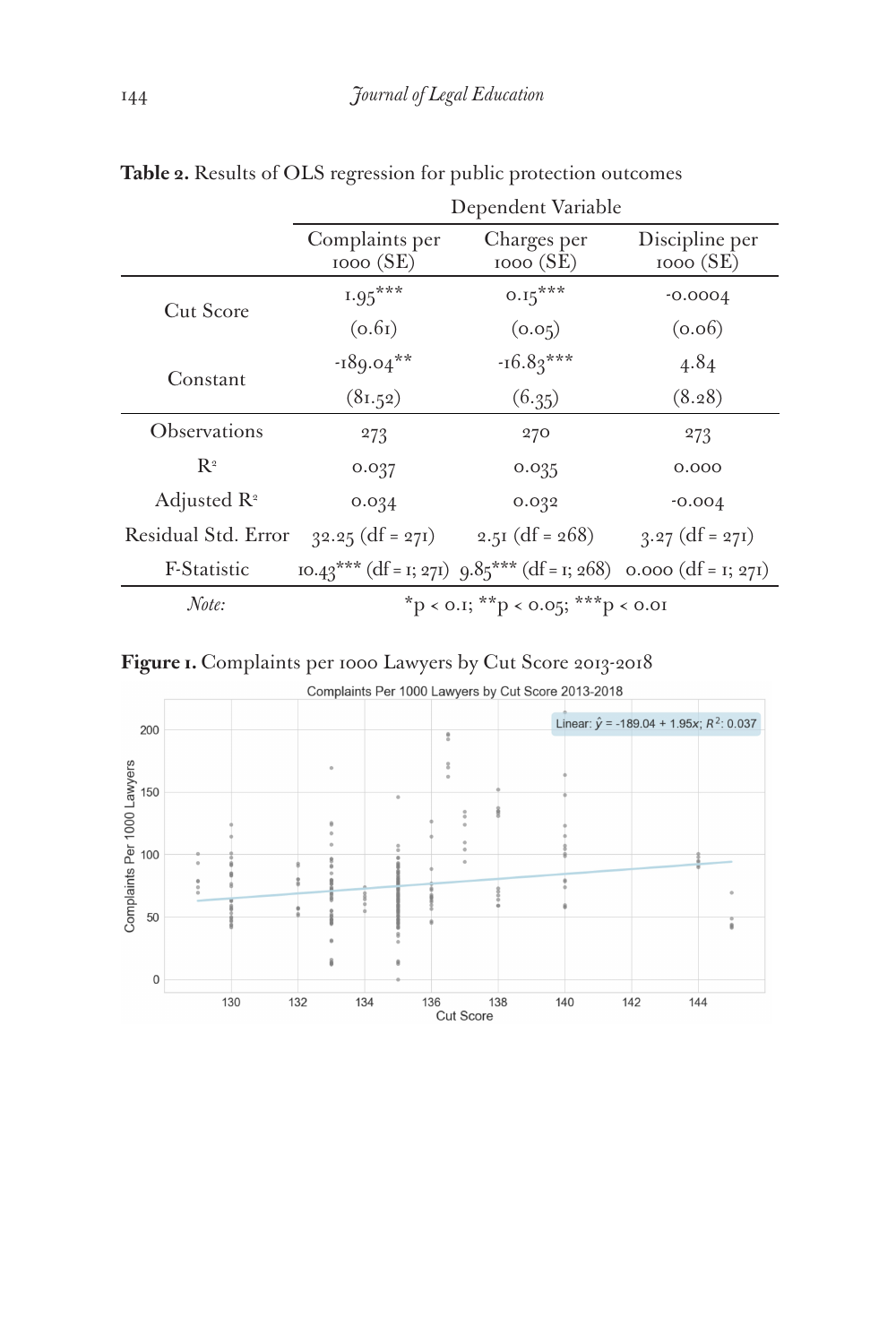

**Figure 2.** Charges per 1000 Lawyers by Cut Score 2013-2018





# *Summary of Other Statistical Models*

To check the robustness of our findings, we contrasted the results from our linear regression models with alternative modeling approaches. The approaches include averaging across all time points for each state, using multilevel modeling to account for unique state effects, and incorporating lag in our models by which we used state cut scores eight to thirteen years prior to complaints, charges, and discipline. A detailed account of these methodological approaches and findings can be found in the appendix and in the open science repository associated with this manuscript. In summary, alternative approaches found no meaningfully significant negative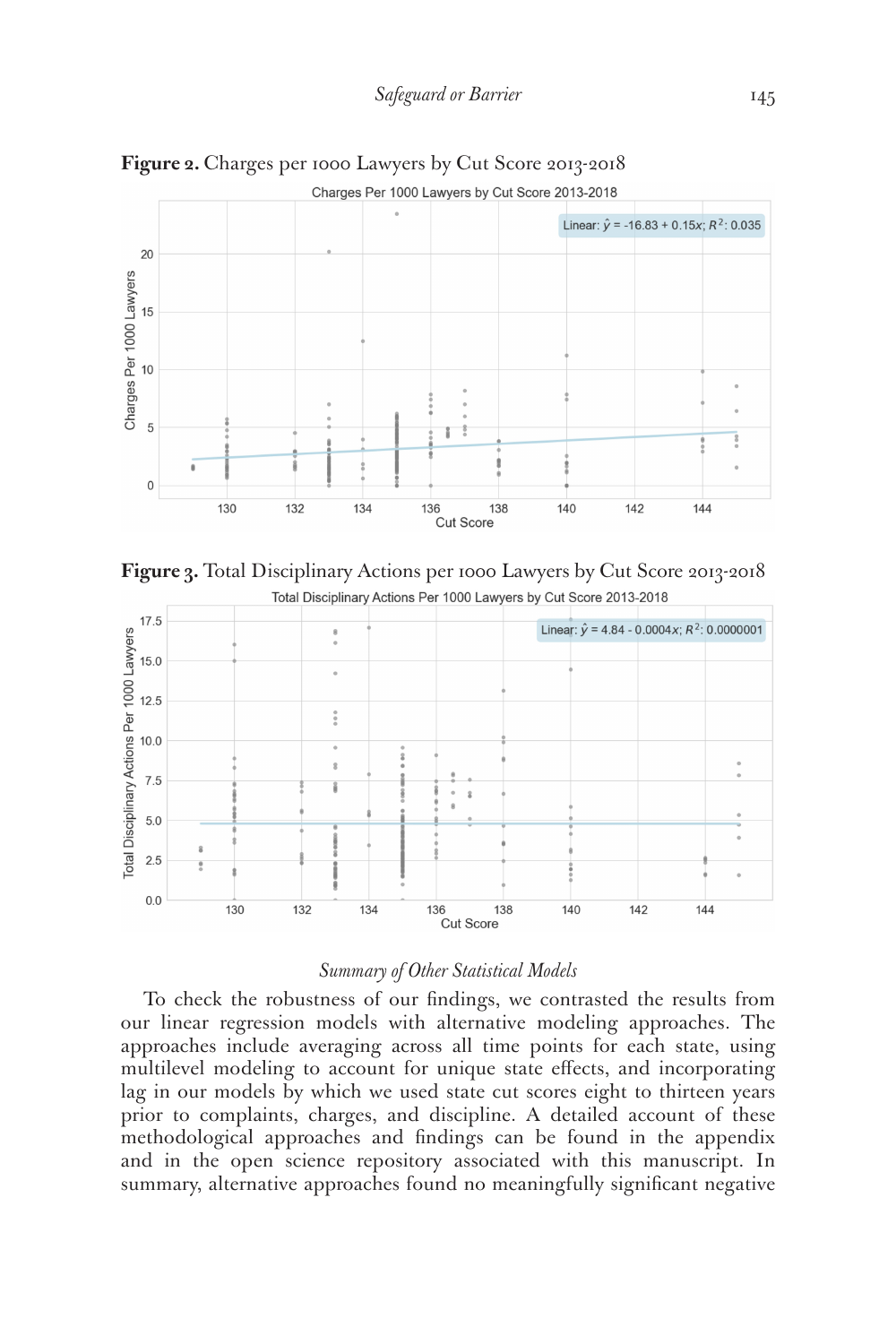relationships between states' minimum passing bar exam cut scores and public protection measures. Rather, fewer statistically significant relationships were found than in the linear regression models and in fact those that were found were only marginally significant, if at all. These relationships were consistently weak and positive wherever present, thereby suggesting that if a relationship between cut scores and public protection were to exist, it is more likely that complaints, charges, and discipline would increase with higher cut scores.

# **Discussion**

The choice of a cut score on the bar exam is also a choice about the size and diversity of the profession. Lower cut scores would provide the public greater access to a more representative set of lawyers. But perhaps costs exist that some believe would outweigh these benefits. Certainly, existing cut scores are often defended as instruments for public protection. Our analyses explore whether lower cut scores would result in higher rates of discipline per lawyer on the basis of the metrics chosen by legal regulators and the ABA. We find no evidence to support such an assertion.

# *Descriptive and Statistical Findings*

Three main takeaways emerge from our analyses. First, results suggest that the mean number of complaints is approximately 74 per 1000 attorneys (see Table 1). For charges, the mean shrinks to around 4 per 1000 attorneys, and roughly 4.6 per 1000 attorneys for discipline. While variability among states is expected, these averages suggest that the overall number of attorneys with complaints, charges, and disciplinary actions taken against them is quite small in relation to the overall population of attorneys. Said another way, between 2013 and 2018 fewer than 10% of attorneys had complaints filed against them (7.4%, to be exact), and fewer than half a percent faced charges or disciplinary action (0.4% and 0.46%, respectively). With so few cases, even the best prepractice predictors of subsequent discipline would, at best, be weak.<sup>70</sup> Second, statistical models consistently fail to find a meaningful statistically significant negative relationship between cut scores and public protection measures. That is, taken together these linear regression models and alternative modeling approaches do not support the hypothesis that a negative relationship exists between cut scores and public protection measures. Instead, the majority of these statistical models fail to reject the null hypothesis that the relationship between cut score and public protection is zero. Third, whenever these relationships are statistically significant (though weak and with small effect sizes), they are almost always in the positive direction, which would imply heightened cut scores in fact correspond with more complaints, charges, and/or discipline. The most robust of these findings—those from multilevel modeling (see appendix)—suggest no significant relationship at all (but nevertheless a positive trendline).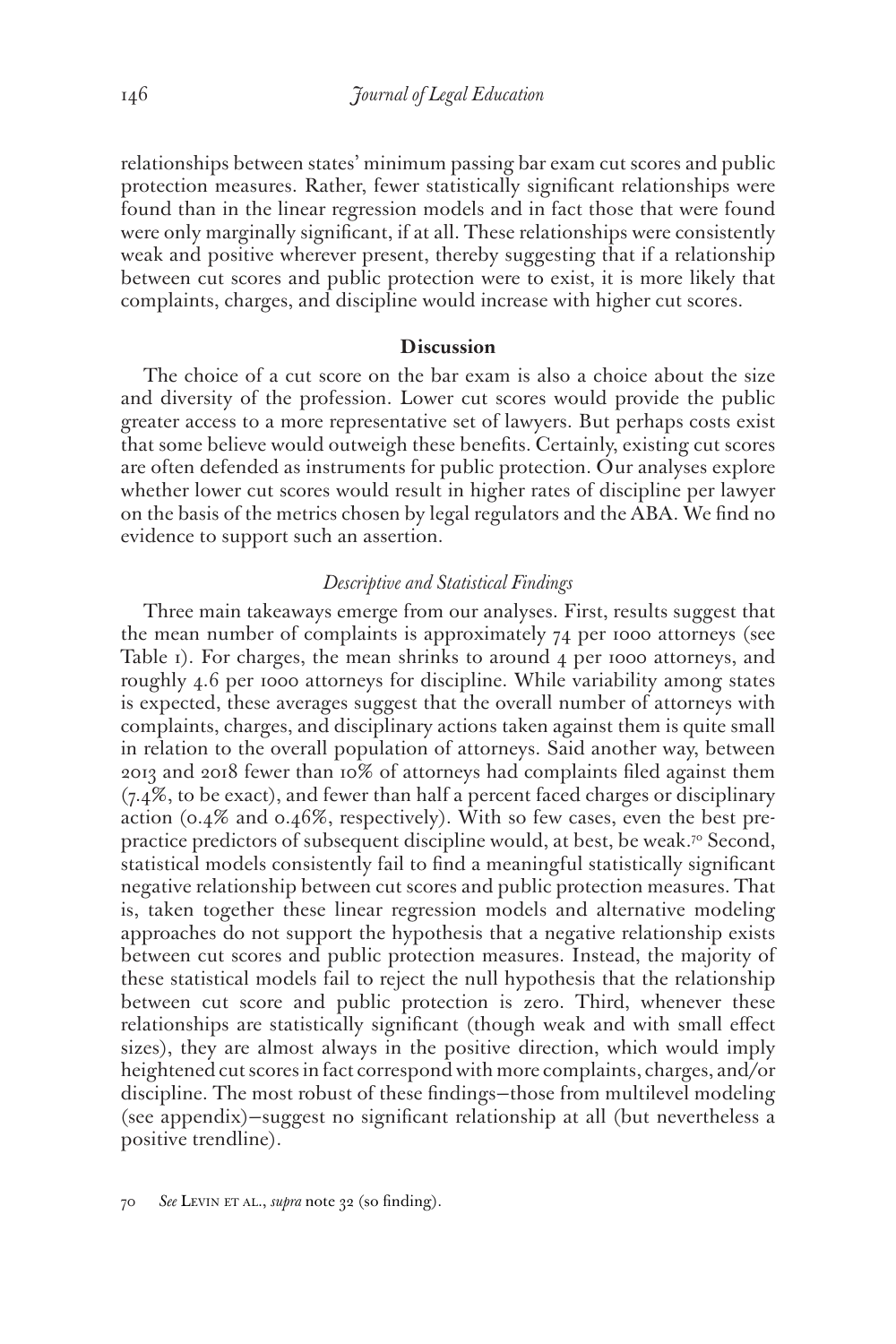Taken together, the findings fail to support the claim that higher bar exam cut scores correspond to greater public protection. If anything, statistical evidence points in the opposite direction: Higher bar exam cut scores may lead to less public protection. These general findings remain consistent even across numerous statistical modeling approaches, controlling for state-level peculiarities via multilevel modeling, modifying inclusion/exclusion criteria, and as discussed below, analyses of specific disciplinary actions. Not only is there no evidence of a significant negative relationship between cut score and public protection, this empirical study reveals that the phenomenon at issue involves a small minority of the profession who experience public or private discipline to begin with. This minority is by all statistical reasoning unaffected by the choice of bar exam cut score, and evidently unaffected in the way proponents of higher cut scores contend. Consequently, we reject on the basis of no supporting evidence the argument that heightened bar exam cut scores increase public protection. Indeed, their empirically demonstrated effect is to reduce diversity and inclusion within the legal profession with no apparent corresponding benefit. The policy prescription is worse than the alleged disease—and ineffective against it.

# *Secondary Disciplinary Analyses*

As indicated in the methods section, we also explored the relationship between cut scores and the following disciplinary actions: private admonition, private reprimand, letters of warning, involuntary disbarment, disbarment on consent, suspension (excluding interim suspension), interim suspension (risk of harm or criminal conviction), public admonishment/reprimand/censure, probation, order to pay restitution, and order to pay costs. We omitted these models from the results largely for the sake of brevity. Variations of inclusion/ exclusion criteria and modeling approaches for these specific public protection outcomes yield nearly 200 statistical models and findings and would thus be too much to individually report on. Moreover, the findings fail to alter the conclusion.

At a high level, none of these findings changes the overall narrative. As we inflate the number of models, we would expect 5% of models to be statistically significant by mere chance. And indeed, we do find more statistically significant results, but they continue to be weak and most frequently in a *positive* direction that suggests higher cut scores lead to more disciplinary actions taken. However, some are negative. In particular, a weak statistically significant pattern emerges suggesting that higher cut scores result in fewer *private* admonitions. Yet, this pattern is counterbalanced with other emergent results suggesting that higher cut scores also result in more attorneys placed on probation, more attorneys disbarred on consent, and more attorneys suspended. In all cases, correlations between cut scores and outcomes are weak. Moreover, these emergent relationships largely vanish when state peculiarities are accounted for by using multilevel models. Given the weakness and ephemerality of these findings, we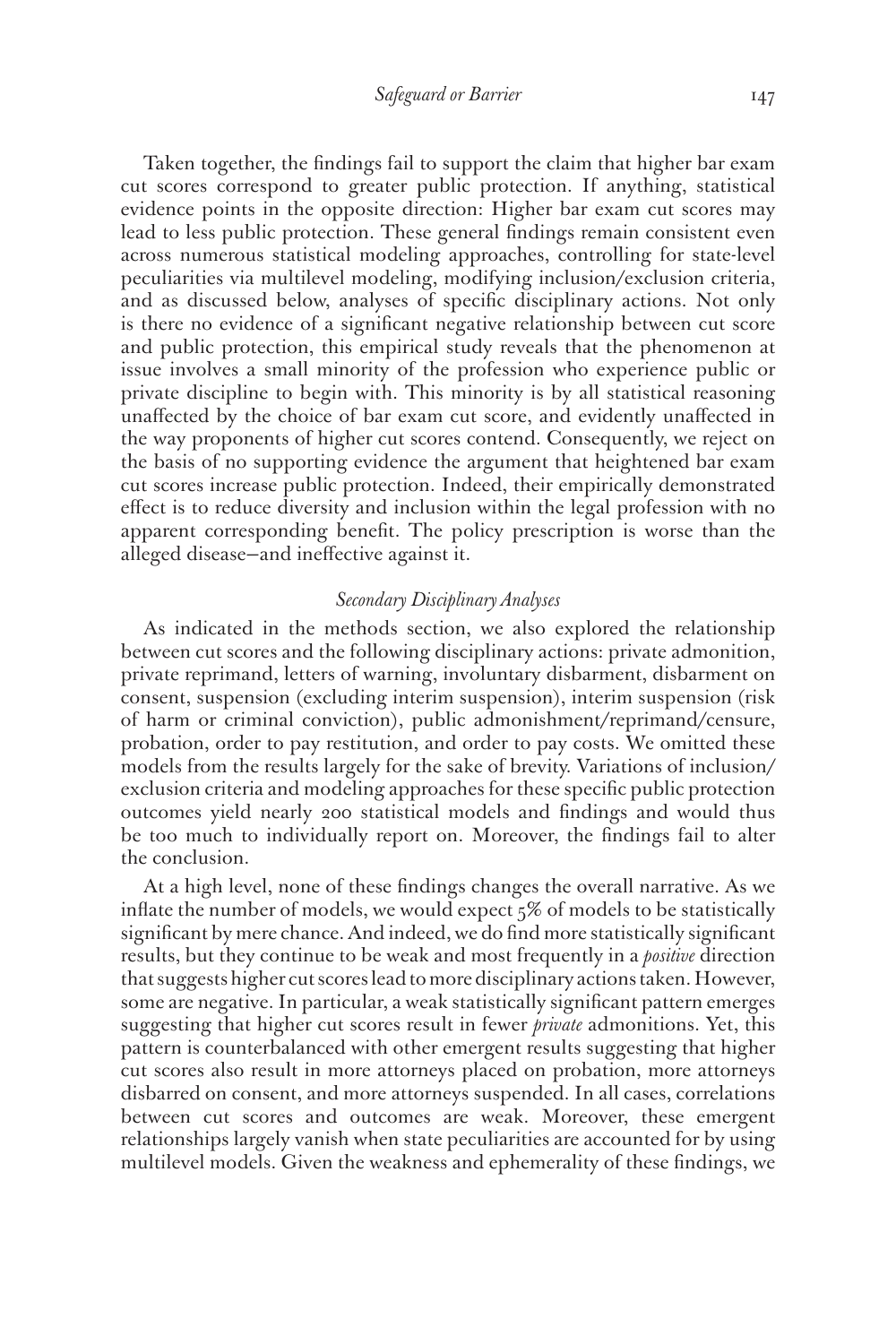therefore find no convincing evidence of a meaningful negative (or positive) relationship between public protection and bar exam cut score.

# *Defining Public Protection*

We define public protection precisely as the legal profession does through the ABA and legal regulators: in terms of attorney complaints, charges, and discipline. This approach envisions public protection in two ways. The first is public-focused, asking whether clients are so dissatisfied that they file formal complaints. The second is protection-focused, asking whether lawyers engage in acts sufficiently improper to result in charges or discipline. If the choice of a cut score altered the rate either of such public dissatisfaction with lawyers or of such highly improper acts by lawyers, we would expect to see different levels of complaints, charges, or discipline across jurisdictions. But we do not. Instead, we see no relationship between the cut scores and these measures. Thus, to the extent that complaints, charges, and discipline reflect grossly incompetent lawyering of one kind or another, we have no evidence that cut scores affect the rate of grossly incompetent lawyering. Our findings suggest that there is no evidence that changing cut scores affects public protection, as conceptualized and regulated by the legal profession through the ABA and legal regulators.

Complaints, charges, and discipline have major advantages over other potential measures, such as malpractice filings, malpractice judgments, or participation in client-attorney alternate dispute resolutions. Taking complaints, charges, and discipline as measures reflects the considered judgment of the profession. They are the measures that the ABA has chosen to collect and share and that state legal regulators have chosen to report. As a result, complaints, charges, and discipline are standardized across states in a way that other measures are not. There thus appears to be no clean way to base a national study on such other alternative measures.

One limitation of our focus on existing discipline practices is their narrowness; they do not capture all harms by lawyers to the public. That is because clients are injured not only by grossly incompetent attorneys. Lowquality and mediocre representation also cause harm. Consider the lawyer who incorrectly tells a client that she has no case. The client loses a likely settlement, yet the error is unlikely to result in a complaint, charge, or discipline.

Some argue that maintaining or raising bar exam scores reduces the frequency of such low-quality and mediocre representation—even though it does not reduce grossly incompetent representation. But available evidence suggests otherwise. To start, those sitting for bar exams are among the most successful members of our society. They have generally completed high school, studies in college, and rigorous law school curricula. Such thriceproven individuals should be expected, all else being equal, to be competent to practice law. To prevent low-quality and mediocre lawyering by such previous high achievers, the better focus would not be on a pre-licensure exam, but on the causes and conditions that lead lawyers to cut corners, engage in substance abuse, and otherwise behave badly once ensconced in practice. Nor does the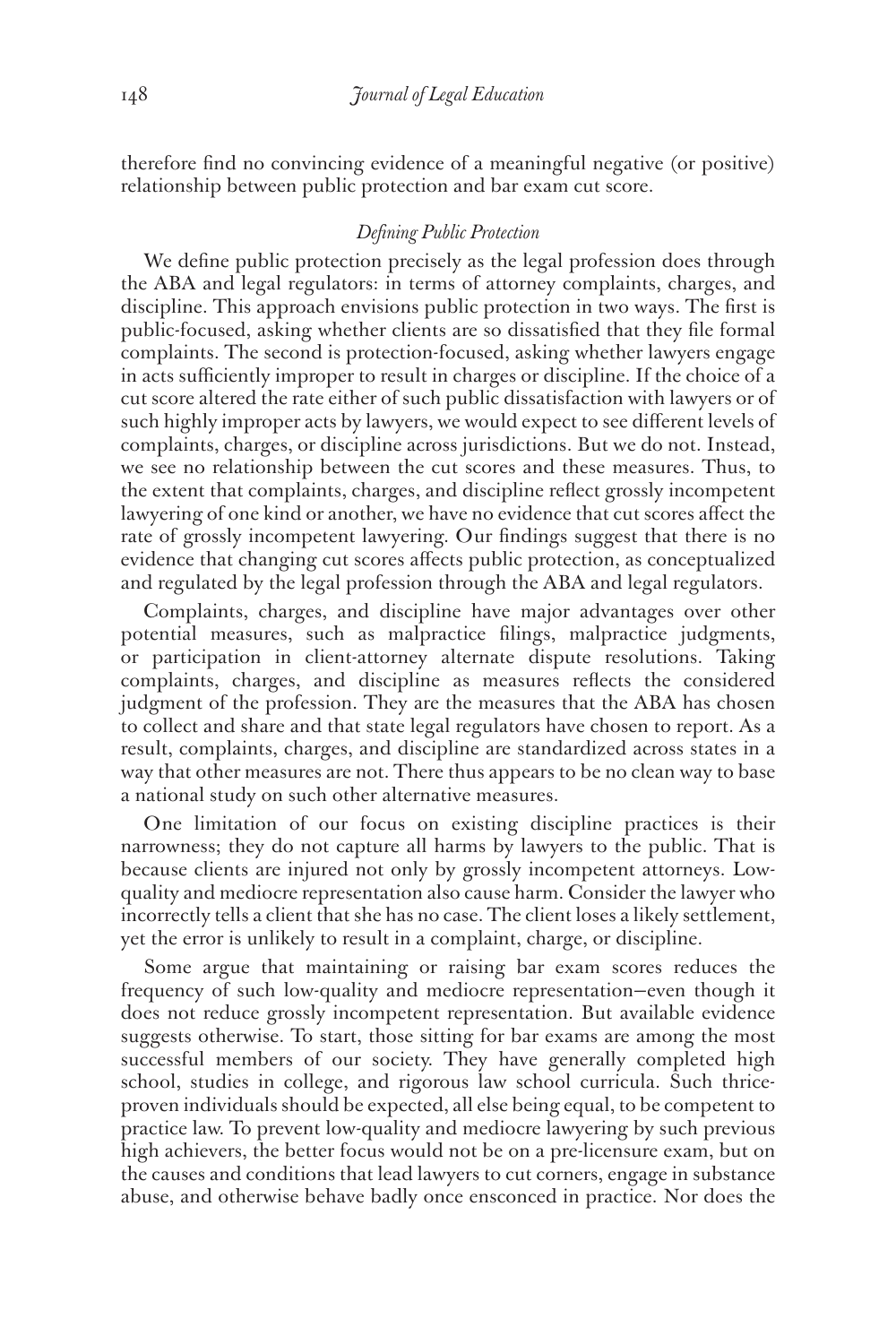information that must be memorized to succeed on the bar exam correspond to information that lawyers must apply in actual day-to-day practice. To resolve client problems, legal research of applicable law, not the memorization of general legal information, is the hallmark of competent lawyering. It is sometimes argued that the ability to study and perform well for the bar exam reflects a set of underlying skills that are important for being a good lawyer. But in other research, we have shown that burdens on time to study (e.g., working or caring for dependents while studying) are a major impediment to passing the bar exam.71 To a large degree, the bar exam tests whether one has the luxury of engaging in full-time bar study. To our knowledge, no validation study has demonstrated a relationship between bar exam performance and performance in practice.<sup>72</sup> That is not surprising, given that memorization of general legal information is not a particularly important lawyering skill. Alternative measures do exist that empirically relate to attorney performance by dealing with important skills such as written and oral communication, legal research, empathy, perspective-taking, leadership, and teamwork.73 That is one reason that the failings of the bar exam are a perennial concern that has led to reform efforts by the NCBE and state jurisdictions (California) to change the structure of the bar exam.74

Another concern regarding the failings of the bar exam is that it is not designed to measure the shortcomings in professionalism or ethical behavior most alleged in clients' complaints, or in legal malpractice claims in particular. For example, more than  $85\%$  of legal malpractice claims do not center on the attorney's knowledge of or application of the law; rather, soft skills such as communication and diligence account for the vast majority of clients' grievances.75 This is not news. When polled, attorneys recognized the

- 71 Erin Freiburger et al., *The COVID-19 Pandemic and Bar Performance: Magnifying Adversities, Stress, and Disparities Among Bar Test-Takers*, Raising the Bar an AccessLex Institute Publication (forthcoming 2021); Joshua Jackson & Tiffany Cochran, *Approaching the Bar: An Analysis of Post-Graduation Bar Exam Study Habits*, AccessLex Institute (July 13, 2021), https://www.accesslex. org/approaching-the-bar.
- 72 While studies have revealed a correlation between performance on the bar exam and LSAT scores and/or law school grades, validation of the exam would entail demonstrating that performance on the bar exam predicts successful lawyering. That prior performance on a standardized exam (e.g., LSAT) predicts later performance on a subsequent standardized exam (i.e., the bar exam) is orthogonal to the question of whether that subsequent exam predicts competent practice.
- 73 Marjorie M. Shultz & Zedeck, *Sheldon, Predicting Lawyer Effectiveness: A New Assessment for Use in Law School Admission Decisions* (July 31, 2009), https://ssrn.com/abstract=1442118 or http:// dx.doi.org/10.2139/ssrn.1442118.
- 74 *See Next Generation of the Bar Exam*, NCBE, https://www.ncbex.org/statistics-and-research/ nextgen-bar-exam/ (last visited Aug. 20, 2021); *Blue Ribbon Commission on the Future of the Bar Exam*, State Bar of California, http://www.calbar.ca.gov/About-Us/Who-We-Are/ Committees/Blue-Ribbon-Commission (last visit Aug. 20, 2021).
- 75 *See* Kiser *supra* note 31, 37-41; American Bar Association's Standing Committee on Lawyer's PROFESSIONAL LIABILITY, PROFILE OF LEGAL MALPRACTICE CLAIMS, 2008-2011 (2012).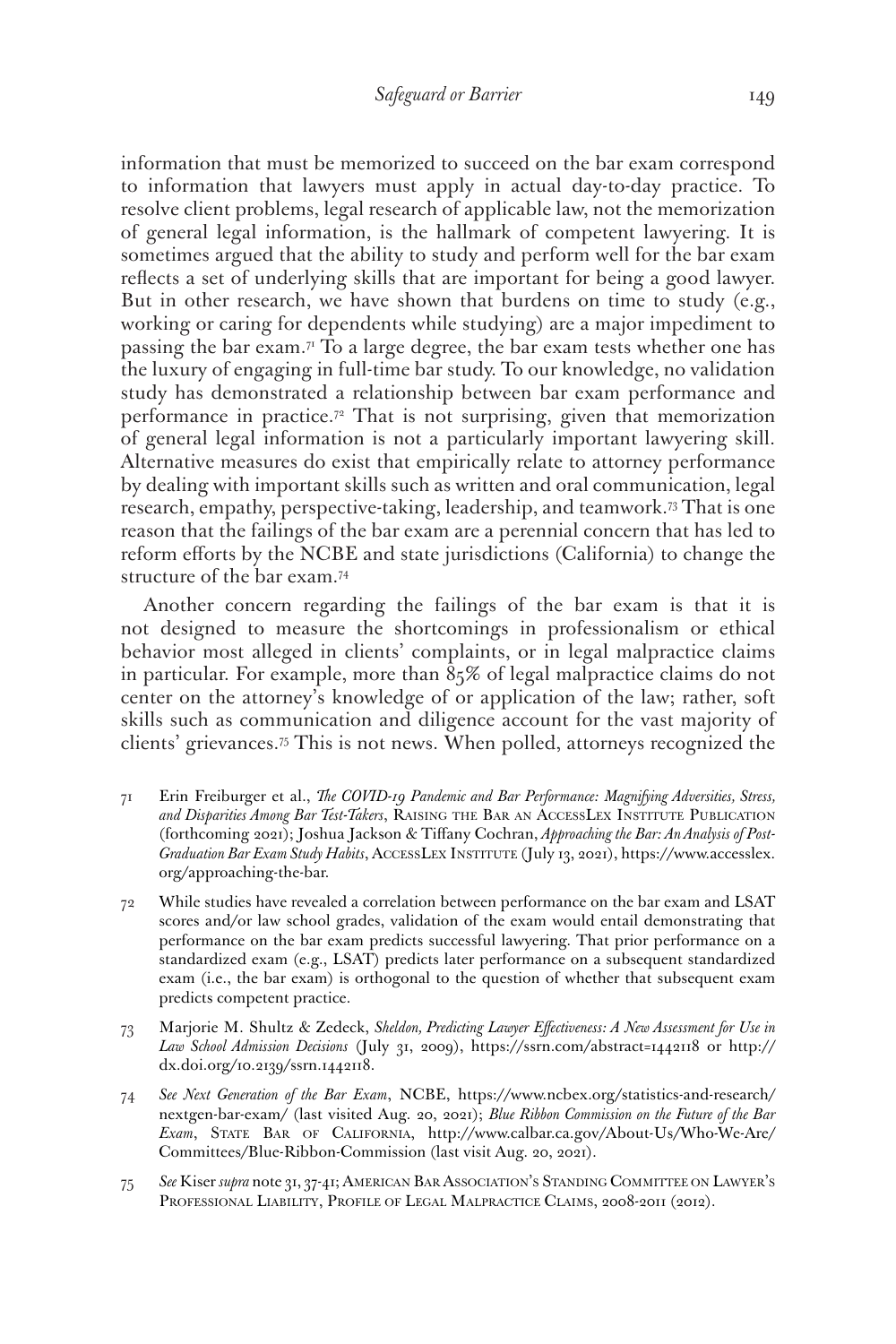importance of soft skills for effective negotiation, but also the gap in these skills within the profession.

It is perhaps not overly cynical to note that the problem of low-quality and mediocre lawyering seems primarily to be a basis for action when it is a means of excluding less privileged aspirants to the bar. The problem is not the focus of disciplinary authorities, whether measured by data collected and standardized or by programs implemented. The bar exam has never been validated as to such outcomes.

What, then, is the function of the bar exam cut score, if not public protection in any of the ways described above? We have evidence that the setting of the cut score can widen or narrow racial and ethnic disparities, screen out low-SES students, and create additional difficulty for those with the least means or with care-taking responsibilities and for those needing to work over the summer.<sup>76</sup> The loss of such potential lawyers from practice exacerbates shortfalls in access to justice. In short, maintaining and raising cut scores demonstrably harms the public without providing demonstrable benefit. Within the range of scores that we have studied we can confidently state that lower cut scores would improve public protection in some ways, while the best evidence is that it would not cause contravening harms to the public in other ways.

# *Consequential Validity*

The lack of statistical evidence that higher bar exam cut scores improve public protection suggests that they lack consequential validity (i.e., that their positive social consequences do not outweigh their negative ones). Consider the entries on the other side of the ledger. The bar exam is a Jim Crow relic that somehow survived the Civil Rights era despite failing to satisfy substantive Title VII antidiscrimination standards. It was forged to achieve the exclusion that still defines it and that heightened cut scores exacerbate. Racial and ethnic minorities remain grossly underrepresented in the profession to the mutual detriment of the public and the profession. These attorneys are more likely than their white peers to start their careers in government service, public service, or public interest work. They also provide service to minority clients, engage in pro bono work, sit on community organizations' boards, and mentor younger attorneys at higher rates. As a result, the harms of excluding such attorneys from practice fall disproportionately on potential clients who have limited means or hail from underrepresented racial groups.

Arbitrarily heightened cut scores also entrench the justice gap, especially for those with the fewest resources. Consider the largest U.S. jurisdiction, California, where a recent study found that 85% of members of the public

<sup>76</sup> Freiburger et al., *supra* note 71; Mitchel L. Winick et al., *Examining the California Cut Score: An Empirical Analysis of Minimum Competency, Public Protection, Disparate Impact, and National Standards*, AccessLex Institute ( Oct. 15, 2020), https://arc.accesslex.org/grantee/56/; Mitchel L. Winick et. al., *A Five-Year Retrospective Analysis of Cut Score Impact: California's Proposed Supervised Provisional License Program*, AccessLex Institute (Nov. 11, 2020), https://papers.ssrn.com/ sol3/papers.cfm?abstract\_id=3716951.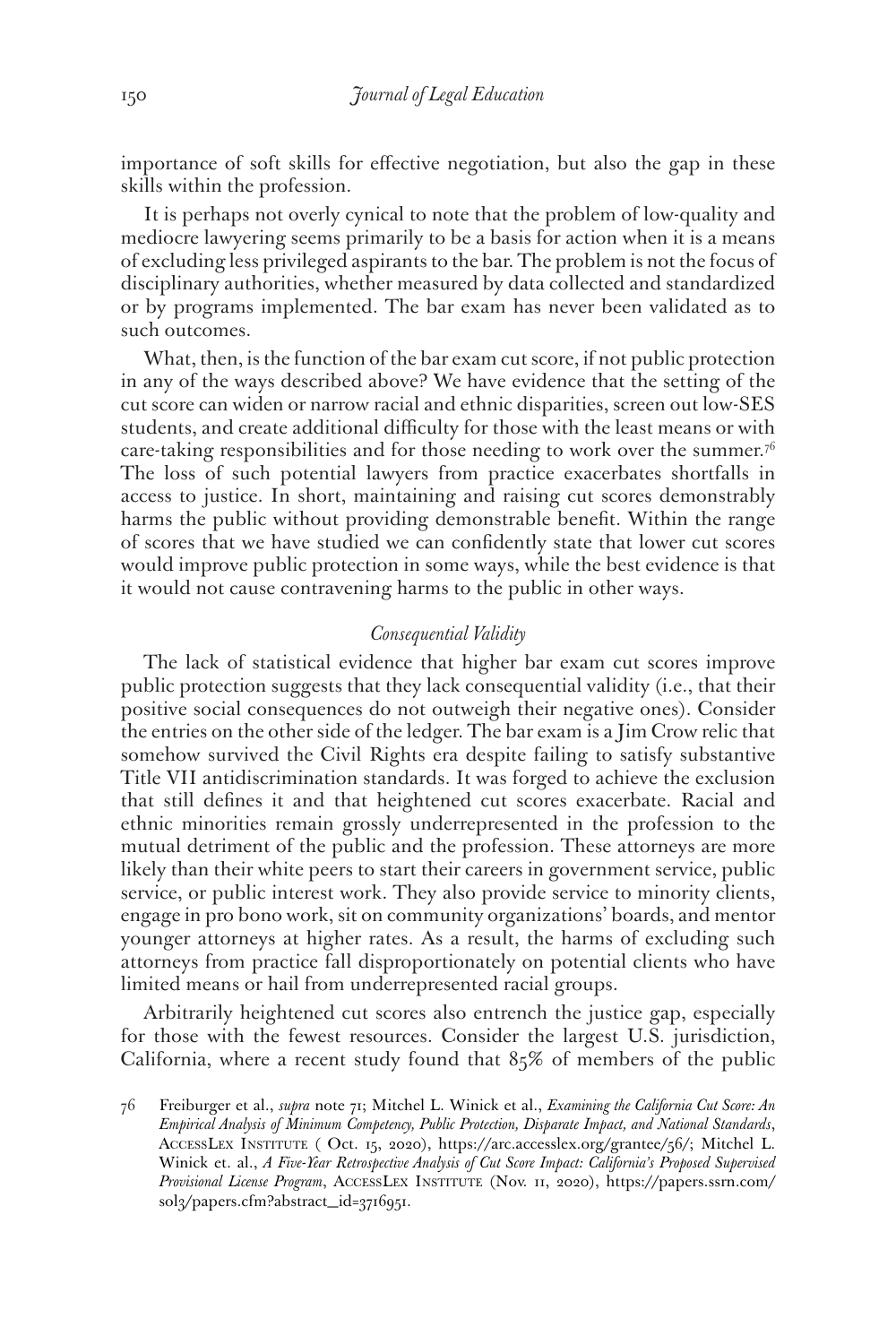with civil legal problems failed to receive adequate legal help. The problem was worse for those living in poverty, but even among Californians earning more than 600% of the federal poverty line, more than three-quarters lacked adequate legal help.77 Had California joined Minnesota in setting its cut score at 1300 rather than 1440, it would have licensed 12,907 more attorneys between February 2009 and July 2018, including more than 6000 new attorneys who are people of color, a 26.4% uptick in the number who entered the profession.78 Moreover, these lawyers would have been particularly likely to provide services to the people who most needed them.

# *Policy Recommendations for Meaningful Public Protection*

It is time for legal regulators to seek new solutions. Research offers abundant alternatives to the failed effort to weed out "bad apples" with a test not designed to do so. Behavioral legal ethics and evidence-based reforms are particularly promising pathways to pursue. Most obviously among potential reforms, cut scores could be lowered. Law school graduates who fall somewhat short of passing the bar could be permitted to enter practice following an apprenticeship—a variation on a once-common practice. Post-entry training could also be improved. Medicine requires residencies, many foreign jurisdictions have multimonth bridge-the-gap programs, and continuing legal education in one's practice area could be mandatory.79 To address the outperformance of public defender systems and large firms over assigned defense counsel and smaller and solo firms, one could require robust lawyer assistance programs, greater on-the-job mentoring requirements (from within or outside a firm or office), recordkeeping support or administrative oversight for solo and small firms, and mandatory public defender systems.<sup>80</sup> Measures of competence could also be improved, including by recognizing that the best time to prevent incompetent practice is during practice. Currently, there is a single ill-suited test of lawyerly competence before practice and primarily

- 77 *California Justice Gap Study: The Service Gap—Findings and Recommendations*, State Bar of California, at 1 (2020), http://www.calbar.ca.gov/Portals/0/documents/accessJustice/ Justice-Gap-Fact-Sheet-Service-Gap.pdf.
- 78 46.9% of newly admitted attorneys would have been attorneys of color, along with another 392 examinees whose racial/ethnic group is unknown. *See* Winick et al., *supra* note 4, at 27. This report does not include the number of nonresponses or the number of participants who responded "other" as their racial/ethnic group. However, the authors have access to the data from Winick et al. and have used it to update the numbers reported here. Responses of "other" are included as people of color, and nonresponses were added to the denominator but treated as neither white nor people of color.
- 79 *See* Krivosha, *supra* note 31; Martyn, *supra* note 31, at 729; American Bar Association Section of Legal Education and Admissions to the Bar, Legal Education and Professional Development-An Educational Continuum (1992); Jayne W. Barnard & Mark Greenspan, *Incremental Bar Admission: Lessons from the Medical Profession*, 53 J. LEGAL EDUC. 340 (2003).
- 80 Jeff Giddings, *Legal Aid Services, Quality and Competence: Is Near Enough Good Enough and How Can We Tell What's What?* 1 Newc. L. Rev. 66 (1996); Cramton, *supra* note 31, at 6; Merritt, *Bar Exam Scores*, *supra* note 33; Barnard and Greenspan, *supra* note 79.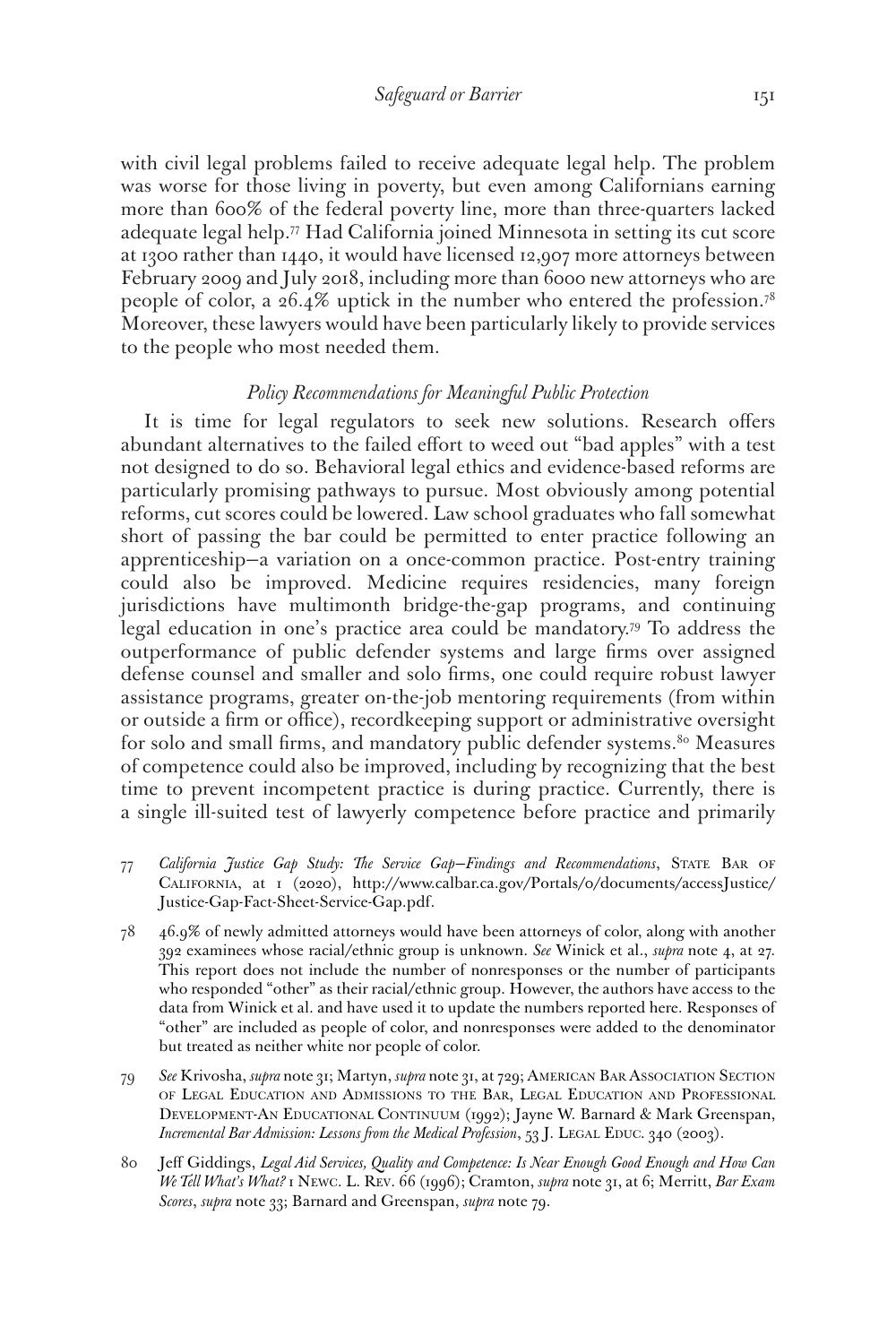piecemeal, reactive, self-dealing, client-initiated, and often underresourced disciplinary proceedings subsequently.<sup>81</sup> But jurisdictions could require a series of tests of increasing difficulty, testing of active lawyers on their practice areas,<sup>82</sup> mandatory structured peer review that could include detailed and area-specific, process-based checklists evaluations of dummy cases, and betterresourced disciplinary bodies with more substantive participation by those outside the legal profession.<sup>83</sup>

# *A Failed Approach*

Were legal regulators to decide that lawyer incompetence is more common or more serious than their actions currently suggest, policy responses other than heightened cut scores would be more effective. These responses would also incur fewer social costs than heightened cut scores, which produce inequality, discrimination, and underrepresentation. Worse, heightened cut scores violate notions of just deserts by punishing people for ostensible bad propensities rather than bad acts and by denying them opportunities earned through toil, sacrifice, investment, and learning. The problems are interconnected. Social realities of inequality, underrepresentation, and discrimination too often overawe efforts to overcome needlessly heightened cut scores for candidates who have matriculated from colleges and universities and successfully completed law schools, demonstrating both mastery and repeated successes throughout their careers.

#### **Conclusion**

It has been more than half a century since Congress enacted substantive racial antidiscrimination standards for employment tests that the bar exam does not meet. So reasoned a United States Court of Appeals in 1972. This moral failure is not redeemed by the legal technicalities that have nonetheless permitted the bar exam to continue. The legal profession violates its ideals of justice and fairness and harms the public by screening out qualified aspiring

- 81 Krivosha, *supra* note 31, at 828-829; Martyn, *supra* note 31; Cramton, *supra* note 31, at 10. An alternative to disciplinary hearings is civil malpractice suits. These also begin with a client's action, but are adjudicated by judges and juries rather than lawyers. Such actions are limited, however, by their heavy focus on lack of legal knowledge, which is but one form of incompetence. *See* Martyn, *supra* note 31, at 734; *cf.* Cramton, *supra* note 31, at 10 (suggested expanded malpractice liability).
- 82 Barnard et al., *supra* note 79; Wegner, *supra* note 31; Krivosha, *supra* note 31, at 828–29; Cramton, *supra* note 31, at 10.
- 83 Giddings, *supra* note 79; Martyn, *supra* note 31, at 729; Cooper, *supra* note 28, at 115–17; Cramton, *supra* note 31. One alternative that some jurisdictions have taken up is to create alternative forums (e.g., fee dispute resolution systems). *See* Martyn, *supra* note 31, at 731. Here, the stakes are lower than in discipline proceedings, which may make attorney adjudicators more willing to articulate standards of competence. *See id*. Output measures are also available. Those such as award size or jail time are context specific. Cooper, *supra* note 28, at 116–17. Consumer satisfaction has the problem that much representation is invisible to the client or beyond her competence. *Id*.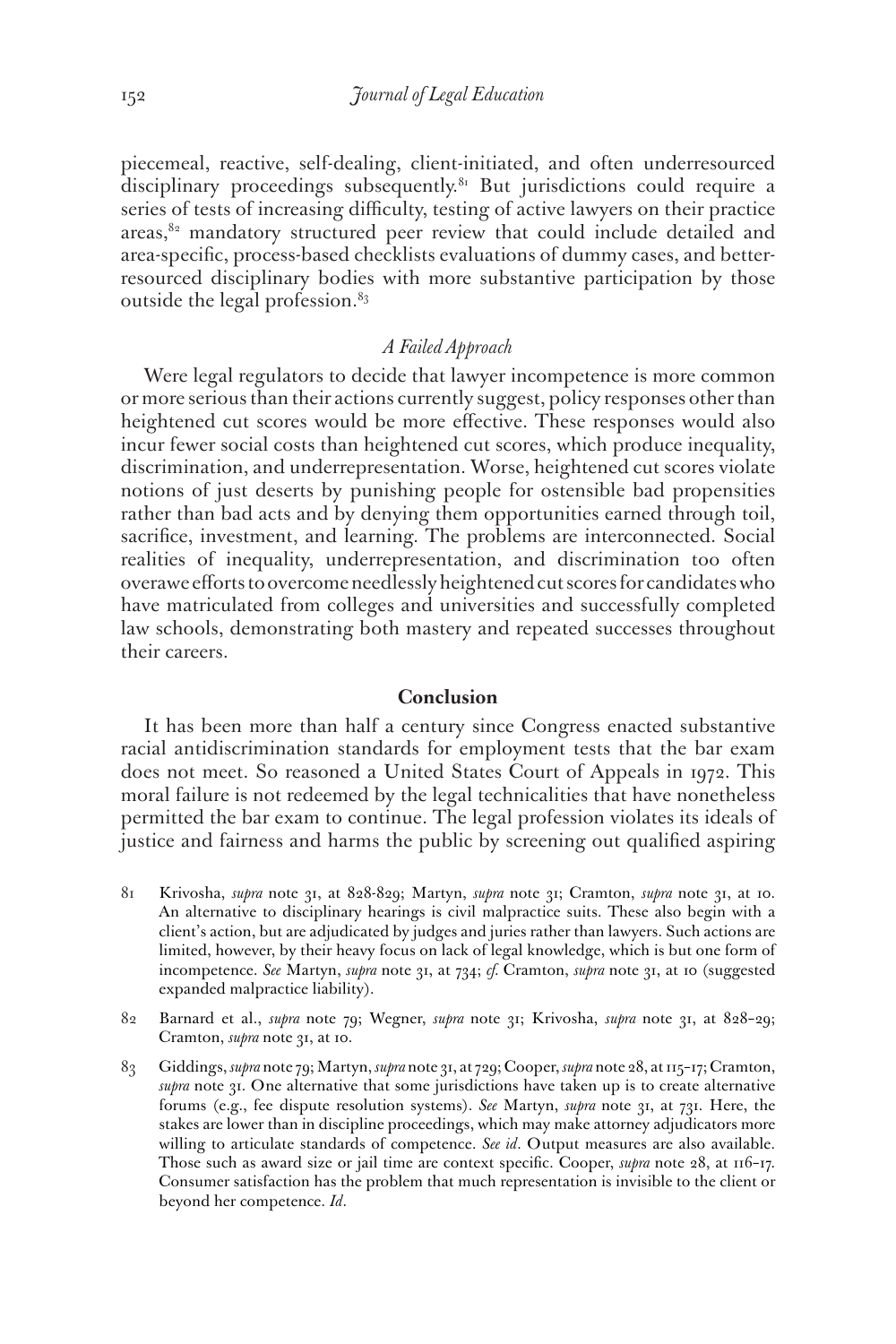lawyers who are disproportionately from underrepresented and disadvantaged groups.

It is no answer that heightened cut scores prevent attorney malfeasance. That claim has always been dubious on its face. The bar exam was not designed for that purpose, and most lawyer discipline comes decades after the administration of the test. Yet the question was difficult to study empirically, given limitations of the data. Indeed, the main consequence of prior studies was undue public endorsement of an unlikely hypothesis. This study overcomes several prior data limitations to confirm common sense. After rigorous statistical investigation, we find no evidence to support the claim that lower cut scores lead to greater lawyer misconduct. The discussion should thus be shifted from unsupported claims of malfeasance to the demonstrable public benefits granted by lower cut scores. Heightened cut scores are professional gatekeeping masked as public protection.

The time has come for legal regulators to undertake the empirically validated path to public protection that does exist: lowering cut scores. Doing so would meet twin legal crises: lack of diversity in the profession and lack of access to justice for all. It would grow the bar; diversify practice; drive upward mobility; and provide access to lawyers more likely to serve as counsel for government, community, public-interest, and underrepresented-minority clients. In this way, the demonstrable tragedy of heightened cut scores points the way to the ready-at-hand opportunity of more equitable replacements.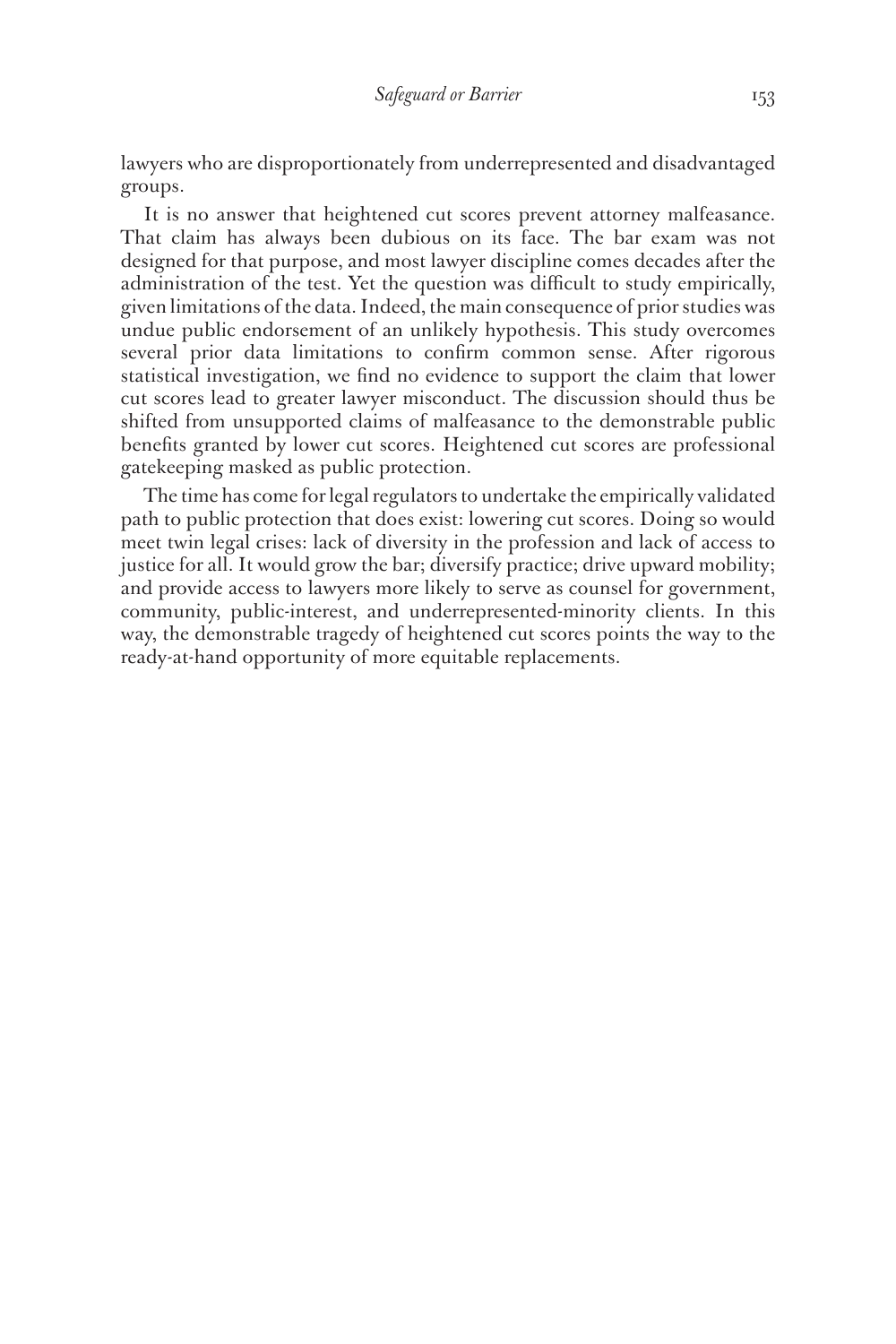# Safeguard or Barrier Appendix **Methods**

#### *Linear Regression (Disaggregated)*

Linear regression is arguably the most well-known and most-employed method in statistical analysis. Ordinary least squares (OLS) regression is one approach to linear regression. We use OLS regression to model the relationship between the cut score required to pass the bar exam and the number of complaints, charges, and disciplinary actions taken in each state from 2013-2018. Given the data, OLS regression offers the best *linear* fit to the data. A linear fit is monotonic, thereby addressing the question of whether increases in the bar exam cut score correspond to increases (or decreases) in the number of complaints, charges, and/or disciplinary actions taken against attorneys. Linear regression also provides useful statistics such as effect sizes and the proportion of variance explained  $(R^2)$ , each of which offers insight into the strength of a given relationship.

# *Linear Regression (Aggregated)*

In this series of models, we calculated each state's average public, private, and total public protection measures, and used this average as the outcome variable rather than the disaggregated data. Thus, there is only one outcome for each state, as opposed to one outcome for each year. Thereafter, the analytic approach was identical to that applied to the disaggregated data: OLS linear regression. This approach distills the within-state variation into a single estimate of each public protection measure for that state. By virtue of being the state *average*, it has some appeal in being closer to what we would expect from that state, and correspondingly serves as a better estimate of an average observation at a given cut score. However, despite its intuitive appeal, this approach may needlessly sacrifice statistical power to detect relationships between cut score and public protection. Multilevel modeling was applied as a follow-up analysis.

#### *Multilevel Modeling*

Multilevel modeling (also called mixed-effects modeling) is a statistical method that allows for the control of nested data.1 Nested data arises whenever there are multiple observations within a single unit of analysis, and multiple units exist within the data. An analysis of school data, for example, may include twenty students per classroom, and fifty classrooms. Mathematically, a baseline model with no predictors that controls for classroom effects would be written as

$$
\varUpsilon_{ij} = \gamma_{oo} + u_{oj} + e_{ij},
$$

1 Brady T. West et al., Linear Mixed Models (2d ed. 2015); Handbook of Advanced Multilevel Analysis (Joop Hox & J. Kyle Roberts eds., 2011).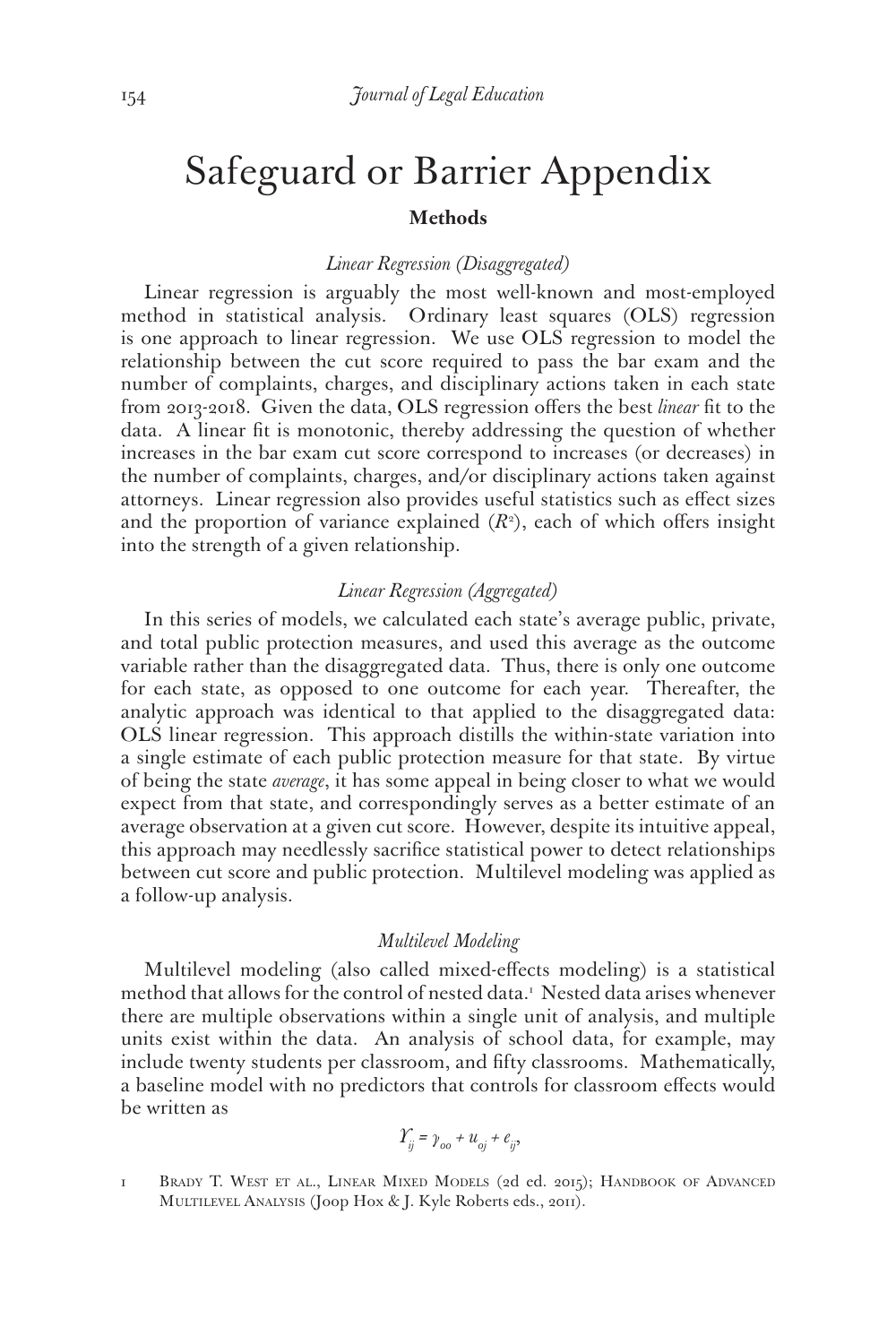where *i* represents the *i*<sup>th</sup> observation (the student), and *j* represents the *j*<sup>th</sup> cluster (the classroom). The statistic  $\gamma_{00}$  represents the overall mean of the dependent measure Y, while  $u_{0i}$  captures the classroom-specific adjustment to  $Y_{00}$  (referred to as the cluster-level error term). The final term e<sub>ij</sub> captures the deviation of observation *i* from its cluster mean (the deviation of a given student from her classroom average).

When predictors are added to the model, the expression is often generalized to the following by using matrix notation.

$$
Y_j = X_j \gamma + Z_j U_j + e_j,
$$

where  $\mathbf{Y}_j$  is now an  $n_j \times 1$  response vector for the j<sup>th</sup> cluster,  $\mathbf{X}_j$  is an  $n \times p$  design matrix;  $\gamma$  is an unknown  $p \times 1$  vector of fixed parameters to be estimated;  $\mathbb{Z}$ is an  $n \times k$  design matrix of random effects;  $\overline{U}_i$  is a  $k \times I$  vector of unknown random effects to be estimated; and  $\mathbf{e}_j$  is an  $n_j \times I$  vector of residuals. Newly incorporated predictors are included in the **Xj γ** piece of the expression, and new incorporated cluster specific adjustments such as  $u_{0i}$  are incorporated into the **Zj Uj** part of the expression. The vector **ej** continues to capture individual deviations from cluster-level means on the outcome vector **Yj** .

Continuing our example, controlling for classroom variation via this statistical approach allows for better estimates of student-level effects by accounting for nuances that are unique to each classroom. In this way, student effects are less confounded with classroom-specific features.

In our case, we have up to six observations (2013-2018) per public protection measure for each state, and each state has a different score required to pass the bar exam. It may be argued that there are state-specific factors that contribute to variation in the number of complaints, charges, and disciplines that could obscure the relationship between cut score and public protection. To account for this, we can use multilevel modeling to account for state-specific variation. Our model inclusive of cut score as a predictor can be written as

$$
\gamma_{ij} = \gamma_{oo} + u_{oj} + \gamma_{or} \text{cutscore}_{ij} + e_{ij},
$$

Where *i* represents the observation (year between 2013 and 2018) and *j* represents the state.<sup>2</sup> Thus,  $Y_{ij}$  represents the *i*<sup>th</sup> observation for the *j*<sup>th</sup> state on one of the three public protection outcomes, γ<sub>00</sub> is the overall average of the specified public protection outcome,  $u_{oj}$  is the state-specific adjustment to the overall average of the public protection outcome, γ<sub>οι</sub> is the estimated fixed

2 It is assumed that observations within a cluster are independent. In these models, the observations within the cluster correspond to states' time points. To assume independence is therefore to assume that there is no longitudinal relationship within a state's public protection measures. Recognizing that this may be a bold assumption, we constructed additional models in which time rather than state is the cluster. Unfortunately, statistical limitations of only one observation per time point for each state preclude us from controlling for both state and time random effects simultaneously. In the alternative models clustering on time, the emergent results only strengthen the findings of this paper. Consequently, we note here that these models were explored but ultimately omitted because we felt that controlling for within-state variation offered greater theoretical interpretability than the alternative, and the choice was inconsequential to the findings of our research.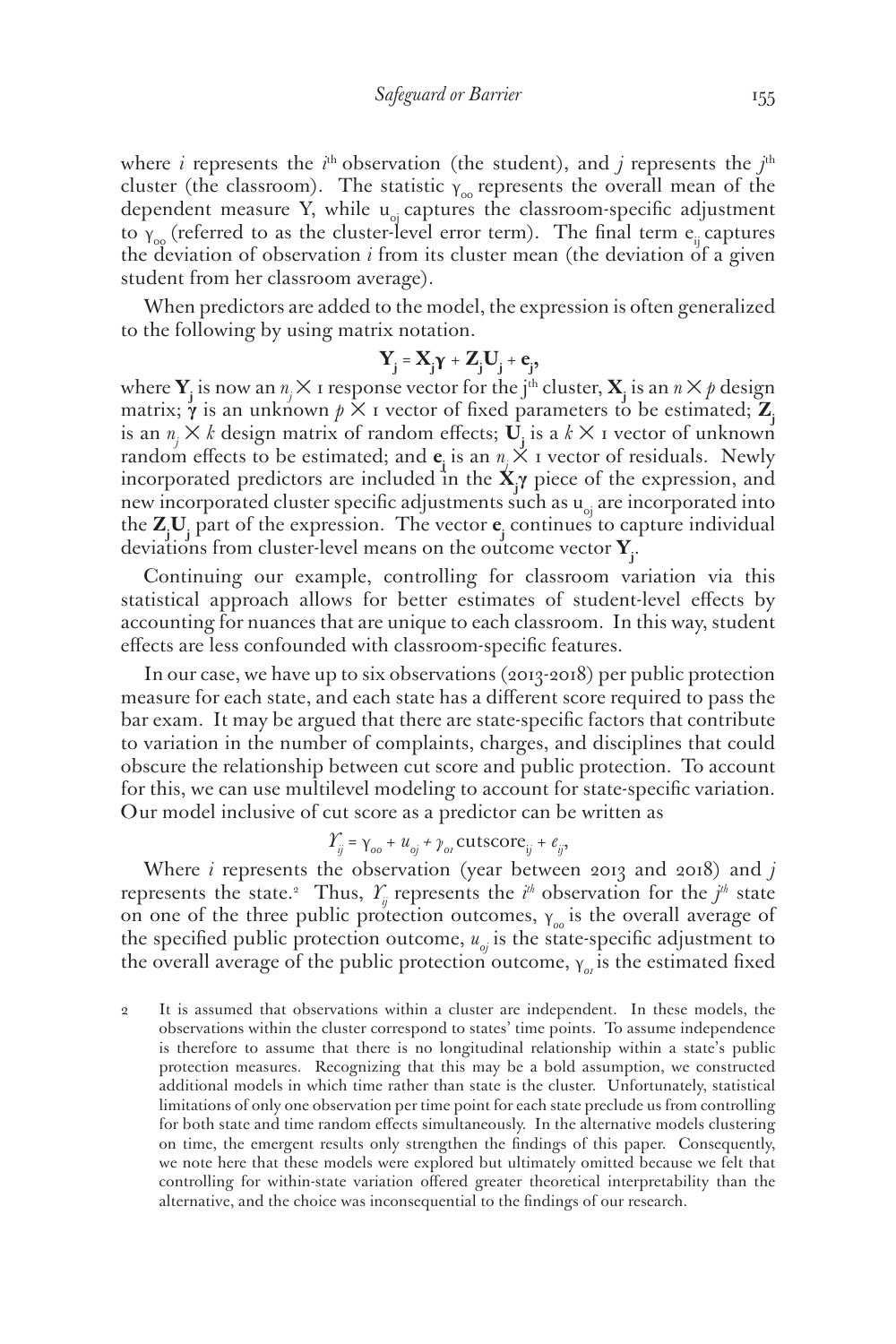effect of cut score on the public protection outcome applied to the *i*<sup>th</sup> observed cut score in the  $j^{\text{th}}$  state, and  $e_j$  is the residual associated with observation *i* in state *j* for the modeled public protection outcome.

Controlling for state-level variation in this way can filter out this additional noise when assessing the relationship between bar exam cut score and public protection.3

# *Hypothesis Testing*

Statistical models provide coefficients that can be used to test certain statistical hypotheses. Procedurally, the researcher declares a hypothesis (called the null hypothesis, denoted  $H_o$ ), then seeks evidence from a statistical model or hypothesis test to refute the declared hypothesis. The evidence contrary to the null hypothesis is said to favor the alternative hypothesis (denoted  $H_{\text{I}}$  or  $H_{\text{A}}$ ).

In this research, our null hypothesis is that there is no statistically significant relationship between cut score and any of the public protection measures defined throughout this manuscript. Stated formally,

$$
H_o: \gamma_{or} = o
$$
  

$$
H_i: \gamma_{or} \neq o
$$

where γ<sub>*ot*</sub> refers to the regression coefficient describing the relationship between the bar exam cut score and the public protection measure of interest.

Any statistical evidence rejecting the null hypothesis would lead us to conclude that a relationship may exist, and we are subsequently left to interpret its direction (positive or negative). Positive relationships indicate that higher cut scores correspond to more complaints, charges, and/or disciplinary actions, while negative relationships indicate that higher cut scores correspond to fewer complaints, charges, and/or disciplinary actions. Failure to reject the null hypothesis implies there is no evidence of a relationship between cut score and public protection. This framing of the null and alternative hypotheses takes a neutral position on whether such a relationship exists by seeking evidence to reject neutrality.

#### *Outliers*

As good practice, we filtered out outliers in this data on the basis of Cook's distance.4 Whenever Cook's distance was larger than four divided by the number of observations,<sup>5</sup> the corresponding observation was considered an

- 3 Our models followed suggested procedures by WEST ET AL., supra note 1. For a more technical look at multilevel modeling, please review id.; HANDBOOK OF ADVANCED MULTILEVEL ANALYSIS, supra note 1.
- 4 R. Dennis Cook, *Detection of Influential Observation in Linear Regression*, 19 TECHNOMETRICS 15  $(1977).$
- 5 Kim Choongrak & Barry E. Storer, *Reference Values for Cook's Distance, Communications in Statistics*, 25 Simulation & Computation 691 (1996).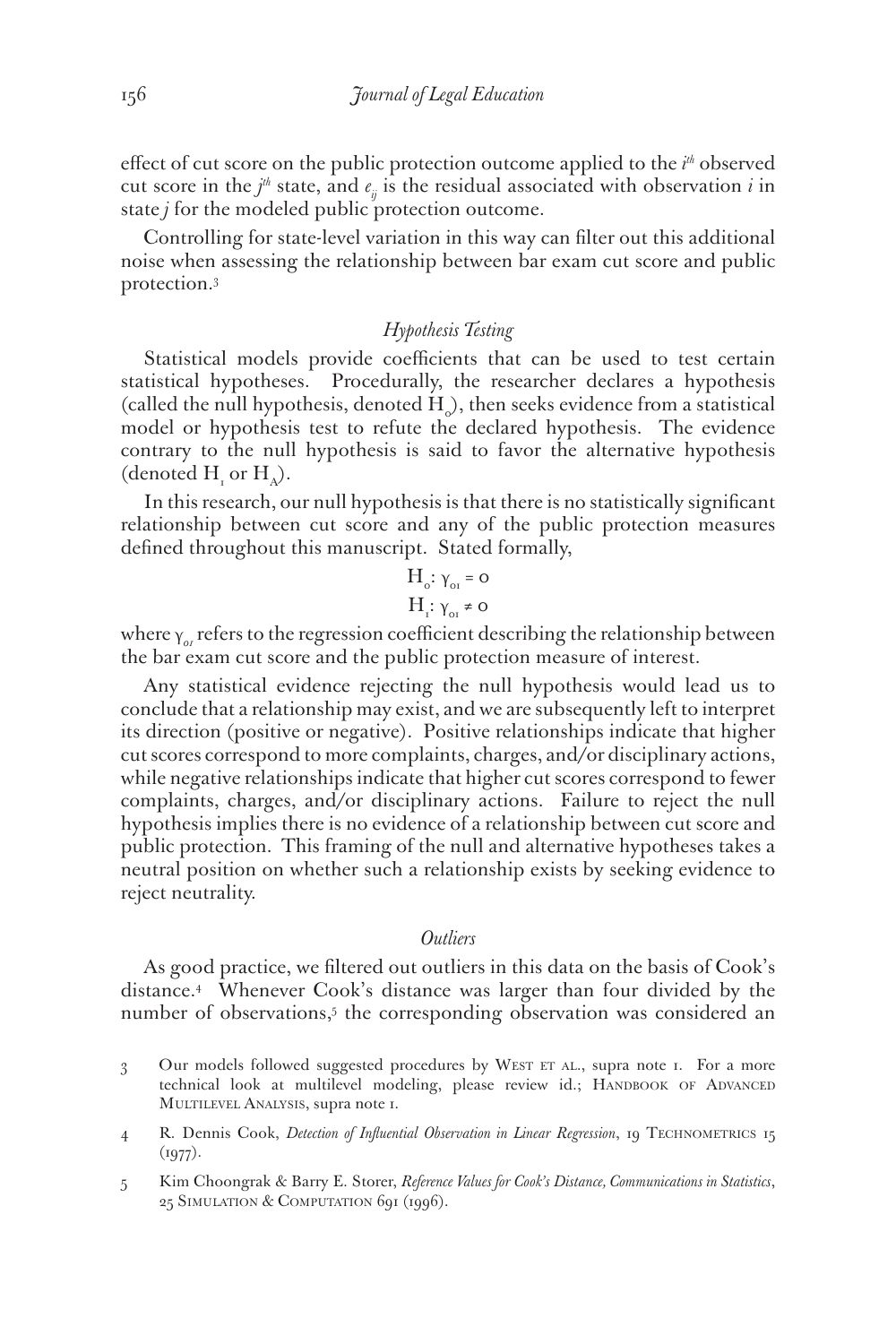outlier and subsequently removed. For each measure, there were few outlying cases. However, the number of observations, and thus the observations deemed as outliers, varied across different statistical analyses.

To evaluate sensitivity to outliers, we also analyzed the data inclusive of outliers. We found no relevant differences with or without outliers that would change the general interpretation of the findings.<sup>6</sup> We therefore report only the results with outliers removed from the data, and include additional tests in supplemental materials available online.

# *Analytic Tools*

All analyses have been run with two statistical software programs and confirmed for agreement. The data were first analyzed using the sci-kit learn7 and statsmodels<sup>8</sup> modules in Python  $3.7$ . Next, data were confirmed for agreement with the  $\text{Im}e_4^{\text{9}}$  and baseline statistical tools in R 4.0.2.<sup>10</sup> Visuals were constructed using seaborn,<sup> $\pi$ </sup> matplotlib,<sup>12</sup> and ggplot2.<sup>13</sup> Tables were prepared using stargazer.14

- 6 Statistical significance varied across some models. However, the vast majority of statistically significant effects, whenever found, suggested that the relationship between cut score and the corresponding disciplinary outcome was positive, not negative. The few exceptions were with the specific disciplinary action of private admonishment discussed elsewhere in this manuscript. This would imply that as the cut score increases, the number of complaints, charges, or disciplinary actions increases. Moreover, the effect sizes in all cases were very small. Since we sought to show that there was no negative relationship between the bar exam cut score and either complaints, charges, or disciplinary actions, we deemed these fluctuations in significance and trivial positive relationships to be not pertinent to our general conclusion.
- 7 Fabian Pedregosa et al., *Scikit-learn: Machine Learning in Python*, 12 J. Machine Learning Res. 2825 (2011).
- 8 Skipper Seabold & Josef Perktold, *Statsmodels: Econometric and Statistical Modeling with Python*, 9 SciPy 92 (2010).
- 9 Douglas Bates et al., *Fitting Linear Mixed-Effects Models Using lme4*, 67 J. STATISTICAL SOFTWARE 1  $(2015).$
- 10 *The R Project for Statistical Computing, R: A Language and Environment for Statistical Computing*, R-Project, https://www.R-project.org/ (last visited Dec. 30, 2021).
- 11 *Statistical data visualization*, Seaborn, https://seaborn.pydata.org/index.html (last visited Feb. 13, 2021).
- 12 John D. Hunter, *Matplotlib: A 2D Graphics Environment*, 9 Computing Science & Engineering 90 (2007).
- 13 Hadley Wickham, *Elegant Graphics for Data Analysis*, GGPLOT2 (2016), https://ggplot2.tidyverse. org.
- 14 Marek Hlavac, *stargazer: Well-Formatted Regression and Summary Statistics Tables, R package* (2018), https://sites.google.com/site/marekhlavac/software/stargazer.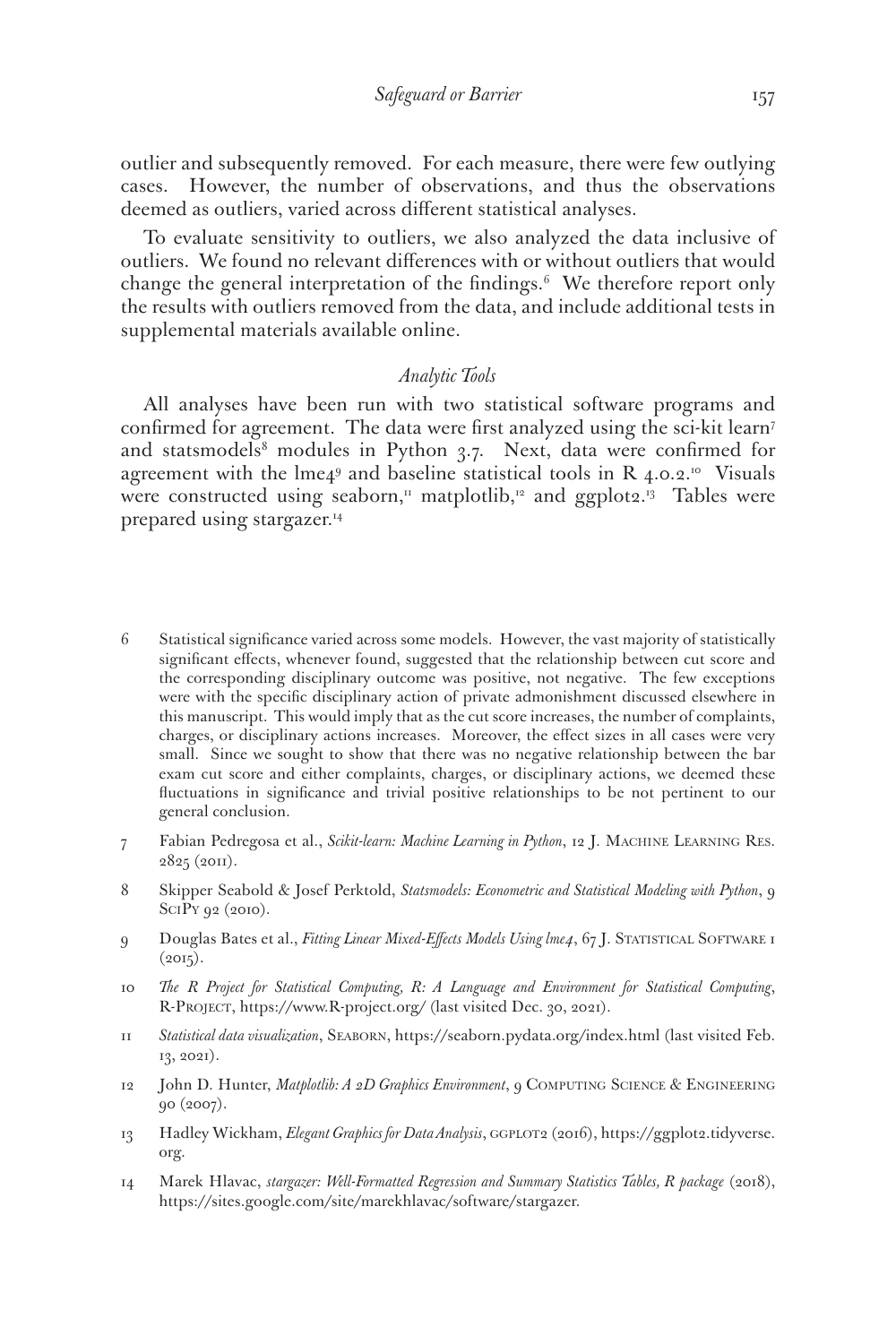# **Summary of Additional Findings**

#### *Aggregated Linear Regression*

When the OLS models in which each state's average across all years was analyzed, we (again) found no meaningfully significant negative relationships between states' minimum passing bar exam cut score and public protection measures. Statistically significant relationships were fewer than those found in the disaggregated OLS models and, in fact, were only marginally significant. These relationships were once again positive and weak wherever present. The largest  $R^2$  for these models was 0.065.

Specific findings were as follows. We observed a marginally significant and positive relationship between states' bar exam cut scores and the number of complaints filed per 1000 attorneys ( $b = 2.63$ ,  $p = .09$ ,  $R^2 = .065$ ). The relationship between cut score and charges filed per 1000 attorneys was non-significant (*b*  $= .078$ ,  $p = .46$ ,  $R^2 = .01$ , as was the relationship between cut score and the number of disciplinary actions taken per 1000 attorneys ( $b = -.6$ ,  $p = .70$ ,  $R^2$ = .003). These results hold independent of whether supplemental states are included or excluded, and independent of whether outliers are retained or omitted. Aggregated regression results are summarized below in Table A.1.

|                                       | Dependent Variable                |                         |                            |
|---------------------------------------|-----------------------------------|-------------------------|----------------------------|
|                                       | Complaints per<br>1000(SE)        | Charges per<br>1000(SE) | Discipline per<br>1000(SE) |
| Cut Score                             | $2.63*$                           | 0.08                    | $-0.06$                    |
|                                       | (1.51)                            | (0.II)                  | (0.15)                     |
| Constant                              | $-280.16$                         | $-7.32$                 | 12.76                      |
|                                       | (202.38)                          | (14.26)                 | (20.17)                    |
| Observations                          | 46                                | 47                      | 47                         |
| $R^2$                                 | 0.065                             | 0.012                   | 0.003                      |
| Adjusted $\mathbb{R}^2$               | 0.044                             | $-0.01$                 | $-0.02$                    |
| Residual Std. Error $28.68$ (df = 44) |                                   | 2.29 $(df = 45)$        | $2.94$ (df = 45)           |
| F-Statistic                           | $3.06*$ (df = 1; 44)              | 0.55 (df = 1; 45)       | 0.15 (df = 1; 45)          |
| Note:                                 | *p < 0.1; **p < 0.05; ***p < 0.01 |                         |                            |

**Table A.1.** Results of Aggregated OLS Regression for Public Protection **Outcomes**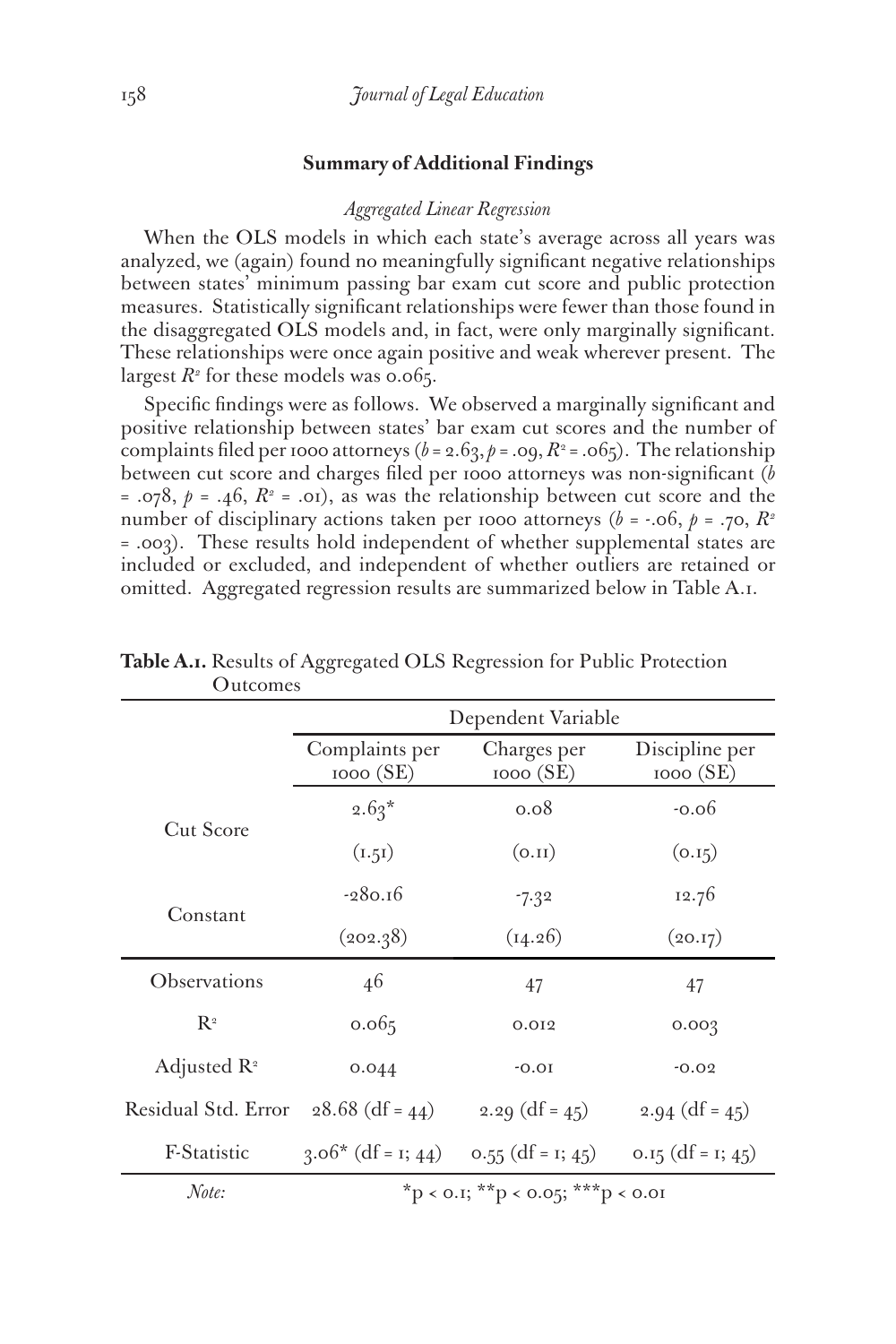#### *Multilevel Modeling*

Results of multilevel regression analyses were similar to those of the aggregated and disaggregated OLS models. We find no meaningfully significant negative relationships between states' minimum passing bar exam cut score and our public protection measures. All but one regression coefficient are positive, and none of them are statistically significant at  $p < 0.05$ . Unlike OLS regression models, however, multilevel modeling does not provide *R2* statistics. To supplement this, we use Akaike's Information Criteria (AIC), Bayesian Information Criteria (BIC), and the Likelihood Ratio Test (LRT) to describe the fit of the model with and without cut score as a predictor. AIC and BIC are designed to favor parsimony by precluding superfluous variables from entering the model. For both statistics, lower values reflect a better model; if two models have approximately similar AIC and BIC, the more parsimonious model is recommended. The LRT tests for a statistically significant difference between two models. If the test is not statistically significant, there is no reason to believe a difference exists between the two models, and thus the more parsimonious of the two is preferred. When a statistically significant difference is present, the model with the higher loglikelihood value is preferred.

Specific findings were as follows. There were no statistically significant relationships between states' bar exam cut scores and the number of complaints filed per 1000 attorneys ( $b = 2.41$ ,  $p = 0.1$ ). AIC (2363.8) and BIC (2378.2) for the model containing cut score as a predictor of complaints were only marginally different from those without cut score as a predictor (AIC =  $2364.7$ ;  $BIC = 2375.6$ ). The LRT suggests there is no statistically significant difference between the models with or without cut score as a predictor  $(\chi^2(i) = 2.9i, \rho = .09)$ . Both AIC/BIC and the LRT suggest that the cut score does not contribute to predicting the number of complaints per 1000 attorneys. Similarly, there was no statistically significant relationship between states' bar exam cut score and either the number of charges filed after probable cause per 1000 attorneys  $(b = .101, p = 0.13)$ . AIC (784.5) and BIC (798.6) for the model including cut score were notably larger than the model omitting cut score (AIC =  $735.1$ ; BIC = 745.6), suggesting the inclusion of cut score is superfluous. Additionally, the LRT suggested a strong difference between the model with or without cut scores included as a predictor, but in favor of the more parsimonious model in which cut score was omitted  $(\chi^2(I)) = 47.4, \rho < .001)$ . Thus, the multilevel models suggest there is no evidence to support a meaningful relationship between cut score and the number of charges filed per 1000 attorneys. Finally, we found no relationship between cut score and the number of disciplinary actions taken per 1000 attorneys  $(b = -.02, p = .87)$ . The AIC, BIC, and LRT findings were similar to those of the charges models. AIC  $(964.2)$  and BIC  $(978.4)$  for the model with cut score as a predictor were much larger than those in the model that did not include cut score (AIC =  $878.6$ ; BIC =  $889.1$ ). Similarly, the LRT suggested a strong statistical difference between the models, again favoring the model omitting cut score  $(\chi^2(i)) = 83.6$ ,  $p < .001$ ). Taken together, these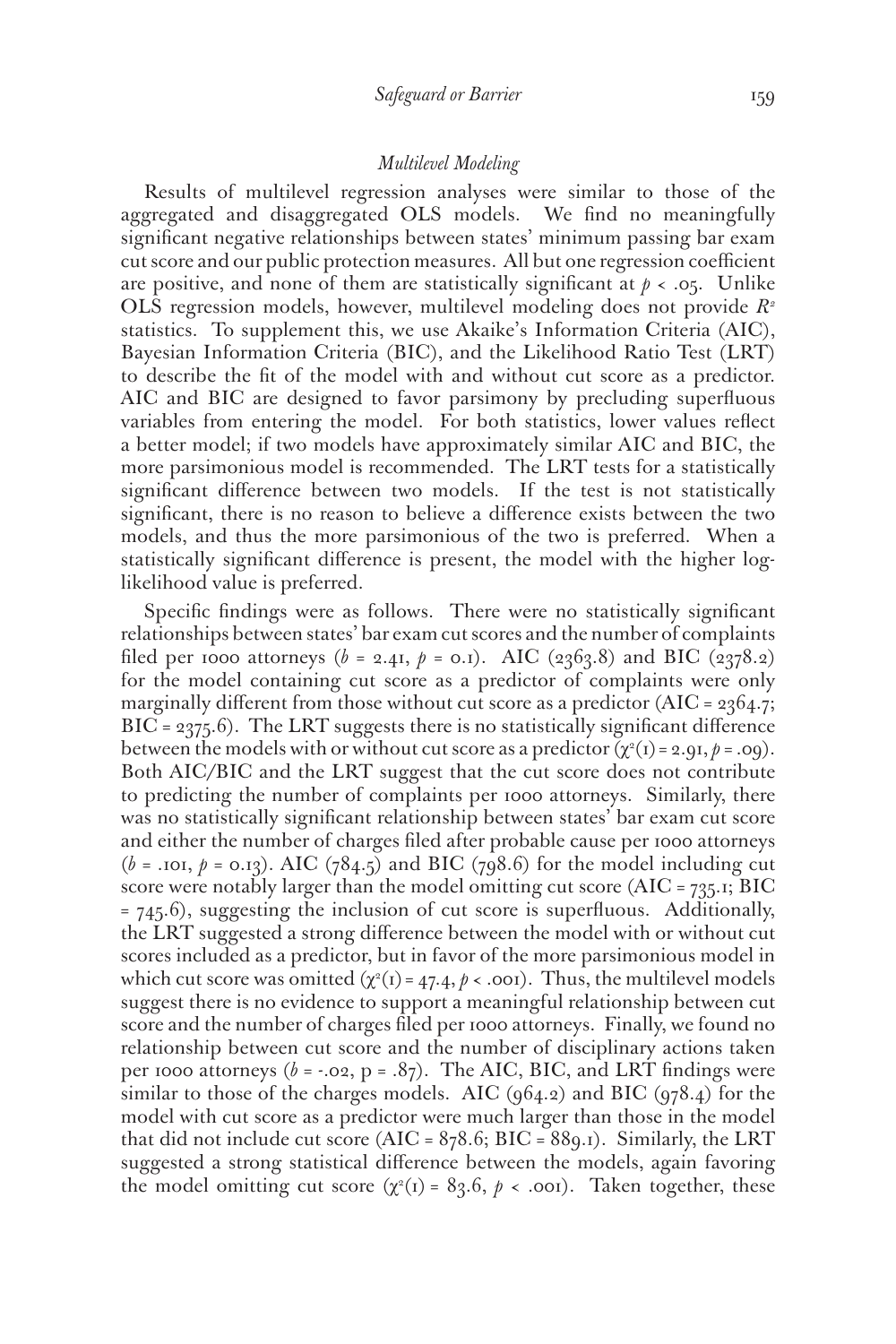findings suggest there is no evidence of a relationship between the bar exam cut score and disciplinary actions taken per 1000 attorneys. As with other models, these results held independent of whether supplemental states were included or excluded, and independent of whether outliers were retained or omitted. Results for multilevel modeling are summarized below in Table A.2.

|                | Dependent Variable         |                          |                            |
|----------------|----------------------------|--------------------------|----------------------------|
|                | Complaints per<br>1000(SE) | Charges per<br>1000 (SE) | Discipline per<br>1000(SE) |
| Cut Score      | $2.41*$                    | 0.10                     | $-0.02$                    |
|                | (1.42)                     | (0.07)                   | (0.11)                     |
| Constant       | $-249.62$                  | $-10.67$                 | 6.9I                       |
|                | (191.29)                   | (8.82)                   | (14.20)                    |
| Observations   | 273                        | 248                      | 258                        |
| Log Likelihood | $-1174.23$                 | $-388.25$                | $-478.0$                   |
| AIC            | 2356.46                    | 784.50                   | 964.21                     |
| <b>BIC</b>     | 2370.89                    | 798.56                   | 978.42                     |
|                |                            |                          |                            |

**Table A.2.** Results of Multilevel Modeling for Public Protection Outcomes

*Note:*  $*_{p < 0.1;} *_{p < 0.05;} * *_{p < 0.01}$ 

# *High-Level Lag Analysis*

Prior research has argued that lawyer discipline seldom occurs during the first years of practice. A lag is posited to exist between the time a lawyer passes the bar and when discipline occurs. Anticipating this lag effect, we conducted additional analyses controlling for its impact. These models utilize states' cut scores from 2005 rather than their current cut scores. Given that our discipline data ranges from 2013 to 2018, this gives us an eight- to thirteen-year lag window.

Linear regressions, aggregated regressions, and multilevel models were again used to evaluate the impact of lag analyses. Results of these analyses were narratively indistinguishable from analyses using current cut scores. That is, we found no significant negative relationship between cut scores and disciplinary actions against attorneys. Moreover, the number of disciplinary actions taken against attorneys per 1000 continues to be extraordinarily small. Given that the multilevel models offer the most rigorous statistical approach and that there were no narrative changes across other models, we report only the multilevel model results here (see Table A.3). AIC, BIC, and log